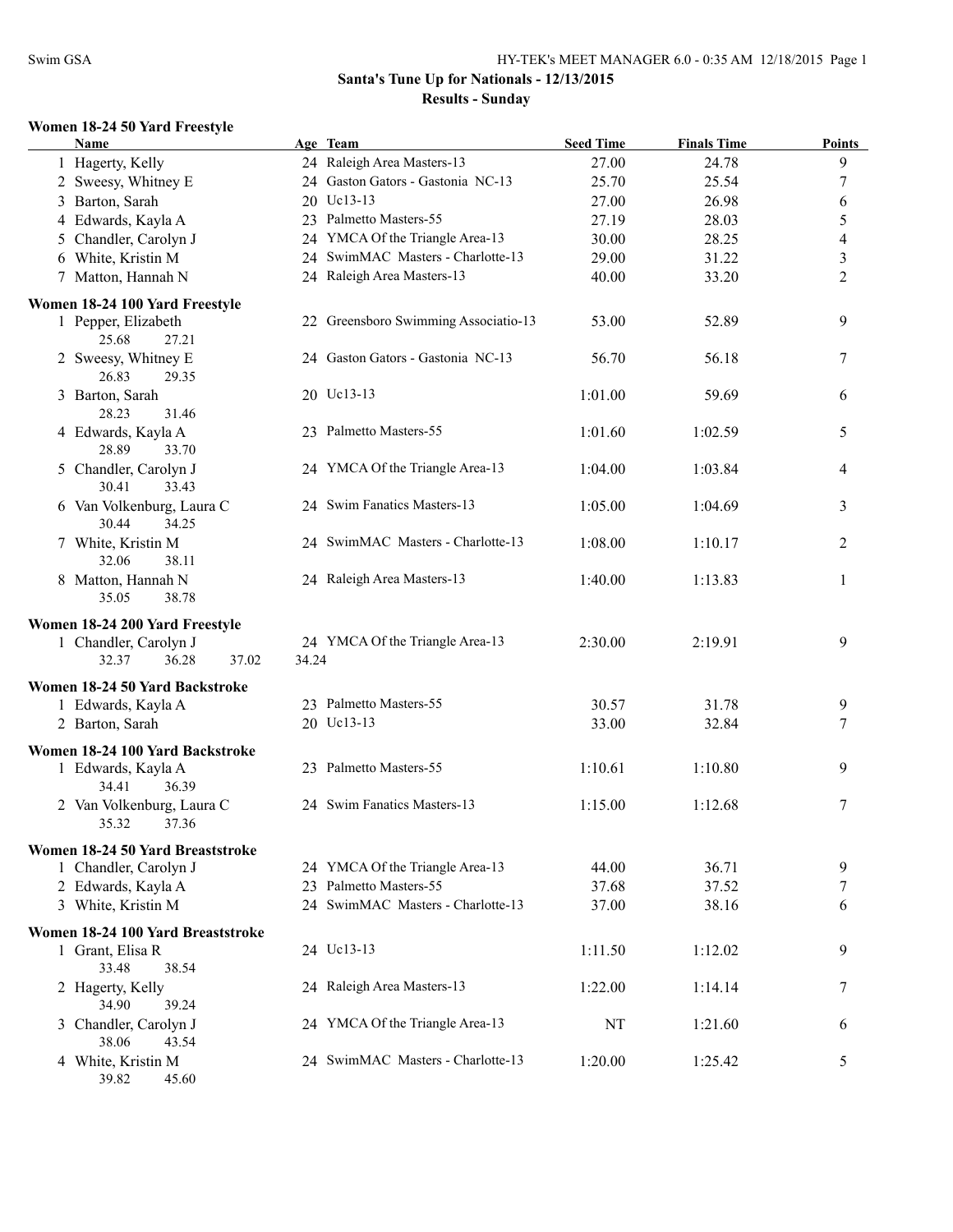| Women 18-24 200 Yard Breaststroke |                                      |         |         |                |
|-----------------------------------|--------------------------------------|---------|---------|----------------|
| 1 White, Kristin M                | 24 SwimMAC Masters - Charlotte-13    | 2:57.00 | 3:03.12 | 9              |
| 40.21<br>45.82<br>48.48           | 48.61                                |         |         |                |
| Women 18-24 50 Yard Butterfly     |                                      |         |         |                |
| 1 Hagerty, Kelly                  | 24 Raleigh Area Masters-13           | 32.00   | 27.71   | 9              |
| 2 Sweesy, Whitney E               | 24 Gaston Gators - Gastonia NC-13    | 28.20   | 28.19   | 7              |
| 3 Barton, Sarah                   | 20 Uc13-13                           | 31.00   | 29.58   |                |
|                                   |                                      |         |         | 6              |
| 4 Chandler, Carolyn J             | 24 YMCA Of the Triangle Area-13      | 37.00   | 31.78   | $\sqrt{5}$     |
| 5 Matton, Hannah N                | 24 Raleigh Area Masters-13           | 55.00   | 36.32   | $\overline{4}$ |
| Women 18-24 100 Yard Butterfly    |                                      |         |         |                |
| 1 Pepper, Elizabeth               | 22 Greensboro Swimming Associatio-13 | 57.00   | 57.41   | 9              |
| 27.08<br>30.33                    |                                      |         |         |                |
| 2 Grant, Elisa R                  | 24 Uc13-13                           | 1:07.00 | 1:06.68 | 7              |
| 31.20<br>35.48                    |                                      |         |         |                |
| --- Matton, Hannah N              | 24 Raleigh Area Masters-13           | 2:00.00 | DQ      |                |
| 44.85<br>50.95                    |                                      |         |         |                |
|                                   |                                      |         |         |                |
| Women 18-24 200 Yard Butterfly    |                                      |         |         |                |
| 1 Pepper, Elizabeth               | 22 Greensboro Swimming Associatio-13 | 2:05.00 | 2:04.33 | 9              |
| 28.97<br>30.32<br>32.33           | 32.71                                |         |         |                |
| <b>Women 18-24 100 Yard IM</b>    |                                      |         |         |                |
| 1 Hagerty, Kelly                  | 24 Raleigh Area Masters-13           | 1:10.00 | 1:03.69 | 9              |
| 29.49<br>34.20                    |                                      |         |         |                |
| 2 Sweesy, Whitney E               | 24 Gaston Gators - Gastonia NC-13    | 1:06.60 | 1:07.07 | 7              |
| 30.94<br>36.13                    |                                      |         |         |                |
| 3 Edwards, Kayla A                | 23 Palmetto Masters-55               | 1:11.95 | 1:11.29 | 6              |
| 40.15                             |                                      |         |         |                |
| 31.14                             |                                      |         |         |                |
| 4 Matton, Hannah N                | 24 Raleigh Area Masters-13           | 2:00.00 | 1:32.24 | 5              |
| 42.54<br>49.70                    |                                      |         |         |                |
| --- Van Volkenburg, Laura C       | 24 Swim Fanatics Masters-13          | 1:13.00 | DQ      |                |
| 33.87<br>38.71                    |                                      |         |         |                |
| <b>Women 18-24 200 Yard IM</b>    |                                      |         |         |                |
| 1 Grant, Elisa R                  | 24 Uc13-13                           | 2:29.00 | 2:27.79 | 9              |
| 30.59<br>38.87<br>41.63           | 36.70                                |         |         |                |
| 2 Matton, Hannah N                | 24 Raleigh Area Masters-13           | 4:15.00 | 3:13.13 | 7              |
| 41.20<br>51.38<br>1:40.55         |                                      |         |         |                |
|                                   |                                      |         |         |                |
| Women 25-29 50 Yard Freestyle     |                                      |         |         |                |
| 1 Forney, Emily J                 | 26 Raleigh Area Masters-13           | 29.50   | 28.91   | 9              |
| 2 Lohry, Molly K                  | 28 Raleigh Area Masters-13           | 32.00   | 30.04   | 7              |
| 3 Price, Amanda A                 | 28 Team                              | 36.99   | 38.32   | 6              |
| Women 25-29 100 Yard Freestyle    |                                      |         |         |                |
| 1 Forney, Emily J                 | 26 Raleigh Area Masters-13           | 1:03.99 | 1:04.02 | 9              |
| 30.28<br>33.74                    |                                      |         |         |                |
| 2 Lohry, Molly K                  | 28 Raleigh Area Masters-13           | 1:10.00 | 1:09.23 | $\tau$         |
| 32.95                             |                                      |         |         |                |
| 36.28                             |                                      |         |         |                |
| 3 Price, Amanda A                 | 28 Team                              | 1:29.99 | 1:27.89 | 6              |
| 40.78<br>47.11                    |                                      |         |         |                |
| Women 25-29 200 Yard Freestyle    |                                      |         |         |                |
| 1 Forney, Emily J                 | 26 Raleigh Area Masters-13           | 2:20.00 | 2:25.32 | 9              |
| 32.06<br>36.41<br>38.47           | 38.38                                |         |         |                |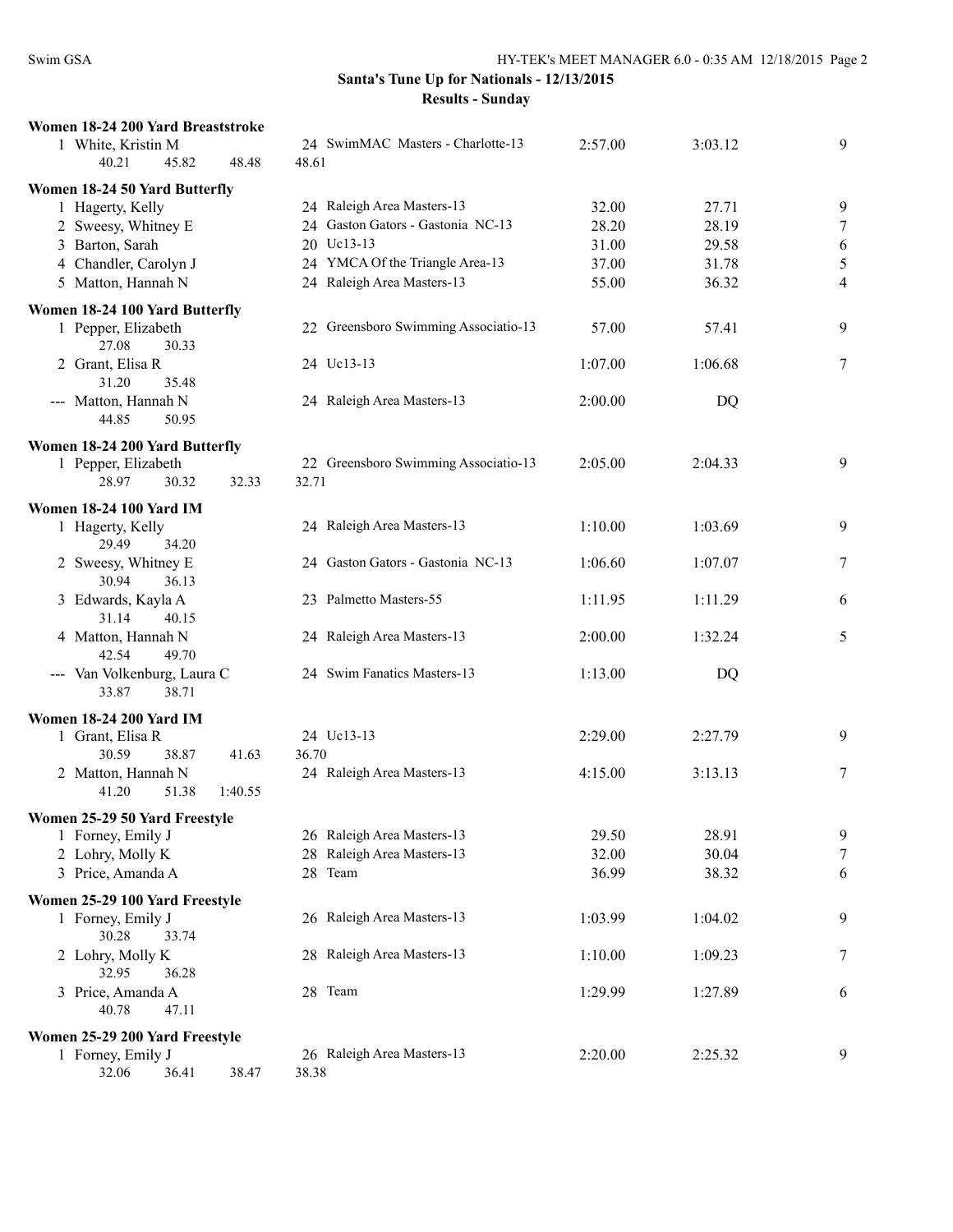| (Women 25-29 200 Yard Freestyle)                                                                |                                                                          |                  |                |        |
|-------------------------------------------------------------------------------------------------|--------------------------------------------------------------------------|------------------|----------------|--------|
| 2 Lohry, Molly K<br>34.29<br>40.32<br>41.97                                                     | 28 Raleigh Area Masters-13<br>41.69                                      | 2:30.00          | 2:38.27        | 7      |
| Women 25-29 500 Yard Freestyle<br>1 Lohry, Molly K<br>34.74<br>40.62<br>42.19<br>43.48<br>42.08 | 28 Raleigh Area Masters-13<br>44.15<br>43.67<br>44.09<br>44.24           | 6:30.00<br>44.77 | 7:04.03        | 9      |
| Women 25-29 50 Yard Backstroke<br>1 Forney, Emily J                                             | 26 Raleigh Area Masters-13                                               | 34.07            | 35.67          | 9      |
| Women 25-29 100 Yard Backstroke<br>1 Lohry, Molly K<br>39.16<br>40.25                           | 28 Raleigh Area Masters-13                                               | 1:15.00          | 1:19.41        | 9      |
| Women 25-29 200 Yard Backstroke<br>1 Deschler, Jennifer A<br>36.50<br>2:00.34                   | 26 Greensboro Swimming Associatio-13                                     | 2:38.00          | 2:36.84        | 9      |
| Women 25-29 50 Yard Breaststroke<br>1 Price, Amanda A                                           | 28 Team                                                                  | 49.99            | 52.84          | 9      |
| Women 25-29 50 Yard Butterfly<br>1 Forney, Emily J<br>2 Price, Amanda A                         | 26 Raleigh Area Masters-13<br>28 Team                                    | 32.12<br>49.99   | 32.26<br>44.45 | 9<br>7 |
| Women 25-29 100 Yard Butterfly<br>1 Forney, Emily J<br>35.77<br>41.88                           | 26 Raleigh Area Masters-13                                               | 1:12.00          | 1:17.65        | 9      |
| <b>Women 25-29 100 Yard IM</b><br>1 Deschler, Jennifer A<br>34.52                               | 26 Greensboro Swimming Associatio-13                                     | 1:15.00          | 1:15.66        | 9      |
| 41.14<br>2 Lohry, Molly K<br>39.73<br>43.45                                                     | 28 Raleigh Area Masters-13                                               | 1:20.00          | 1:23.18        | 7      |
| 3 Price, Amanda A<br>52.91<br>59.41                                                             | 28 Team                                                                  | 1:49.99          | 1:52.32        | 6      |
| <b>Women 25-29 200 Yard IM</b><br>1 Deschler, Jennifer A<br>35.09<br>40.25<br>49.18             | 26 Greensboro Swimming Associatio-13<br>36.18                            | 2:45.00          | 2:40.70        | 9      |
| <b>Women 25-29 400 Yard IM</b><br>1 Deschler, Jennifer A<br>35.13<br>41.47<br>41.84             | 26 Greensboro Swimming Associatio-13<br>50.44<br>50.80<br>38.84<br>42.38 | 5:36.00<br>36.73 | 5:37.63        | 9      |
| Women 30-34 50 Yard Freestyle                                                                   |                                                                          |                  |                |        |
| 1 Ring, Elizabeth A                                                                             | 30 Wave                                                                  | 25.69            | 26.06          | 9      |
| 2 Segovia, Janet M                                                                              | 34 Fort Bragg Masters-13                                                 | 28.50            | 28.08          | 7      |
| 3 Oehlerich, Kendra L                                                                           | 33 Twin Rivers YMCA Masters New-13                                       | 35.00            | 33.83          | 6      |
| Women 30-34 100 Yard Freestyle                                                                  |                                                                          |                  |                |        |
| 1 Ring, Elizabeth A                                                                             | 30 Wave                                                                  | 1:00.39          | 58.46          | 9      |
| 2 Segovia, Janet M<br>29.83<br>32.72                                                            | 34 Fort Bragg Masters-13                                                 | 1:05.00          | 1:02.55        | 7      |
| 3 Leach, Jenna N<br>30.97<br>33.71                                                              | 30 Uc12-12                                                               | 1:08.00          | 1:04.68        | 6      |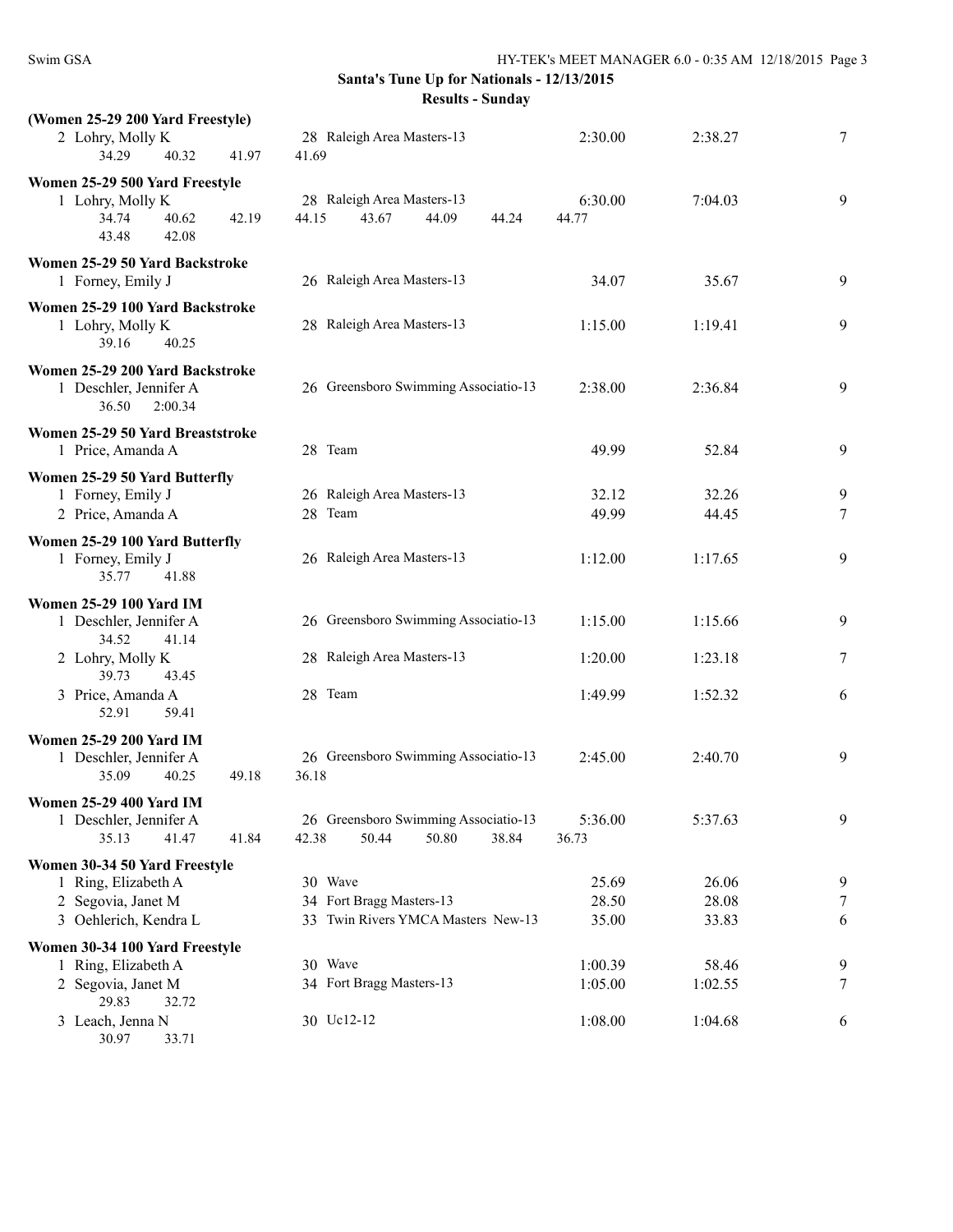| (Women 30-34 100 Yard Freestyle)<br>4 Oehlerich, Kendra L<br>34.68<br>37.33                          | 33 Twin Rivers YMCA Masters New-13                                     | 1:12.86          | 1:12.01 | 5              |
|------------------------------------------------------------------------------------------------------|------------------------------------------------------------------------|------------------|---------|----------------|
| Women 30-34 200 Yard Freestyle<br>1 Oehlerich, Kendra L<br>35.74<br>39.52<br>42.80                   | 33 Twin Rivers YMCA Masters New-13<br>43.48                            | 2:39.29          | 2:41.54 | 9              |
| Women 30-34 500 Yard Freestyle<br>1 Oehlerich, Kendra L<br>40.07<br>36.48<br>42.98<br>44.63<br>42.76 | 33 Twin Rivers YMCA Masters New-13<br>43.39<br>44.47<br>44.86<br>44.48 | 7:11.00<br>44.85 | 7:08.97 | 9              |
| Women 30-34 50 Yard Backstroke                                                                       |                                                                        |                  |         |                |
| 1 Segovia, Janet M                                                                                   | 34 Fort Bragg Masters-13                                               | 35.00            | 34.84   | 9              |
| 2 Leach, Jenna N                                                                                     | 30 Uc12-12                                                             | 36.00            | 34.86   | $\tau$         |
| Women 30-34 50 Yard Breaststroke                                                                     |                                                                        |                  |         |                |
| 1 Ring, Elizabeth A                                                                                  | 30 Wave                                                                | 35.99            | 34.67   | 9              |
| 2 Oehlerich, Kendra L                                                                                | 33 Twin Rivers YMCA Masters New-13                                     | 45.74            | 46.89   | 7              |
| Women 30-34 100 Yard Breaststroke<br>1 Ring, Elizabeth A<br>35.98<br>40.40                           | 30 Wave                                                                | 1:20.99          | 1:16.38 | 9              |
| Women 30-34 50 Yard Butterfly                                                                        |                                                                        |                  |         |                |
| 1 Ring, Elizabeth A                                                                                  | 30 Wave                                                                | 33.99            | 30.74   | 9              |
| 2 Segovia, Janet M                                                                                   | 34 Fort Bragg Masters-13                                               | 33.50            | 31.45   | $\tau$         |
| 3 Leach, Jenna N                                                                                     | 30 Uc12-12                                                             | 34.00            | 31.73   | 6              |
| Women 30-34 100 Yard Butterfly                                                                       |                                                                        |                  |         |                |
| 1 Segovia, Janet M<br>34.03<br>42.75                                                                 | 34 Fort Bragg Masters-13                                               | 1:20.00          | 1:16.78 | 9              |
| <b>Women 30-34 100 Yard IM</b>                                                                       |                                                                        |                  |         |                |
| 1 Ring, Elizabeth A<br>31.74<br>37.75                                                                | 30 Wave                                                                | 1:09.99          | 1:09.49 | 9              |
| 2 Leach, Jenna N<br>33.20<br>40.55                                                                   | 30 Uc12-12                                                             | 1:20.00          | 1:13.75 | 7              |
| 3 Oehlerich, Kendra L<br>46.64<br>46.64                                                              | 33 Twin Rivers YMCA Masters New-13                                     | 1:30.00          | 1:33.28 | 6              |
| <b>Women 30-34 200 Yard IM</b>                                                                       |                                                                        |                  |         |                |
| 1 Leach, Jenna N                                                                                     | 30 Uc12-12                                                             | 2:40.00          | 2:37.83 | 9              |
| 32.93<br>38.96<br>49.34                                                                              | 36.60                                                                  |                  |         |                |
| Women 35-39 50 Yard Freestyle                                                                        |                                                                        |                  |         |                |
| 1 Johnston, Maranda M                                                                                | 36 Twin Rivers YMCA Masters New-13                                     | 28.00            | 25.80   | 9              |
| Stump, Karen M<br>2                                                                                  | 37 North Carolina Masters Swimmin-13                                   | 26.16            | 26.20   | 7              |
| 3 McLaughlin, Kelly                                                                                  | 37 Uc13-13                                                             | 26.50            | 26.69   | 6              |
| 4 McNerney, Katie L                                                                                  | 37 Swim Fanatics Masters-13                                            | 31.35            | 27.28   | 5              |
| Harry, Bethany J<br>5                                                                                | 35 North Carolina Masters Swimmin-13                                   | 30.10            | 29.62   | 4              |
| Frye, Jenni W<br>6                                                                                   | 39 YMCA Seahorse Swim Team - Hick-13                                   | 30.32            | 30.19   | 3              |
| Tabor, Kelly E<br>7                                                                                  | 38 Gaston Gators - Gastonia NC-13                                      | 35.00            | 35.24   | $\overline{c}$ |
| Moyle, Ingrid C<br>8                                                                                 | 36 YMCA Seahorse Swim Team - Hick-13                                   | 50.00            | 43.73   | 1              |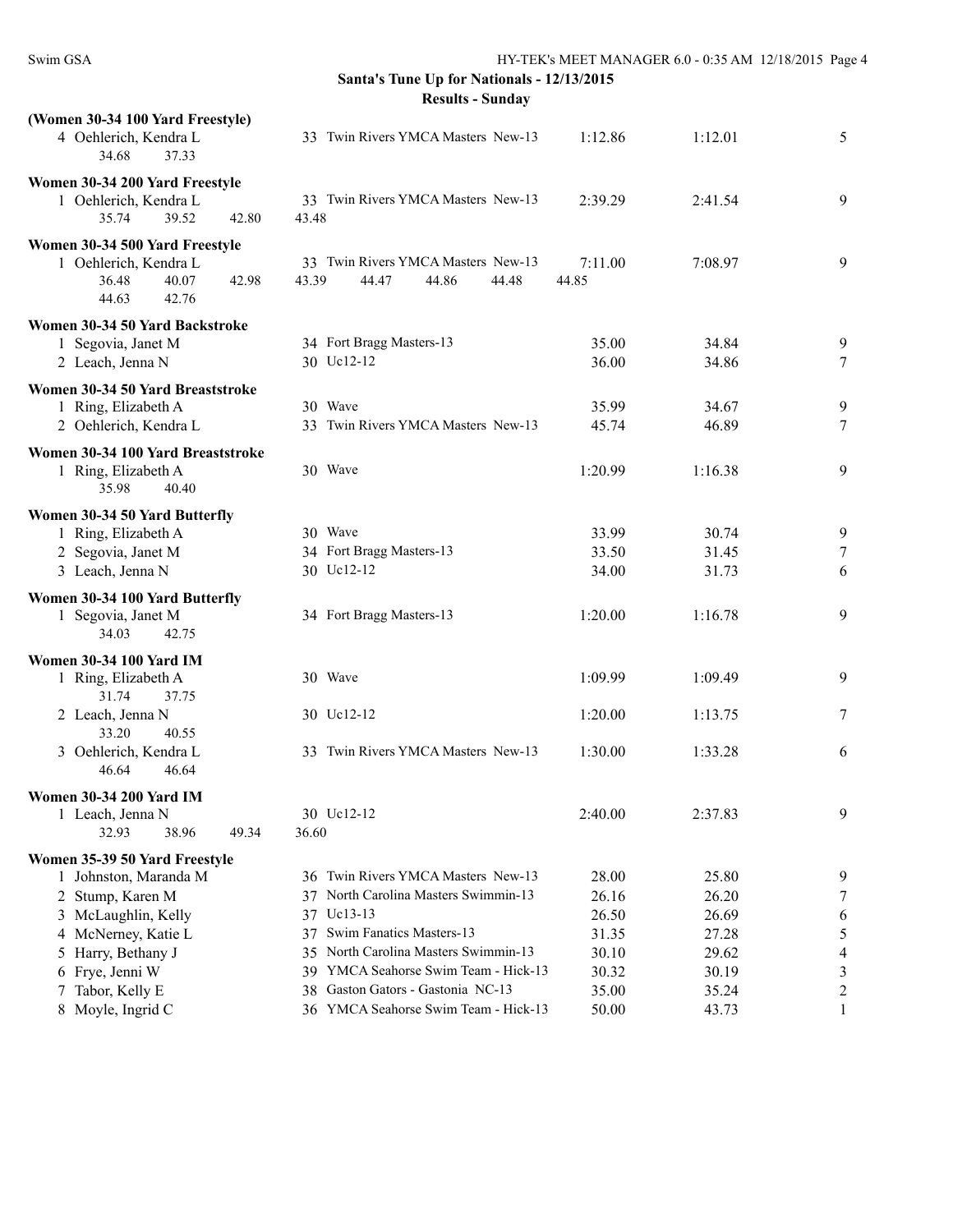| Women 35-39 100 Yard Freestyle                        |       |                                      |                |                |                |
|-------------------------------------------------------|-------|--------------------------------------|----------------|----------------|----------------|
| 1 Stump, Karen M<br>30.23<br>27.27                    |       | 37 North Carolina Masters Swimmin-13 | 57.16          | 57.50          | 9              |
| 2 Johnston, Maranda M<br>27.12<br>30.65               |       | 36 Twin Rivers YMCA Masters New-13   | 1:05.00        | 57.77          | 7              |
| 3 McNerney, Katie L<br>28.75<br>32.34                 |       | 37 Swim Fanatics Masters-13          | 1:06.37        | 1:01.09        | 6              |
| 4 Harry, Bethany J                                    |       | 35 North Carolina Masters Swimmin-13 | 1:04.42        | 1:04.00        | 5              |
| 5 Collins, Esther M                                   |       | 38 Mecklenburg Swim Association M-13 | 1:18.00        | 1:15.36        | 4              |
| 39.05<br>36.31                                        |       |                                      |                |                |                |
| Women 35-39 200 Yard Freestyle                        |       |                                      |                |                |                |
| 1 McNerney, Katie L                                   |       | 37 Swim Fanatics Masters-13          | 2:21.89        | 2:17.69        | 9              |
| 30.49<br>33.51                                        | 35.79 | 37.90                                |                |                |                |
| 2 Harry, Bethany J                                    |       | 35 North Carolina Masters Swimmin-13 | 2:20.00        | 2:20.86        | 7              |
| 33.85<br>35.83                                        | 36.38 | 34.80                                |                |                |                |
| Women 35-39 500 Yard Freestyle                        |       |                                      |                |                |                |
| 1 Lindquist, Carrie T                                 |       | 39 Gaston Gators - Gastonia NC-13    | 6:55.00        | 6:02.30        | 9              |
| 30.97<br>35.02                                        | 36.18 | 37.16<br>37.24<br>37.38<br>36.95     | 37.49          |                |                |
| 37.52<br>36.39                                        |       |                                      |                |                |                |
| 2 Harry, Bethany J                                    |       | 35 North Carolina Masters Swimmin-13 | 6:20.00        | 6:21.13        | $\tau$         |
| 35.15<br>37.44<br>39.07<br>37.98                      | 38.41 | 38.30<br>38.41<br>38.68<br>38.78     | 38.91          |                |                |
| 3 Old, Catherine A                                    |       | 38 Triad Masters Swimming Greens-13  | 7:05.67        | 6:53.09        | 6              |
| 36.91<br>39.48                                        | 41.55 | 43.14<br>41.76<br>41.26<br>42.77     | 43.07          |                |                |
| 39.85<br>43.30                                        |       |                                      |                |                |                |
| Women 35-39 50 Yard Backstroke                        |       |                                      |                |                |                |
| 1 McLaughlin, Kelly                                   |       | 37 Uc13-13                           | 29.00          | 29.98          | 9              |
| 2 Stump, Karen M                                      |       | 37 North Carolina Masters Swimmin-13 | 33.39          | 30.70          | $\tau$         |
| 3 Old, Catherine A                                    |       | 38 Triad Masters Swimming Greens-13  | 31.29          | 31.74          | 6              |
| 4 Cherry, Tammy H                                     |       | 38 Gaston Gators - Gastonia NC-13    | 33.88          | 33.77          | 5              |
| 5 Collins, Esther M                                   |       | 38 Mecklenburg Swim Association M-13 | 38.00          | 39.12          | 4              |
|                                                       |       |                                      |                |                |                |
| Women 35-39 100 Yard Backstroke<br>1 Old, Catherine A |       | 38 Triad Masters Swimming Greens-13  | 1:08.83        | 1:09.83        | 9              |
| 34.86<br>34.97                                        |       |                                      |                |                |                |
|                                                       |       |                                      |                |                |                |
| Women 35-39 200 Yard Backstroke<br>1 Old, Catherine A |       | 38 Triad Masters Swimming Greens-13  | 2:32.62        | 2:34.62        | 9              |
| 35.99<br>39.29                                        | 40.81 | 38.53                                |                |                |                |
|                                                       |       |                                      |                |                |                |
| Women 35-39 50 Yard Breaststroke                      |       | 37 North Carolina Masters Swimmin-13 |                |                |                |
| 1 Stump, Karen M<br>2 McLaughlin, Kelly               |       | 37 Uc13-13                           | 34.32<br>32.50 | 33.81<br>34.27 | 9<br>7         |
| Johnston, Maranda M<br>3                              |       | 36 Twin Rivers YMCA Masters New-13   | 42.00          | 37.10          | 6              |
| 4 Frye, Jenni W                                       |       | 39 YMCA Seahorse Swim Team - Hick-13 | 39.50          | 39.09          | 5              |
| Harry, Bethany J<br>5                                 |       | 35 North Carolina Masters Swimmin-13 | 42.00          | 41.21          | 4              |
| Tabor, Kelly E<br>6                                   |       | 38 Gaston Gators - Gastonia NC-13    | 48.00          | 41.69          | $\mathfrak{Z}$ |
| Collins, Esther M<br>7                                |       | 38 Mecklenburg Swim Association M-13 | 44.00          | 42.83          | 2              |
| Moyle, Ingrid C<br>8                                  |       | 36 YMCA Seahorse Swim Team - Hick-13 | 50.00          | 56.91          | 1              |
|                                                       |       |                                      |                |                |                |
| Women 35-39 100 Yard Breaststroke<br>1 Frye, Jenni W  |       | 39 YMCA Seahorse Swim Team - Hick-13 | 1:24.88        | 1:23.31        | 9              |
| 39.91<br>43.40                                        |       |                                      |                |                |                |
|                                                       |       |                                      |                |                |                |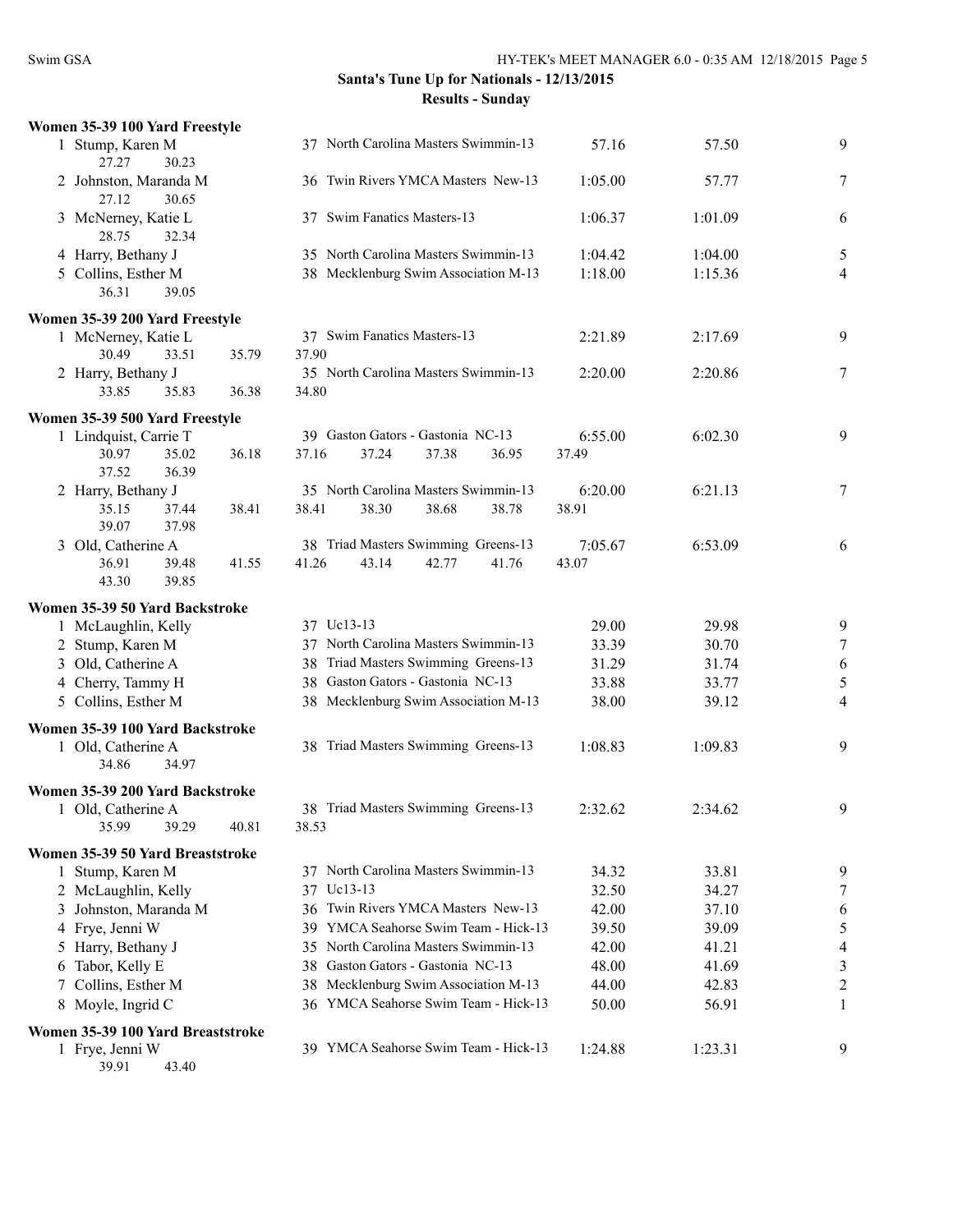| (Women 35-39 100 Yard Breaststroke)             |                                      |         |         |        |
|-------------------------------------------------|--------------------------------------|---------|---------|--------|
| 2 Tabor, Kelly E<br>50.10<br>42.41              | 38 Gaston Gators - Gastonia NC-13    | 1:42.00 | 1:32.51 | 7      |
| Women 35-39 50 Yard Butterfly                   |                                      |         |         |        |
| 1 Stump, Karen M                                | 37 North Carolina Masters Swimmin-13 | 27.75   | 27.80   | 9      |
| 2 McLaughlin, Kelly                             | 37 Uc13-13                           | 27.50   | 27.89   | $\tau$ |
| 3 McNerney, Katie L                             | 37 Swim Fanatics Masters-13          | 33.00   | 31.80   | 6      |
| 4 Cherry, Tammy H                               | 38 Gaston Gators - Gastonia NC-13    | 32.74   | 33.46   | 5      |
| 5 Frye, Jenni W                                 | 39 YMCA Seahorse Swim Team - Hick-13 | 33.28   | 34.86   | 4      |
| Women 35-39 100 Yard IM                         |                                      |         |         |        |
| 1 Stump, Karen M<br>29.73<br>35.17              | 37 North Carolina Masters Swimmin-13 | 1:04.86 | 1:04.90 | 9      |
| 2 Lindquist, Carrie T<br>31.94<br>35.72         | 39 Gaston Gators - Gastonia NC-13    | 1:07.99 | 1:07.66 | 7      |
| 3 Harry, Bethany J<br>40.21<br>40.04            | 35 North Carolina Masters Swimmin-13 | 1:19.62 | 1:20.25 | 6      |
| 4 Collins, Esther M<br>38.75<br>46.94           | 38 Mecklenburg Swim Association M-13 | 1:30.00 | 1:25.69 | 5      |
| <b>Women 35-39 200 Yard IM</b>                  |                                      |         |         |        |
| 1 Lindquist, Carrie T                           | 39 Gaston Gators - Gastonia NC-13    | 2:31.50 | 2:29.43 | 9      |
| 30.97<br>38.73<br>44.66                         | 35.07                                |         |         |        |
| Women 40-44 50 Yard Freestyle                   |                                      |         |         |        |
| 1 Buckley-Kornatz, Jennifer A                   | 44 Greensboro Swimming Associatio-13 | 26.21   | 27.24   | 9      |
| 2 Whitworth, Katie K                            | 41 Team                              | 29.62   | 29.04   | 7      |
| 3 Oversmith, Amy E                              | 43 Raleigh Area Masters-13           | 29.17   | 29.60   | 6      |
| Women 40-44 100 Yard Freestyle                  |                                      |         |         |        |
| 1 Kratz, Caroline I<br>29.02<br>29.59           | 40 YMCA Of the Triangle Area-13      | 58.00   | 58.61   | 9      |
| 2 Buckley-Kornatz, Jennifer A<br>28.25<br>31.98 | 44 Greensboro Swimming Associatio-13 | 59.36   | 1:00.23 | 7      |
| 3 Whitworth, Katie K<br>30.11<br>34.38          | 41 Team                              | 1:03.00 | 1:04.49 | 6      |
| 4 Oversmith, Amy E<br>31.64<br>33.97            | 43 Raleigh Area Masters-13           | 1:03.97 | 1:05.61 | 5      |
| Women 40-44 200 Yard Freestyle                  |                                      |         |         |        |
| 1 Braun, Erika L                                | 43 Raleigh Area Masters-13           | 1:54.75 | 1:57.84 | 9      |
| 26.12<br>29.25<br>30.63                         | 31.84                                |         |         |        |
| 2 Kratz, Caroline I                             | 40 YMCA Of the Triangle Area-13      | 2:08.00 | 2:09.51 | 7      |
| 31.11<br>33.54<br>33.28                         | 31.58                                |         |         |        |
| Women 40-44 500 Yard Freestyle                  |                                      |         |         |        |
| 1 Kratz, Caroline I                             | 40 YMCA Of the Triangle Area-13      | 5:45.00 | 5:51.63 | 9      |
| 32.62<br>35.18<br>35.90                         | 35.89<br>36.32<br>35.70<br>35.34     | 34.93   |         |        |
| 35.15<br>34.60                                  |                                      |         |         |        |
| 2 Riley, Jennifer C                             | 43 Mrsa                              | 6:30.00 | 6:07.10 | $\tau$ |
| 33.39<br>36.71<br>35.89<br>37.60<br>36.74       | 36.69<br>37.26<br>37.51<br>37.43     | 37.88   |         |        |
| 3 Oversmith, Amy E                              | 43 Raleigh Area Masters-13           | 6:30.00 | 6:16.58 | 6      |
| 34.37<br>37.28<br>37.79                         | 38.37<br>38.77<br>38.54<br>38.41     | 38.81   |         |        |
| 37.32<br>36.92                                  |                                      |         |         |        |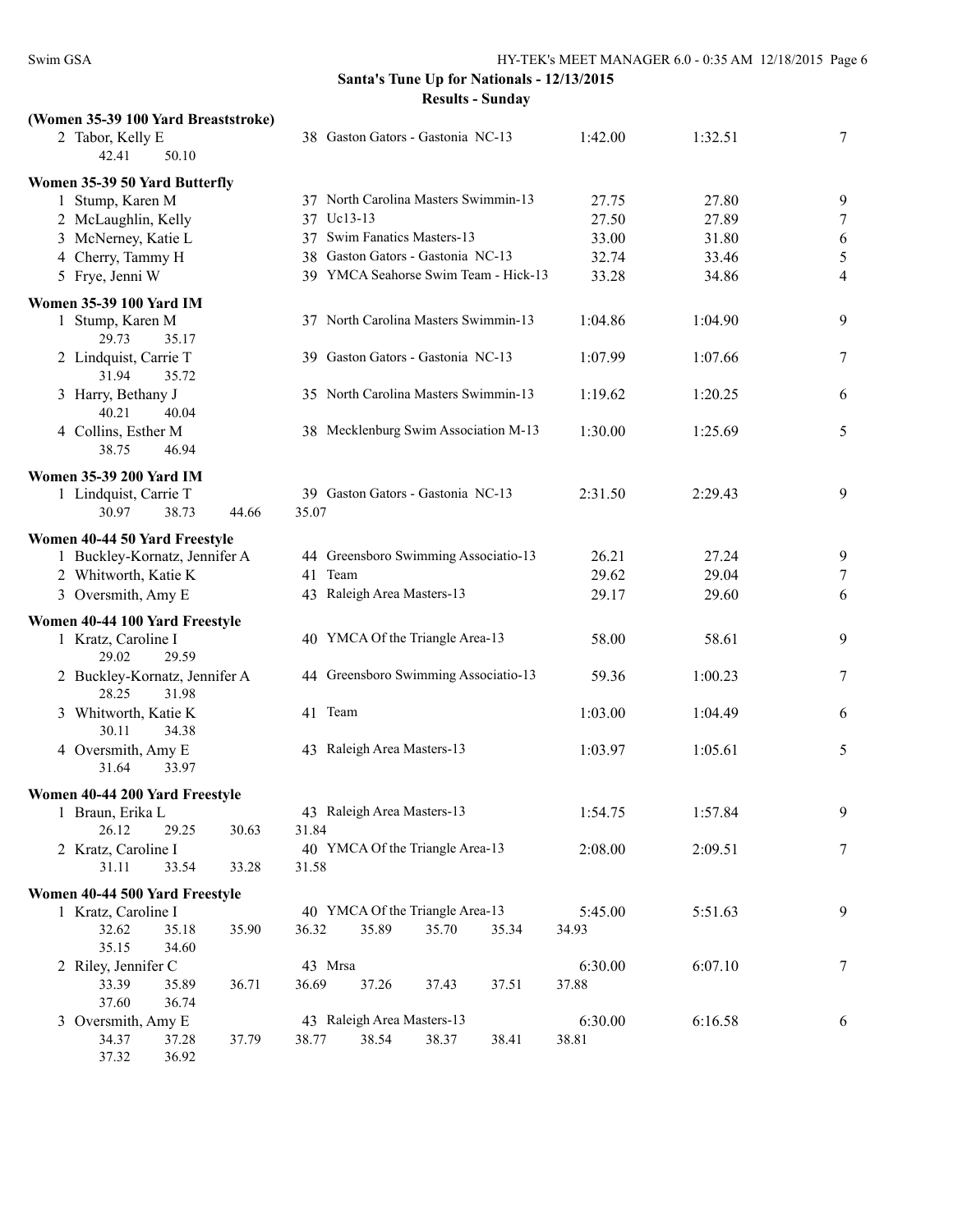| Women 40-44 50 Yard Backstroke         |                                      |         |         |        |
|----------------------------------------|--------------------------------------|---------|---------|--------|
| 1 Whitworth, Katie K                   | 41 Team                              | 34.00   | 32.51   | 9      |
| 2 Oversmith, Amy E                     | 43 Raleigh Area Masters-13           | 36.15   | 33.58   | $\tau$ |
| Women 40-44 100 Yard Backstroke        |                                      |         |         |        |
| 1 Kratz, Caroline I<br>34.34<br>34.23  | 40 YMCA Of the Triangle Area-13      | 1:06.00 | 1:08.57 | 9      |
| 2 Whitworth, Katie K<br>35.28<br>37.01 | 41 Team                              | 1:14.03 | 1:12.29 | 7      |
| 3 Oversmith, Amy E<br>36.30<br>38.05   | 43 Raleigh Area Masters-13           | 1:12.78 | 1:14.35 | 6      |
| Women 40-44 200 Yard Backstroke        |                                      |         |         |        |
| 1 Whitworth, Katie K                   | 41 Team                              | 2:38.00 | 2:39.04 | 9      |
| 36.80<br>39.81<br>41.18                | 41.25                                |         |         |        |
|                                        |                                      |         |         |        |
| Women 40-44 50 Yard Breaststroke       | 44 Enfinity Aquatic Club-13          | 33.89   |         |        |
| 1 Banner, Claudia G                    | 43 Gaston Gators - Gastonia NC-13    | 43.10   | 34.43   | 9      |
| 2 Taylor, Donna G                      |                                      |         | 43.09   | $\tau$ |
| Women 40-44 100 Yard Breaststroke      |                                      |         |         |        |
| 1 Banner, Claudia G                    | 44 Enfinity Aquatic Club-13          | 1:15.02 | 1:16.99 | 9      |
| 35.65<br>41.34                         |                                      |         |         |        |
| 2 Taylor, Donna G                      | 43 Gaston Gators - Gastonia NC-13    | 1:37.10 | 1:35.38 | 7      |
| 44.31<br>51.07                         |                                      |         |         |        |
| Women 40-44 200 Yard Breaststroke      |                                      |         |         |        |
| 1 Taylor, Donna G                      | 43 Gaston Gators - Gastonia NC-13    | 3:41.73 | 3:43.91 | 9      |
| 46.87<br>57.85<br>59.24                | 59.95                                |         |         |        |
|                                        |                                      |         |         |        |
| Women 40-44 50 Yard Butterfly          |                                      |         |         |        |
| 1 Braun, Erika L                       | 43 Raleigh Area Masters-13           | 25.15   | 25.90   | 9      |
| 2 Banner, Claudia G                    | 44 Enfinity Aquatic Club-13          | 28.89   | 28.52   | $\tau$ |
| 3 Buckley-Kornatz, Jennifer A          | 44 Greensboro Swimming Associatio-13 | 30.43   | 30.78   | 6      |
| Women 40-44 100 Yard Butterfly         |                                      |         |         |        |
| 1 Banner, Claudia G                    | 44 Enfinity Aquatic Club-13          | 1:03.91 | 1:06.80 | 9      |
| 30.32<br>36.48                         |                                      |         |         |        |
|                                        |                                      |         |         |        |
| <b>Women 40-44 100 Yard IM</b>         |                                      |         |         |        |
| 1 Braun, Erika L                       | 43 Raleigh Area Masters-13           | 59.00   | 1:00.75 | 9      |
| 28.08<br>32.67                         |                                      |         |         |        |
| 2 Banner, Claudia G                    | 44 Enfinity Aquatic Club-13          | 1:06.10 | 1:08.77 | 7      |
| 32.04<br>36.73                         |                                      |         |         |        |
| 3 Kratz, Caroline I                    | 40 YMCA Of the Triangle Area-13      | 1:12.00 | 1:10.73 | 6      |
| 33.08<br>37.65                         |                                      |         |         |        |
| 4 Buckley-Kornatz, Jennifer A          | 44 Greensboro Swimming Associatio-13 | 1:08.37 | 1:11.26 | 5      |
| 39.76<br>31.50                         |                                      |         |         |        |
| 5 Whitworth, Katie K                   | 41 Team                              | 1:14.17 | 1:15.00 | 4      |
| 33.67<br>41.33                         |                                      |         |         |        |
| 6 Oversmith, Amy E                     | 43 Raleigh Area Masters-13           | 1:14.88 | 1:17.66 | 3      |
| 36.00<br>41.66                         |                                      |         |         |        |
| <b>Women 40-44 200 Yard IM</b>         |                                      |         |         |        |
| 1 Braun, Erika L                       | 43 Raleigh Area Masters-13           | 2:10.50 | 2:15.90 | 9      |
| 27.70<br>34.97<br>41.33                | 31.90                                |         |         |        |
| 2 Banner, Claudia G                    | 44 Enfinity Aquatic Club-13          | 2:25.06 | 2:29.37 | 7      |
| 31.25<br>38.98<br>44.23                | 34.91                                |         |         |        |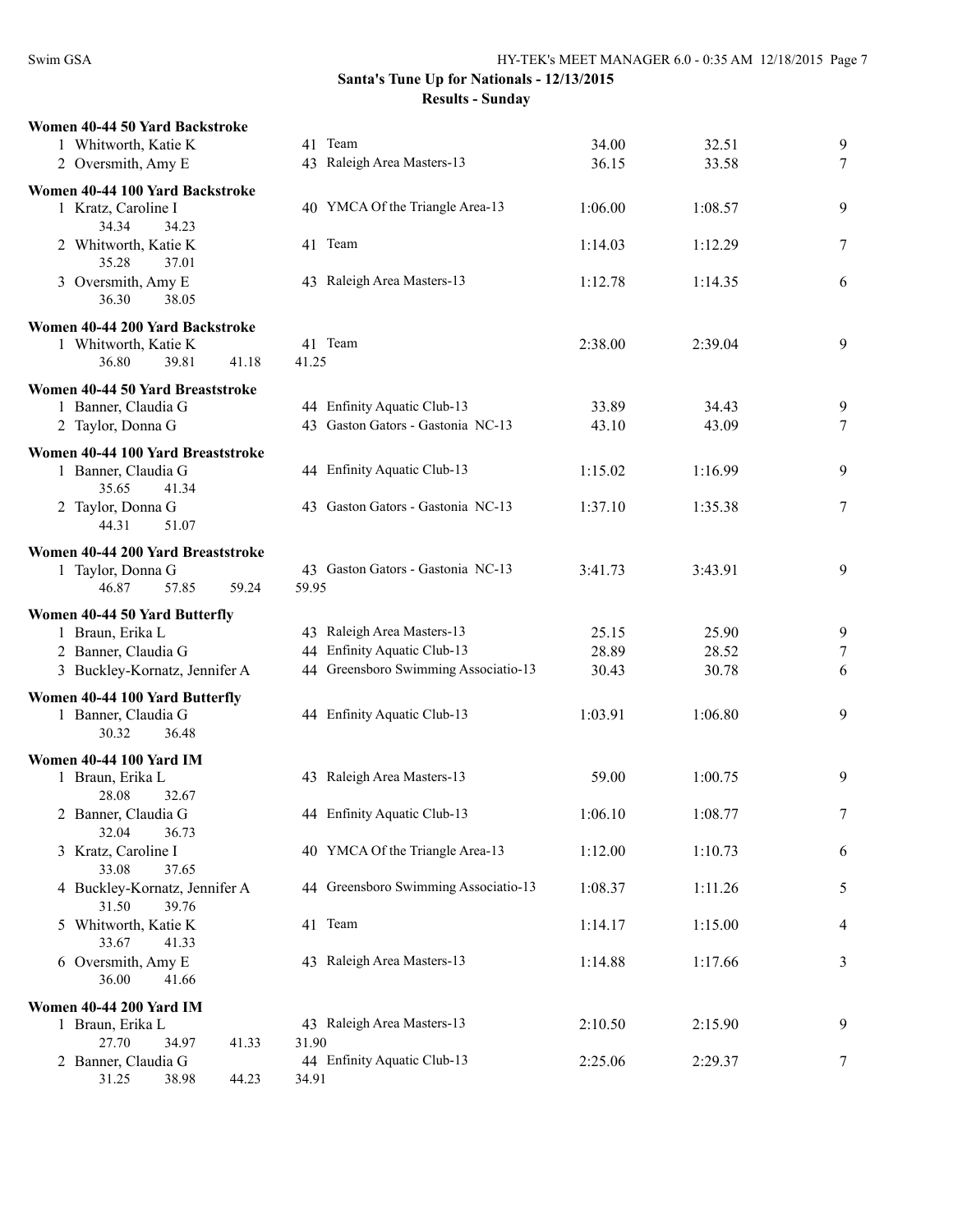|   | Women 45-49 50 Yard Freestyle         |       |         |                                      |       |       |         |         |                  |
|---|---------------------------------------|-------|---------|--------------------------------------|-------|-------|---------|---------|------------------|
|   | 1 Neese, Lynn S                       |       |         | 49 Uc13-13                           |       |       | 28.00   | 28.31   | 9                |
|   | 2 Kennedy, Laura                      |       |         | 47 YMCA Seahorse Swim Team - Hick-13 |       |       | 31.00   | 29.51   | $\boldsymbol{7}$ |
|   | 3 McDowell, Catherine L               |       | 47 Team |                                      |       |       | 32.90   | 31.59   | 6                |
|   | 4 Herald, Rosa M                      |       | 48 Team |                                      |       |       | 47.00   | 35.87   | 5                |
| 5 | Shoaf, Patty                          |       |         | 45 Uc13-13                           |       |       | 38.00   | 37.39   | $\overline{4}$   |
|   | 6 Block, Diane W                      |       |         | 46 Gaston Gators - Gastonia NC-13    |       |       | 57.00   | 37.79   | $\sqrt{3}$       |
|   | 7 Greene, Dana M                      |       | 46 Wave |                                      |       |       | 36.19   | 39.02   | $\overline{2}$   |
|   | 8 Mangan, Lynn J                      |       | 47      | Sailfish Aquatics Masters-13         |       |       | 37.52   | 39.79   | 1                |
|   | 9 Paschall, Katie                     |       | 47      | Gaston Gators - Gastonia NC-13       |       |       | 57.00   | 39.97   |                  |
|   | 10 Gratsou-Zodl, Violetta             |       |         | 45 YMCA Of the Triangle Area-13      |       |       | 42.00   | 40.19   |                  |
|   |                                       |       |         |                                      |       |       |         |         |                  |
|   | Women 45-49 100 Yard Freestyle        |       |         |                                      |       |       |         |         |                  |
|   | 1 Neese, Lynn S                       |       |         | 49 Uc13-13                           |       |       | 1:00.00 | 1:05.84 | 9                |
|   | 29.02<br>36.82                        |       |         | 47 YMCA Seahorse Swim Team - Hick-13 |       |       | 1:10.00 |         | 7                |
|   | 2 Kennedy, Laura<br>31.70<br>34.78    |       |         |                                      |       |       |         | 1:06.48 |                  |
|   |                                       |       |         | 46 North Carolina Aquatic Club Ma-13 |       |       | 1:08.22 |         |                  |
|   | 3 Hogan, Patricia S<br>32.38<br>34.58 |       |         |                                      |       |       |         | 1:06.96 | 6                |
|   |                                       |       | 47 Team |                                      |       |       |         |         |                  |
|   | 4 McDowell, Catherine L               |       |         |                                      |       |       | 1:11.18 | 1:09.99 | 5                |
|   | 33.35<br>36.64                        |       | 48 Team |                                      |       |       |         |         |                  |
|   | 5 Herald, Rosa M                      |       |         |                                      |       |       | 1:30.00 | 1:20.51 | 4                |
|   | 6 Jauch, Sonja<br>38.43<br>44.22      |       |         | 48 Raleigh Area Masters-13           |       |       | 1:20.00 | 1:22.65 | 3                |
|   |                                       |       |         | 47 Sailfish Aquatics Masters-13      |       |       |         | 1:27.15 |                  |
|   | 7 Mangan, Lynn J<br>41.07<br>46.08    |       |         |                                      |       |       | 1:10.00 |         | $\overline{c}$   |
|   | 8 Shoaf, Patty                        |       |         | 45 Uc13-13                           |       |       | 1:25.00 | 1:29.09 | 1                |
|   | 44.61<br>44.48                        |       |         |                                      |       |       |         |         |                  |
|   | 9 Greene, Dana M                      |       | 46 Wave |                                      |       |       | 1:27.27 | 1:37.87 |                  |
|   |                                       |       |         |                                      |       |       |         |         |                  |
|   | Women 45-49 200 Yard Freestyle        |       |         |                                      |       |       |         |         |                  |
|   | 1 Ballenger, Angie                    |       |         | 46 Gaston Gators - Gastonia NC-13    |       |       | 2:23.46 | 2:20.32 | 9                |
|   | 31.24<br>34.82                        | 36.86 | 37.40   |                                      |       |       |         |         |                  |
|   | 2 Hogan, Patricia S                   |       |         | 46 North Carolina Aquatic Club Ma-13 |       |       | 2:25.41 | 2:21.99 | 7                |
|   | 32.95<br>36.24                        | 36.62 | 36.18   |                                      |       |       |         |         |                  |
|   | 3 Murray, Desiree W                   |       |         | 47 Duke Aquatics-13                  |       |       | 2:22.00 | 2:26.31 | 6                |
|   | 33.38<br>36.82                        | 38.24 | 37.87   |                                      |       |       |         |         |                  |
|   | 4 Kennedy, Laura                      |       |         | 47 YMCA Seahorse Swim Team - Hick-13 |       |       | 2:35.00 | 2:27.78 | 5                |
|   | 33.84<br>37.30                        | 39.34 | 37.30   |                                      |       |       |         |         |                  |
|   | 5 McDowell, Catherine L               |       | 47 Team |                                      |       |       | 2:39.98 | 2:36.60 | 4                |
|   | 35.66<br>39.67                        | 40.92 | 40.35   |                                      |       |       |         |         |                  |
|   | 6 Jauch, Sonja                        |       |         | 48 Raleigh Area Masters-13           |       |       | 2:50.00 | 3:06.23 | 3                |
|   | 39.98<br>47.62                        | 50.05 | 48.58   |                                      |       |       |         |         |                  |
|   | Women 45-49 500 Yard Freestyle        |       |         |                                      |       |       |         |         |                  |
|   | 1 Hogan, Patricia S                   |       |         | 46 North Carolina Aquatic Club Ma-13 |       |       | 6:30.72 | 6:18.11 | 9                |
|   | 33.49<br>37.13                        | 38.05 | 38.38   | 38.51                                | 38.50 | 38.69 | 38.86   |         |                  |
|   | 38.80<br>37.70                        |       |         |                                      |       |       |         |         |                  |
|   | 2 Salazar, Lynn                       |       |         | 49 North Carolina Masters Swimmin-13 |       |       | 6:40.05 | 6:20.86 | 7                |
|   | 33.86<br>36.73                        | 38.14 | 38.61   | 38.90                                | 39.17 | 39.06 | 39.33   |         |                  |
|   | 39.32<br>37.74                        |       |         |                                      |       |       |         |         |                  |
|   | 3 Welch, Melissa                      |       |         | 49 James J Harris YMCA Masters --13  |       |       | 6:40.00 | 6:50.78 | 6                |
|   | 34.99<br>38.94                        | 41.22 | 42.34   | 42.51                                | 42.14 | 42.06 | 43.10   |         |                  |
|   | 42.12<br>41.36                        |       |         |                                      |       |       |         |         |                  |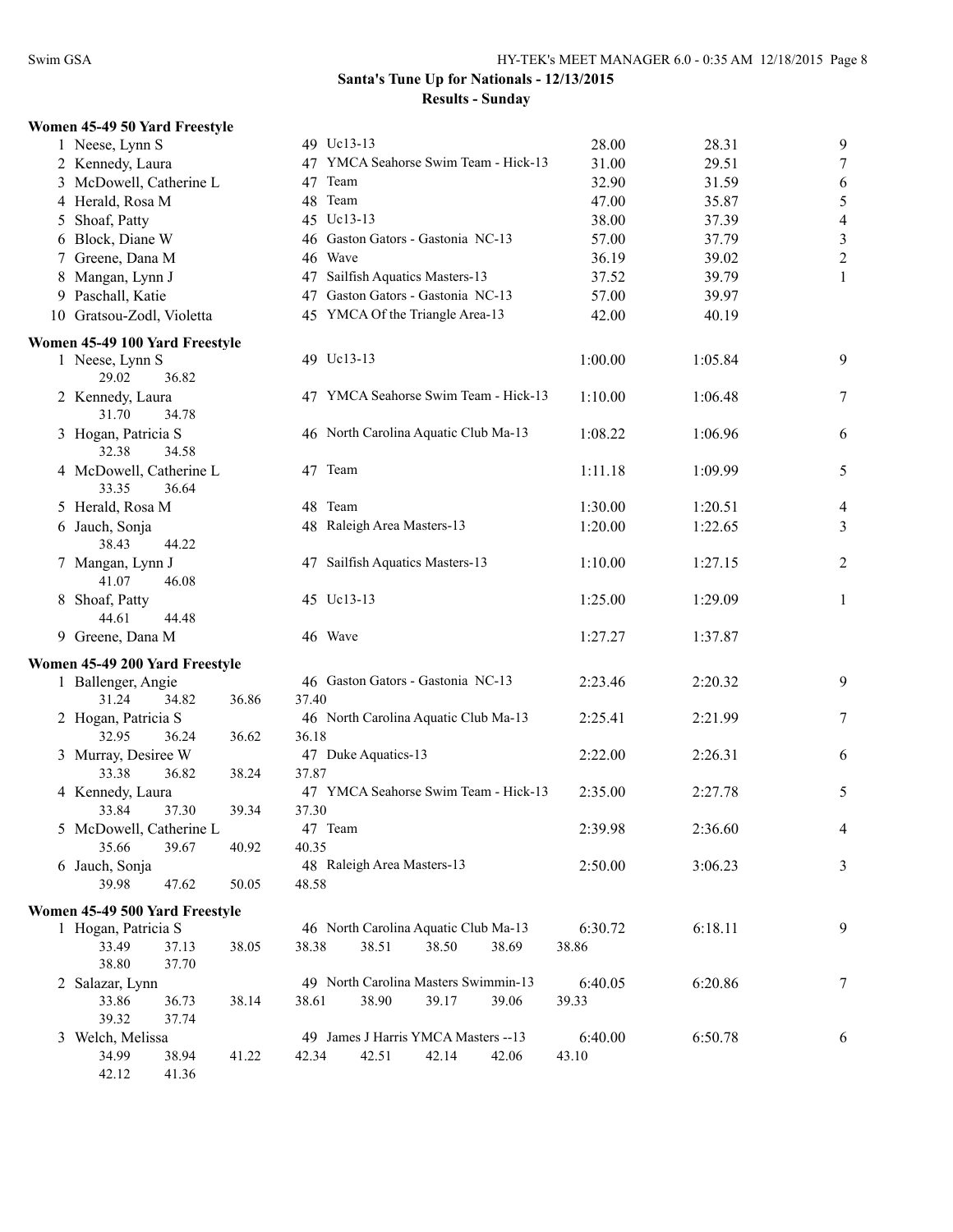| (Women 45-49 500 Yard Freestyle)                                                  |         |                                      |       |       |                  |         |                |
|-----------------------------------------------------------------------------------|---------|--------------------------------------|-------|-------|------------------|---------|----------------|
| 4 Jauch, Sonja<br>44.48<br>38.56<br>48.84                                         | 49.49   | 48 Raleigh Area Masters-13<br>50.39  | 50.45 | 50.65 | 7:25.00<br>50.88 | 8:03.29 | 5              |
| 51.33<br>48.22<br>5 Mangan, Lynn J                                                |         | 47 Sailfish Aquatics Masters-13      |       |       | 8:30.34          | 8:12.36 | $\overline{4}$ |
|                                                                                   |         | 50.59                                | 50.49 | 50.72 | 50.80            |         |                |
| 50.73<br>47.55                                                                    |         |                                      |       |       |                  |         |                |
| Women 45-49 50 Yard Backstroke                                                    |         |                                      |       |       |                  |         |                |
| 1 Hogan, Patricia S                                                               |         | 46 North Carolina Aquatic Club Ma-13 |       |       | 36.27            | 35.02   | 9              |
| 2 Paschall, Katie                                                                 |         | 47 Gaston Gators - Gastonia NC-13    |       |       | 1:07.00          | 45.25   | 7              |
| 3 Gratsou-Zodl, Violetta                                                          |         | 45 YMCA Of the Triangle Area-13      |       |       | 54.00            | 51.99   | 6              |
| --- Block, Diane W                                                                |         | 46 Gaston Gators - Gastonia NC-13    |       |       | 1:07.00          | DQ      |                |
| Women 45-49 100 Yard Backstroke<br>1 Hogan, Patricia S<br>36.42<br>37.17          |         | 46 North Carolina Aquatic Club Ma-13 |       |       | 1:15.08          | 1:13.59 | 9              |
| 2 Jauch, Sonja<br>50.51<br>55.24                                                  |         | 48 Raleigh Area Masters-13           |       |       | 1:39.00          | 1:45.75 | 7              |
|                                                                                   |         |                                      |       |       |                  |         |                |
| Women 45-49 200 Yard Backstroke<br>1 Hogan, Patricia S<br>37.46<br>39.48<br>40.60 | 39.99   | 46 North Carolina Aquatic Club Ma-13 |       |       | 2:40.18          | 2:37.53 | 9              |
| Women 45-49 50 Yard Breaststroke                                                  |         |                                      |       |       |                  |         |                |
| 1 Murray, Desiree W                                                               |         | 47 Duke Aquatics-13                  |       |       | 36.63            | 36.28   | 9              |
| 2 Ballenger, Angie                                                                |         | 46 Gaston Gators - Gastonia NC-13    |       |       | 36.24            | 36.31   | 7              |
| 3 Welch, Melissa                                                                  |         | 49 James J Harris YMCA Masters -- 13 |       |       | 44.30            | 42.51   | 6              |
| 4 Block, Diane W                                                                  |         | 46 Gaston Gators - Gastonia NC-13    |       |       | 1:07.00          | 46.93   | 5              |
| 5 Paschall, Katie                                                                 |         | 47 Gaston Gators - Gastonia NC-13    |       |       | 1:07.00          | 48.64   | $\overline{4}$ |
| 6 Gratsou-Zodl, Violetta                                                          |         | 45 YMCA Of the Triangle Area-13      |       |       | 56.00            | 50.99   | 3              |
| 7 Greene, Dana M                                                                  |         | 46 Wave                              |       |       | 48.26            | 51.04   | $\overline{2}$ |
| Women 45-49 100 Yard Breaststroke                                                 |         |                                      |       |       |                  |         |                |
| 1 Murray, Desiree W<br>37.15<br>41.57                                             |         | 47 Duke Aquatics-13                  |       |       | 1:20.36          | 1:18.72 | 9              |
| 2 Ballenger, Angie<br>43.21<br>37.68                                              |         | 46 Gaston Gators - Gastonia NC-13    |       |       | 1:19.53          | 1:20.89 | 7              |
| 3 Mangan, Lynn J<br>56.97<br>52.56                                                |         | 47 Sailfish Aquatics Masters-13      |       |       | 1:46.02          | 1:49.53 | 6              |
| 4 Greene, Dana M<br>55.89<br>1:01.49                                              | 46 Wave |                                      |       |       | 1:48.04          | 1:57.38 | 5              |
| Women 45-49 200 Yard Breaststroke                                                 |         |                                      |       |       |                  |         |                |
| 1 Ballenger, Angie<br>46.71<br>39.32<br>44.36                                     | 47.02   | 46 Gaston Gators - Gastonia NC-13    |       |       | 2:54.71          | 2:57.41 | 9              |
| Women 45-49 50 Yard Butterfly                                                     |         |                                      |       |       |                  |         |                |
| 1 Kennedy, Laura                                                                  |         | 47 YMCA Seahorse Swim Team - Hick-13 |       |       | 45.00            | 33.31   | 9              |
| 2 Jauch, Sonja                                                                    |         | 48 Raleigh Area Masters-13           |       |       | 1:00.00          | 52.85   | 7              |
| 3 Gratsou-Zodl, Violetta                                                          |         | 45 YMCA Of the Triangle Area-13      |       |       | 59.00            | 53.03   | 6              |
| <b>Women 45-49 100 Yard IM</b>                                                    |         |                                      |       |       |                  |         |                |
| 1 Welch, Melissa<br>38.36<br>43.12                                                |         | 49 James J Harris YMCA Masters -- 13 |       |       | 1:20.00          | 1:21.48 | 9              |
| 2 Jauch, Sonja<br>48.30<br>53.10                                                  |         | 48 Raleigh Area Masters-13           |       |       | 1:45.00          | 1:41.40 | 7              |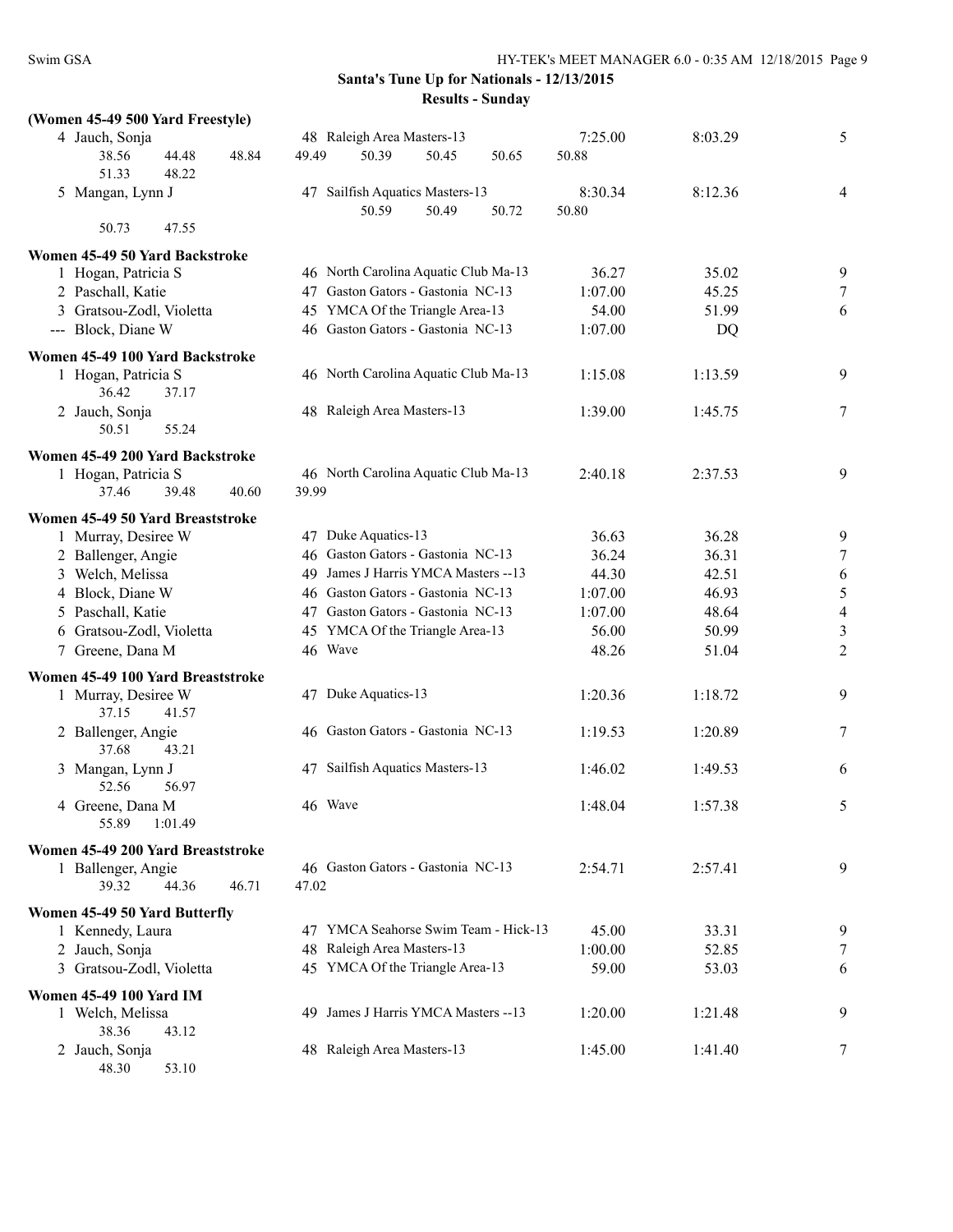| (Women 45-49 100 Yard IM)                               |       |                                      |         |         |                  |
|---------------------------------------------------------|-------|--------------------------------------|---------|---------|------------------|
| 3 Gratsou-Zodl, Violetta<br>54.57<br>51.37              |       | 45 YMCA Of the Triangle Area-13      | 2:00.00 | 1:45.94 | 6                |
| --- Kennedy, Laura<br>36.31<br>42.18                    |       | 47 YMCA Seahorse Swim Team - Hick-13 | 1:26.00 | DQ      |                  |
| <b>Women 45-49 200 Yard IM</b>                          |       |                                      |         |         |                  |
| 1 Kennedy, Laura                                        |       | 47 YMCA Seahorse Swim Team - Hick-13 | 3:00.00 | 2:56.96 | 9                |
| 35.63<br>46.31                                          | 54.31 | 40.71                                |         |         |                  |
|                                                         |       |                                      |         |         |                  |
| Women 50-54 50 Yard Freestyle                           |       | 50 North Carolina Masters Swimmin-13 |         |         |                  |
| 1 Burns, Molly J                                        |       |                                      | 30.65   | 30.12   | 9                |
| 2 Dore, Mary G                                          |       | 52 Mecklenburg Swim Association M-13 | 30.05   | 30.69   | $\boldsymbol{7}$ |
| 3 Gregory, Carol M                                      |       | 50 Team                              | 34.90   | 33.04   | 6                |
| Women 50-54 100 Yard Freestyle                          |       |                                      |         |         |                  |
| 1 Rasmussen, Anne C<br>31.55<br>33.47                   |       | 51 Twin Rivers YMCA Masters New-13   | 1:25.00 | 1:05.02 | 9                |
| 2 Dore, Mary G<br>31.71<br>33.58                        |       | 52 Mecklenburg Swim Association M-13 | 1:02.50 | 1:05.29 | 7                |
| 3 Burns, Molly J<br>31.65<br>35.58                      |       | 50 North Carolina Masters Swimmin-13 | 1:09.15 | 1:07.23 | 6                |
| 4 Gregory, Carol M<br>37.66<br>34.68                    |       | 50 Team                              | 1:17.31 | 1:12.34 | 5                |
|                                                         |       |                                      |         |         |                  |
| Women 50-54 200 Yard Freestyle                          |       |                                      |         |         |                  |
| 1 Dore, Mary G                                          |       | 52 Mecklenburg Swim Association M-13 | 2:23.67 | 2:22.40 | 9                |
| 33.68<br>36.65                                          | 36.59 | 35.48                                |         |         |                  |
| 2 Quillen, Diane E                                      |       | 52 Greensboro Swimming Associatio-13 | 2:24.53 | 2:27.17 | 7                |
| 33.71<br>36.92                                          | 38.61 | 37.93                                |         |         |                  |
| 3 Maroclo, Christine A                                  |       | 53 Uc13-13                           | 3:00.00 | 2:47.49 | 6                |
| 38.43<br>42.34                                          | 43.96 | 42.76                                |         |         |                  |
| Women 50-54 500 Yard Freestyle                          |       |                                      |         |         |                  |
| 1 Dore, Mary G                                          |       | 52 Mecklenburg Swim Association M-13 | 6:12.70 | 6:17.97 | 9                |
| 35.51<br>38.55                                          | 39.22 | 38.85<br>38.31<br>38.31<br>38.66     | 38.20   |         |                  |
| 37.31<br>35.05                                          |       |                                      |         |         |                  |
| 2 Quillen, Diane E                                      |       | 52 Greensboro Swimming Associatio-13 | 6:30.59 | 6:34.16 | 7                |
| 35.37<br>39.06                                          | 40.15 | 40.29<br>40.27<br>40.13<br>40.75     | 39.67   |         |                  |
| 38.80<br>39.67                                          |       |                                      |         |         |                  |
| 3 Maroclo, Christine A                                  |       | 53 Uc13-13                           | 8:00.00 | 7:10.94 | 6                |
| 39.02<br>42.30<br>42.94<br>44.00                        | 43.20 | 43.77<br>44.15<br>43.89<br>43.77     | 43.90   |         |                  |
|                                                         |       |                                      |         |         |                  |
| Women 50-54 50 Yard Backstroke                          |       |                                      |         |         |                  |
| 1 Gregory, Carol M                                      |       | 50 Team                              | 41.50   | 40.26   | 9                |
| Women 50-54 100 Yard Backstroke                         |       |                                      |         |         |                  |
| 1 Gregory, Carol M                                      |       | 50 Team                              | 1:27.72 | 1:23.67 | 9                |
| 40.35<br>43.32                                          |       |                                      |         |         |                  |
|                                                         |       |                                      |         |         |                  |
| Women 50-54 100 Yard Breaststroke<br>1 Quillen, Diane E |       | 52 Greensboro Swimming Associatio-13 | 1:25.01 | 1:26.12 | 9                |
| 41.00<br>45.12                                          |       |                                      |         |         |                  |
|                                                         |       |                                      |         |         |                  |
| Women 50-54 200 Yard Breaststroke                       |       |                                      |         |         |                  |
| 1 Quillen, Diane E                                      |       | 52 Greensboro Swimming Associatio-13 | 3:06.85 | 3:08.96 | 9                |
| 42.46<br>48.52                                          | 48.98 | 49.00                                |         |         |                  |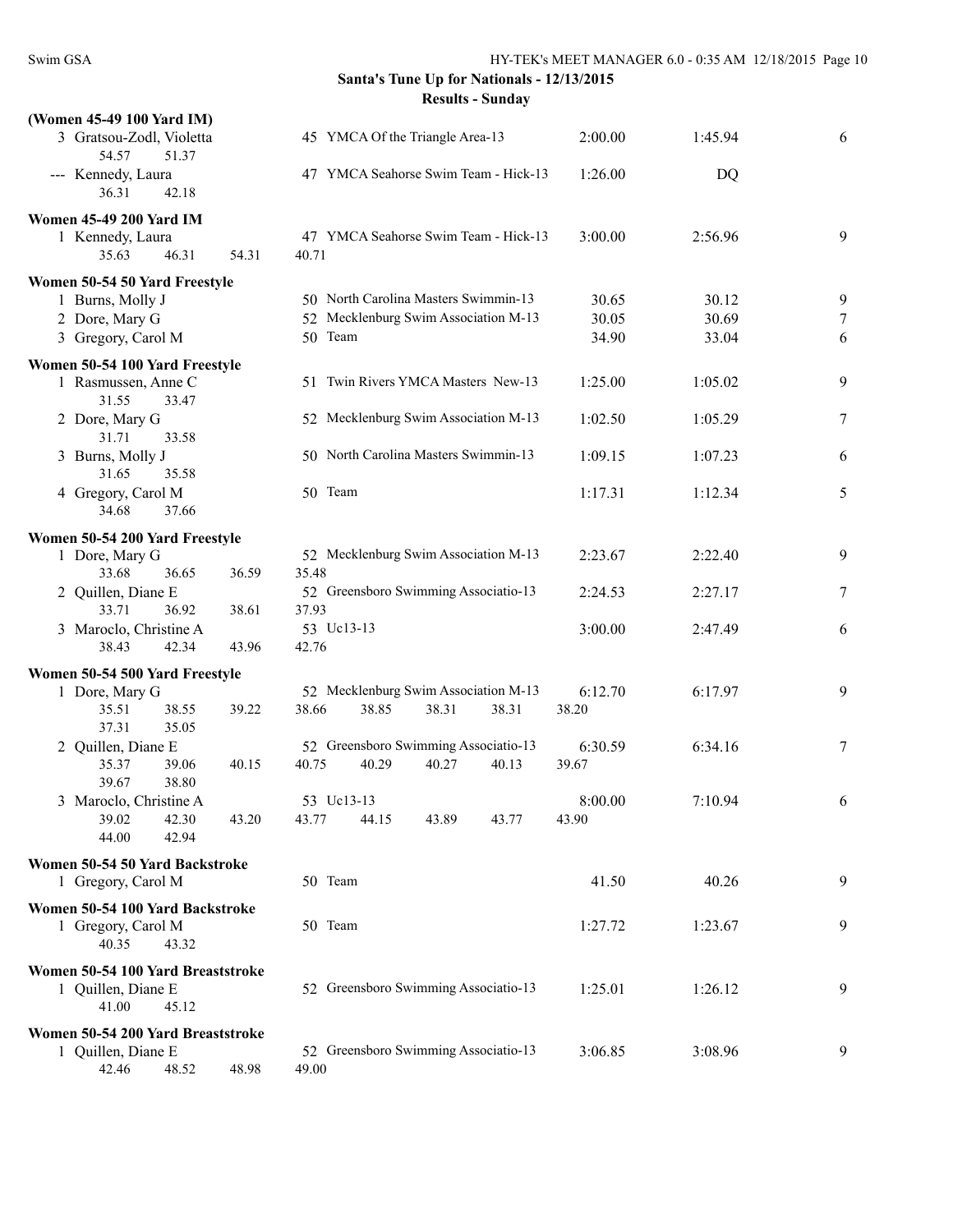| Women 50-54 50 Yard Butterfly  |       |                                      |         |         |   |
|--------------------------------|-------|--------------------------------------|---------|---------|---|
| 1 Rasmussen, Anne C            |       | 51 Twin Rivers YMCA Masters New-13   | 45.00   | 33.21   | 9 |
|                                |       |                                      |         |         |   |
| 2 Maroclo, Christine A         |       | 53 Uc13-13                           | 29.30   | 38.83   | 7 |
| Women 50-54 100 Yard Butterfly |       |                                      |         |         |   |
|                                |       |                                      |         |         |   |
| 1 Rasmussen, Anne C            |       | 51 Twin Rivers YMCA Masters New-13   | 1:40.00 | 1:15.65 | 9 |
| 34.51<br>41.14                 |       |                                      |         |         |   |
|                                |       |                                      |         |         |   |
| Women 50-54 200 Yard Butterfly |       |                                      |         |         |   |
| 1 Dore, Mary G                 |       | 52 Mecklenburg Swim Association M-13 | 2:48.80 | 2:54.56 | 9 |
| 39.46<br>44.60                 | 45.86 | 44.64                                |         |         |   |
| <b>Women 50-54 100 Yard IM</b> |       |                                      |         |         |   |
|                                |       | 51 Twin Rivers YMCA Masters New-13   |         |         |   |
| 1 Rasmussen, Anne C            |       |                                      | 1:50.00 | 1:16.99 | 9 |
| 35.98<br>41.01                 |       |                                      |         |         |   |
| 2 Quillen, Diane E             |       | 52 Greensboro Swimming Associatio-13 | 1:15.34 | 1:18.07 | 7 |
| 37.12<br>40.95                 |       |                                      |         |         |   |
| 3 Gregory, Carol M             |       | 50 Team                              | 1:28.81 | 1:25.32 | 6 |
| 39.68<br>45.64                 |       |                                      |         |         |   |
|                                |       |                                      |         |         |   |
| <b>Women 50-54 200 Yard IM</b> |       |                                      |         |         |   |
| 1 Rasmussen, Anne C            |       | 51 Twin Rivers YMCA Masters New-13   | 3:20.00 | 2:48.77 | 9 |
| 34.48<br>42.81                 | 53.38 | 38.10                                |         |         |   |
|                                |       |                                      |         |         |   |
| <b>Women 50-54 400 Yard IM</b> |       |                                      |         |         |   |
| 1 Dore, Mary G                 |       | 52 Mecklenburg Swim Association M-13 | 5:46.69 | 6:00.62 | 9 |
| 38.94<br>44.27                 | 48.92 | 52.81<br>52.40<br>38.28<br>48.10     | 36.90   |         |   |
|                                |       |                                      |         |         |   |
| Women 55-59 50 Yard Freestyle  |       |                                      |         |         |   |
| 1 Tiska, Patty A               |       | 55 Triad Masters Swimming Greens-13  | 30.17   | 30.48   | 9 |
| 2 Hardison, Kathleen K         |       | 56 Enfinity Aquatic Club-13          | 31.00   | 31.17   | 7 |
| 3 Ruebel, Deb                  |       | 59 Enfinity Aquatic Club-13          | 42.45   | 37.03   | 6 |
|                                |       | 59 Twin Rivers YMCA Masters New-13   | 40.00   | 37.87   | 5 |
| 4 Sellers, Janine L            |       |                                      |         |         |   |
| 5 Joyner, Felicia              |       | 57 Uc13-13                           | 1:00.00 | 48.24   | 4 |
| Women 55-59 100 Yard Freestyle |       |                                      |         |         |   |
| 1 Tiska, Patty A               |       | 55 Triad Masters Swimming Greens-13  | 1:08.87 | 1:09.61 | 9 |
|                                |       |                                      |         |         |   |
| 32.25<br>37.36                 |       |                                      |         |         |   |
| 2 Hardison, Kathleen K         |       | 56 Enfinity Aquatic Club-13          | 1:13.00 | 1:10.46 | 7 |
| 3 Ruebel, Deb                  |       | 59 Enfinity Aquatic Club-13          | 1:35.23 | 1:24.16 | 6 |
| 39.69<br>44.47                 |       |                                      |         |         |   |
| 4 Joyner, Felicia              |       | 57 Uc13-13                           | 2:15.00 | 1:57.20 | 5 |
| 49.28<br>1:07.92               |       |                                      |         |         |   |
|                                |       |                                      |         |         |   |
| Women 55-59 200 Yard Freestyle |       |                                      |         |         |   |
| 1 Whelchel, Nancy L            |       | 55 Raleigh Area Masters-13           | 2:28.45 | 2:27.95 | 9 |
| 33.93<br>37.14                 | 38.36 | 38.52                                |         |         |   |
| 2 Hardison, Kathleen K         |       | 56 Enfinity Aquatic Club-13          | 2:42.00 | 2:52.14 | 7 |
| 37.05                          | 47.01 | 44.67                                |         |         |   |
| 43.41                          |       |                                      |         |         |   |
| Women 55-59 500 Yard Freestyle |       |                                      |         |         |   |
| 1 Whelchel, Nancy L            |       | 55 Raleigh Area Masters-13           | 6:41.80 | 6:38.55 | 9 |
| 37.93<br>34.68                 | 39.91 | 41.10<br>41.00<br>40.58<br>41.58     | 41.49   |         |   |
|                                |       |                                      |         |         |   |
| 1:20.28                        |       |                                      |         |         |   |
| 2 Sellers, Janine L            |       | 59 Twin Rivers YMCA Masters New-13   | 9:40.00 | 8:14.24 | 7 |
| 43.25<br>48.87                 | 50.55 | 51.09<br>50.00<br>50.00<br>51.52     | 50.98   |         |   |
| 49.69<br>48.29                 |       |                                      |         |         |   |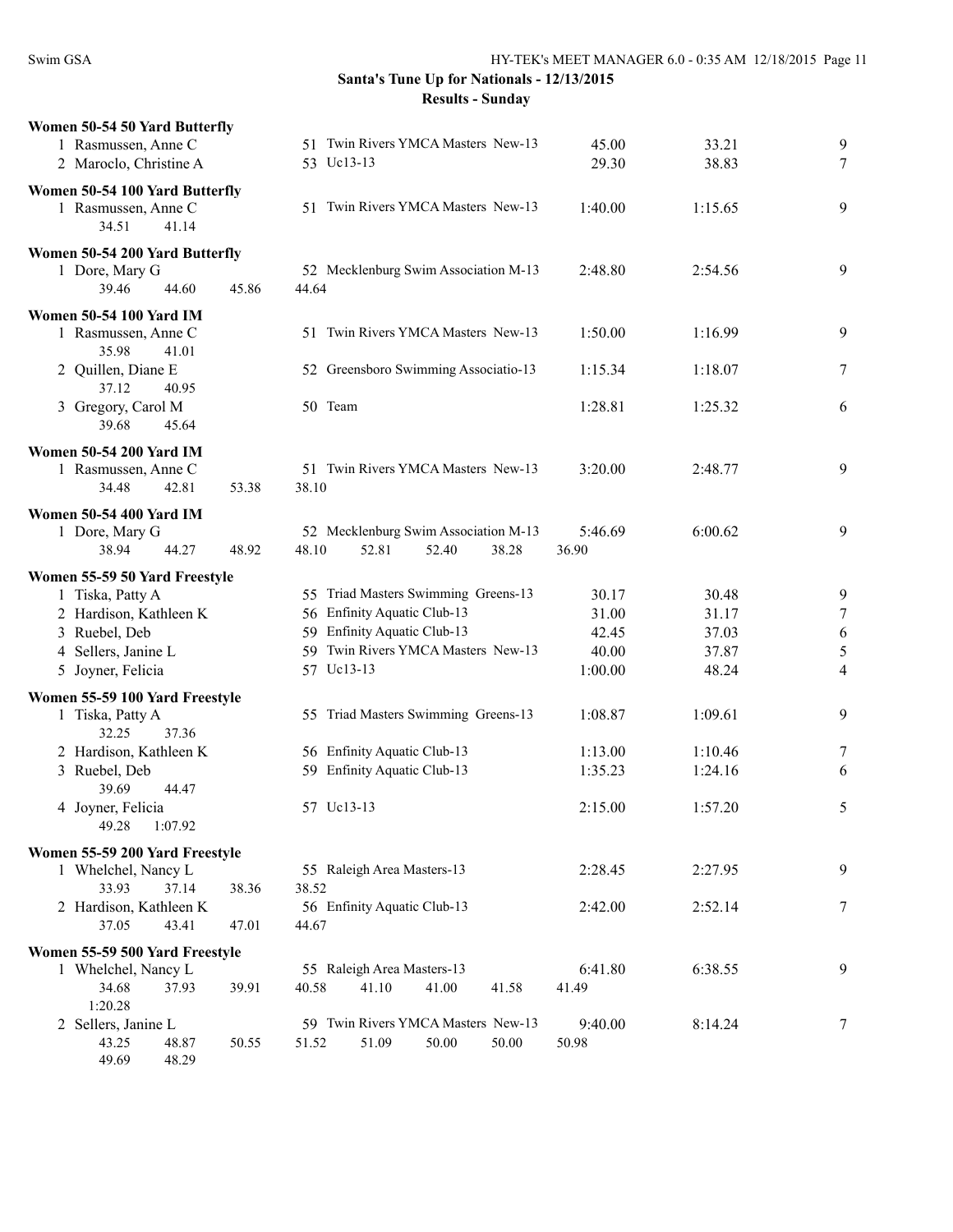| Women 55-59 50 Yard Backstroke                                                                      |                                                                          |                  |         |        |
|-----------------------------------------------------------------------------------------------------|--------------------------------------------------------------------------|------------------|---------|--------|
| 1 Tiska, Patty A                                                                                    | 55 Triad Masters Swimming Greens-13                                      | 39.00            | 38.32   | 9      |
| 2 Hardison, Kathleen K                                                                              | 56 Enfinity Aquatic Club-13                                              | 43.00            | 42.31   | $\tau$ |
| 3 Ruebel, Deb                                                                                       | 59 Enfinity Aquatic Club-13                                              | 52.45            | 48.28   | 6      |
| 4 Joyner, Felicia                                                                                   | 57 Uc13-13                                                               | 1:30.00          | 1:05.30 | 5      |
| Women 55-59 50 Yard Breaststroke                                                                    |                                                                          |                  |         |        |
| 1 Hardison, Kathleen K                                                                              | 56 Enfinity Aquatic Club-13                                              | 46.00            | 47.24   | 9      |
| Women 55-59 50 Yard Butterfly                                                                       |                                                                          |                  |         |        |
| 1 Tiska, Patty A                                                                                    | 55 Triad Masters Swimming Greens-13                                      | 34.92            | 34.32   | 9      |
| 2 Ruebel, Deb                                                                                       | 59 Enfinity Aquatic Club-13                                              | 50.45            | 45.18   | 7      |
| Women 55-59 100 Yard IM                                                                             |                                                                          |                  |         |        |
| 1 Whelchel, Nancy L<br>38.77<br>40.74                                                               | 55 Raleigh Area Masters-13                                               | 1:20.10          | 1:19.51 | 9      |
| 2 Tiska, Patty A<br>37.68<br>44.95                                                                  | 55 Triad Masters Swimming Greens-13                                      | 1:24.00          | 1:22.63 | 7      |
| 3 Ruebel, Deb<br>48.85<br>56.71                                                                     | 59 Enfinity Aquatic Club-13                                              | 1:50.23          | 1:45.56 | 6      |
| <b>Women 55-59 200 Yard IM</b>                                                                      |                                                                          |                  |         |        |
| 1 Whelchel, Nancy L<br>49.01<br>37.66<br>43.68                                                      | 55 Raleigh Area Masters-13<br>37.55                                      | 2:56.53          | 2:47.90 | 9      |
| Women 60-64 100 Yard Freestyle                                                                      |                                                                          |                  |         |        |
| 1 Amick, Beverly O                                                                                  | 61 Team                                                                  | 1:08.68          | 1:07.11 | 9      |
| Women 60-64 500 Yard Freestyle<br>1 Wainwright, Joanne<br>34.95<br>38.94<br>41.23<br>39.98<br>40.28 | 60 Greensboro Swimming Associatio-13<br>40.98<br>40.24<br>41.44<br>39.66 | 6:58.17<br>39.23 | 6:36.93 | 9      |
| Women 60-64 50 Yard Backstroke                                                                      |                                                                          |                  |         |        |
| 1 Amick, Beverly O                                                                                  | 61 Team                                                                  | 34.12            | 36.84   | 9      |
| Women 60-64 200 Yard Backstroke                                                                     |                                                                          |                  |         |        |
| 1 Amick, Beverly O                                                                                  | 61 Team                                                                  | 2:53.18          | 2:53.46 | 9      |
| 41.35<br>43.32<br>44.85                                                                             | 43.94                                                                    |                  |         |        |
| Women 60-64 50 Yard Butterfly                                                                       |                                                                          |                  |         |        |
| 1 Amick, Beverly O                                                                                  | 61 Team                                                                  | 33.55            | 32.70   | 9      |
| 2 Wainwright, Joanne                                                                                | 60 Greensboro Swimming Associatio-13                                     | 36.91            | 35.34   | 7      |
| Women 60-64 100 Yard Butterfly                                                                      |                                                                          |                  |         |        |
| 1 Amick, Beverly O                                                                                  | 61 Team                                                                  | 1:15.31          | 1:15.41 | 9      |
| 36.37<br>39.04<br>2 Wainwright, Joanne<br>37.46<br>40.99                                            | 60 Greensboro Swimming Associatio-13                                     | 1:21.17          | 1:18.45 | 7      |
| Women 60-64 200 Yard Butterfly                                                                      |                                                                          |                  |         |        |
| 1 Wainwright, Joanne                                                                                | 60 Greensboro Swimming Associatio-13                                     | 3:10.17          | 2:59.33 | 9      |
| 40.09<br>44.28<br>46.17                                                                             | 48.79                                                                    |                  |         |        |
| <b>Women 60-64 200 Yard IM</b>                                                                      |                                                                          |                  |         |        |
| 1 Amick, Beverly O                                                                                  | 61 Team                                                                  | 2:48.21          | 2:49.66 | 9      |
| 36.02<br>44.56<br>51.02                                                                             | 38.06                                                                    |                  |         |        |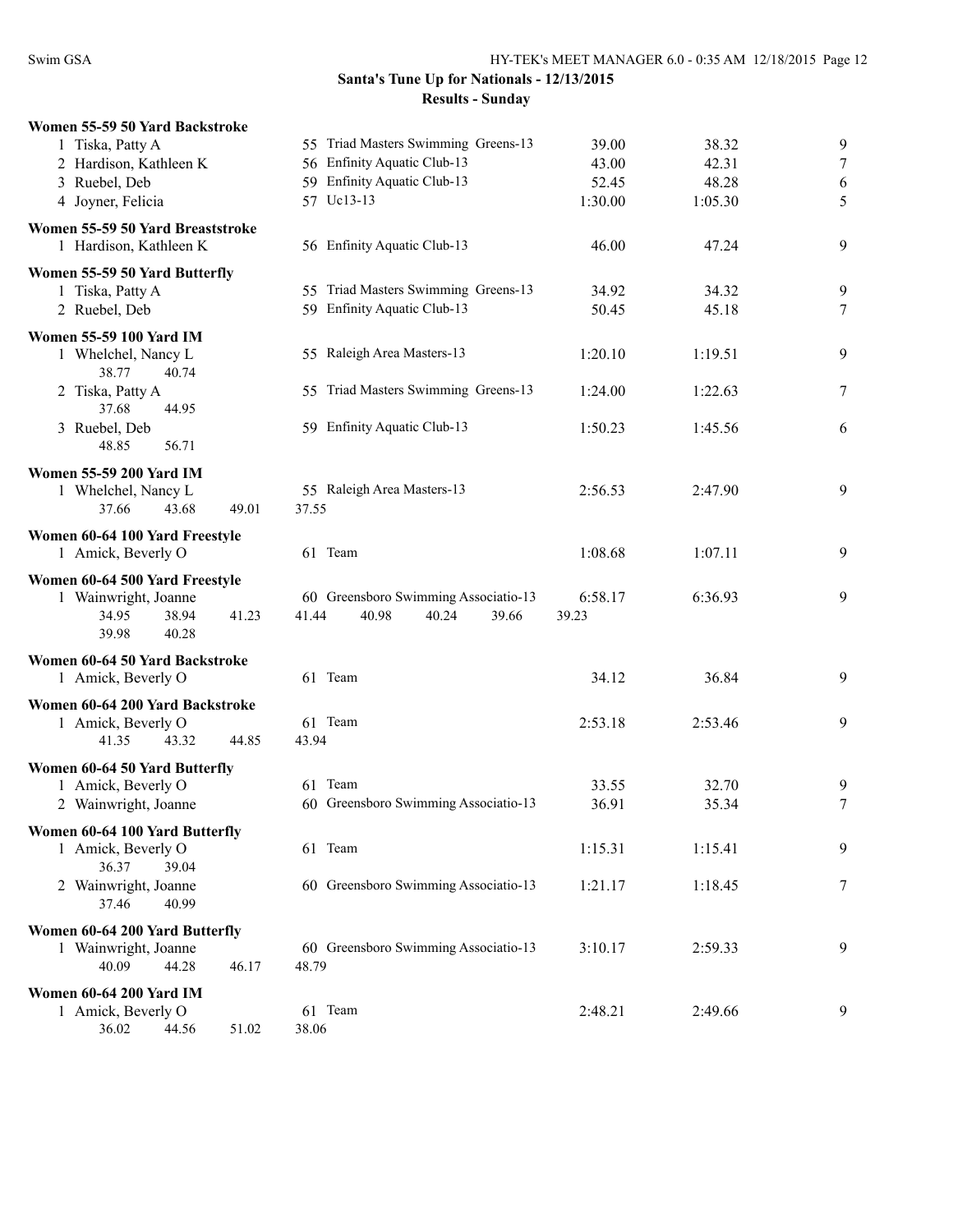| Women 65-69 500 Yard Freestyle<br>1 Van Meeteren, Greta<br>53.29<br>51.32<br>53.36<br>50.91<br>51.88             | 68 Twin Rivers YMCA Masters New-13<br>52.89<br>54.26                             | 8:43.07<br>55.20        | 8:50.50                 | 9           |
|------------------------------------------------------------------------------------------------------------------|----------------------------------------------------------------------------------|-------------------------|-------------------------|-------------|
| Women 65-69 100 Yard Backstroke<br>1 Panayotoff, Kristi M<br>50.63<br>53.91                                      | 67 Greenville Splash Masters-55                                                  | 1:44.03                 | 1:44.54                 | 9           |
| Women 65-69 200 Yard Backstroke<br>1 Panayotoff, Kristi M<br>49.74<br>54.69<br>58.58                             | 67 Greenville Splash Masters-55<br>57.93                                         | 3:36.81                 | 3:40.94                 | 9           |
| Women 65-69 50 Yard Breaststroke<br>1 Van Meeteren, Greta<br>2 Panayotoff, Kristi M                              | 68 Twin Rivers YMCA Masters New-13<br>67 Greenville Splash Masters-55            | 52.25<br>51.03          | 53.31<br>54.16          | 9<br>$\tau$ |
| Women 65-69 100 Yard Breaststroke<br>1 Van Meeteren, Greta<br>54.35<br>58.77                                     | 68 Twin Rivers YMCA Masters New-13                                               | 1:53.79                 | 1:53.12                 | 9           |
| 2 Panayotoff, Kristi M<br>55.21<br>57.93                                                                         | 67 Greenville Splash Masters-55                                                  | 1:54.34                 | 1:53.14                 | 7           |
| Women 65-69 200 Yard Breaststroke<br>1 Panayotoff, Kristi M<br>56.08<br>1:01.97<br>1:02.06                       | 67 Greenville Splash Masters-55<br>1:02.95<br>68 Twin Rivers YMCA Masters New-13 | 4:03.56                 | 4:03.06<br>4:16.89      | 9           |
| 2 Van Meeteren, Greta<br>58.70<br>1:04.82<br>1:07.48                                                             | 1:05.89                                                                          | 4:12.12                 |                         | 7           |
| Women 65-69 100 Yard Butterfly<br>1 Panayotoff, Kristi M<br>51.99<br>55.80                                       | 67 Greenville Splash Masters-55                                                  | 1:47.62                 | 1:47.79                 | 9           |
| Men 18-24 50 Yard Freestyle<br>1 Dole, Andrew H<br>2 Key, Aaron<br>3 Grant, Mark<br>Men 18-24 100 Yard Freestyle | 20 Team<br>22 Uc13-13<br>24 Uc15-15                                              | 22.10<br>23.00<br>23.50 | 22.28<br>22.30<br>23.63 | 9<br>7<br>6 |
| 1 Dole, Andrew H<br>23.18<br>26.47                                                                               | 20 Team                                                                          | 55.23                   | 49.65                   | 9           |
| Men 18-24 50 Yard Backstroke<br>1 Dole, Andrew H                                                                 | 20 Team                                                                          | 34.00                   | 28.48                   | 9           |
| Men 18-24 100 Yard Backstroke<br>1 Dole, Andrew H<br>30.73<br>32.52                                              | 20 Team                                                                          | 1:08.00                 | 1:03.25                 | 9           |
| Men 18-24 50 Yard Breaststroke<br>1 Grant, Mark                                                                  | 24 Uc15-15                                                                       | 27.50                   | 28.99                   | 9           |
| Men 18-24 100 Yard Breaststroke<br>1 Key, Aaron<br>28.16                                                         | 22 Uc13-13                                                                       | 1:02.00                 | 1:01.00                 | 9           |
| 32.84<br>2 Grant, Mark<br>28.45<br>36.22                                                                         | 24 Uc15-15                                                                       | 1:02.00                 | 1:04.67                 | 7           |
| 3 Dole, Andrew H<br>33.95<br>39.25                                                                               | 20 Team                                                                          | 1:26.00                 | 1:13.20                 | 6           |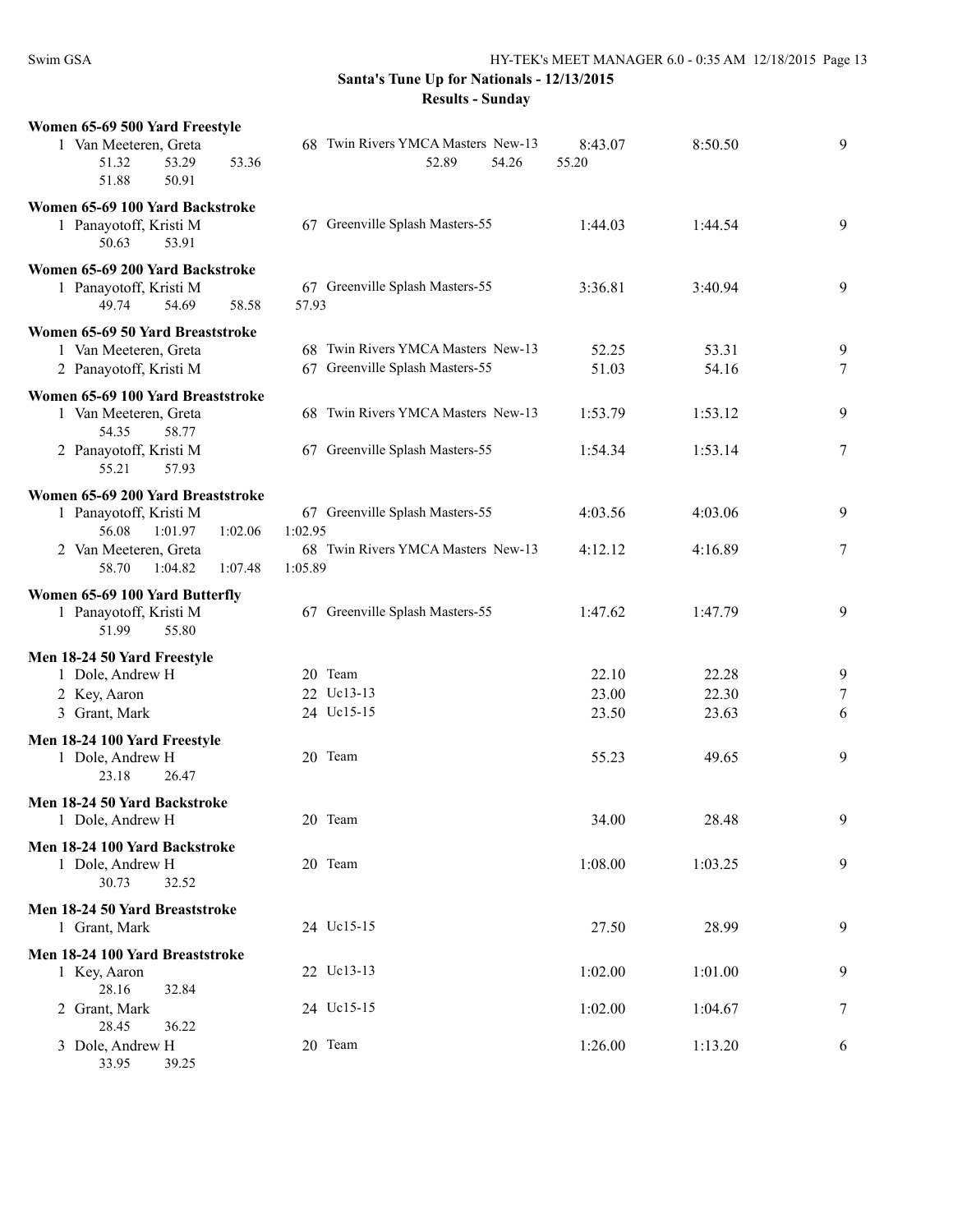| <b>Men 18-24 100 Yard IM</b>                                                   |                                              |         |         |        |
|--------------------------------------------------------------------------------|----------------------------------------------|---------|---------|--------|
| 1 Key, Aaron<br>26.61<br>29.97                                                 | 22 Uc13-13                                   | 1:00.00 | 56.58   | 9      |
| 2 Dole, Andrew H<br>28.23<br>33.46                                             | 20 Team                                      | 1:13.00 | 1:01.69 | 7      |
| Men 25-29 50 Yard Freestyle                                                    |                                              |         |         |        |
| 1 Martinez, Travis                                                             | 27 Triad Masters Swimming Greens-13          | 22.66   | 21.87   | 9      |
| 2 Shears, Chris L                                                              | 26 Uc13-13                                   | 23.10   | 22.22   | $\tau$ |
| 3 Jones, Michael F                                                             | 26 Uc13-13                                   | 22.50   | 22.61   | 6      |
| 4 Thomas, Chandler P                                                           | 26 SwimMAC Masters - Charlotte-13            | 22.99   | 22.83   | 5      |
| Men 25-29 100 Yard Freestyle<br>1 Gonzalez, Thomas N<br>29.67<br>26.21         | 25 Kingsport Aquatic Center-15               | 1:08.00 | 55.88   | 9      |
| Men 25-29 50 Yard Backstroke                                                   |                                              |         |         |        |
| 1 Jones, Michael F                                                             | 26 Uc13-13                                   | 30.00   | 26.96   | 9      |
| 2 Thomas, Chandler P                                                           | 26 SwimMAC Masters - Charlotte-13            | 26.99   | 27.28   | 7      |
| 3 Gonzalez, Thomas N                                                           | 25 Kingsport Aquatic Center-15               | 35.00   | 30.55   | 6      |
| Men 25-29 100 Yard Backstroke<br>1 Gonzalez, Thomas N<br>33.36<br>31.66        | 25 Kingsport Aquatic Center-15               | 1:20.00 | 1:05.02 | 9      |
| Men 25-29 200 Yard Backstroke<br>1 Martinez, Travis<br>30.15<br>31.72<br>32.62 | 27 Triad Masters Swimming Greens-13<br>32.56 | 2:13.00 | 2:07.05 | 9      |
| Men 25-29 50 Yard Breaststroke                                                 |                                              |         |         |        |
| 1 Jones, Michael F                                                             | 26 Uc13-13                                   | 28.00   | 26.96   | 9      |
| 2 Martinez, Travis                                                             | 27 Triad Masters Swimming Greens-13          | 29.89   | 29.51   | $\tau$ |
| --- Thomas, Chandler P                                                         | 26 SwimMAC Masters - Charlotte-13            | 27.62   | DQ      |        |
| Men 25-29 100 Yard Breaststroke                                                |                                              |         |         |        |
| 1 Jones, Michael F                                                             | 26 Uc13-13                                   | 1:02.00 | 1:00.18 | 9      |
| 27.90<br>32.28<br>2 Thomas, Chandler P<br>27.92<br>32.46                       | 26 SwimMAC Masters - Charlotte-13            | 1:00.99 | 1:00.38 | 7      |
| 3 Huffman, Richard L<br>34.71<br>37.95                                         | 27 YMCA Seahorse Swim Team - Hick-13         | 1:11.98 | 1:12.66 | 6      |
| Men 25-29 200 Yard Breaststroke                                                |                                              |         |         |        |
| 1 Huffman, Richard L                                                           | 27 YMCA Seahorse Swim Team - Hick-13         | 2:35.42 | 2:37.25 | 9      |
| 36.58<br>40.78<br>40.18                                                        | 39.71                                        |         |         |        |
| Men 25-29 50 Yard Butterfly                                                    |                                              |         |         |        |
| 1 Jones, Michael F                                                             | 26 Uc13-13                                   | 25.50   | 24.25   | 9      |
| 2 Thomas, Chandler P                                                           | 26 SwimMAC Masters - Charlotte-13            | 24.78   | 24.60   | 7      |
| 3 Martinez, Travis                                                             | Triad Masters Swimming Greens-13<br>27       | 26.14   | 24.83   | 6      |
| 4 Huffman, Richard L                                                           | 27 YMCA Seahorse Swim Team - Hick-13         | 34.36   | 32.83   | 5      |
| Men 25-29 100 Yard Butterfly                                                   |                                              |         |         |        |
| 1 Shears, Chris L                                                              | 26 Uc13-13                                   | 54.92   | 52.80   | 9      |
| 24.84<br>27.96                                                                 |                                              |         |         |        |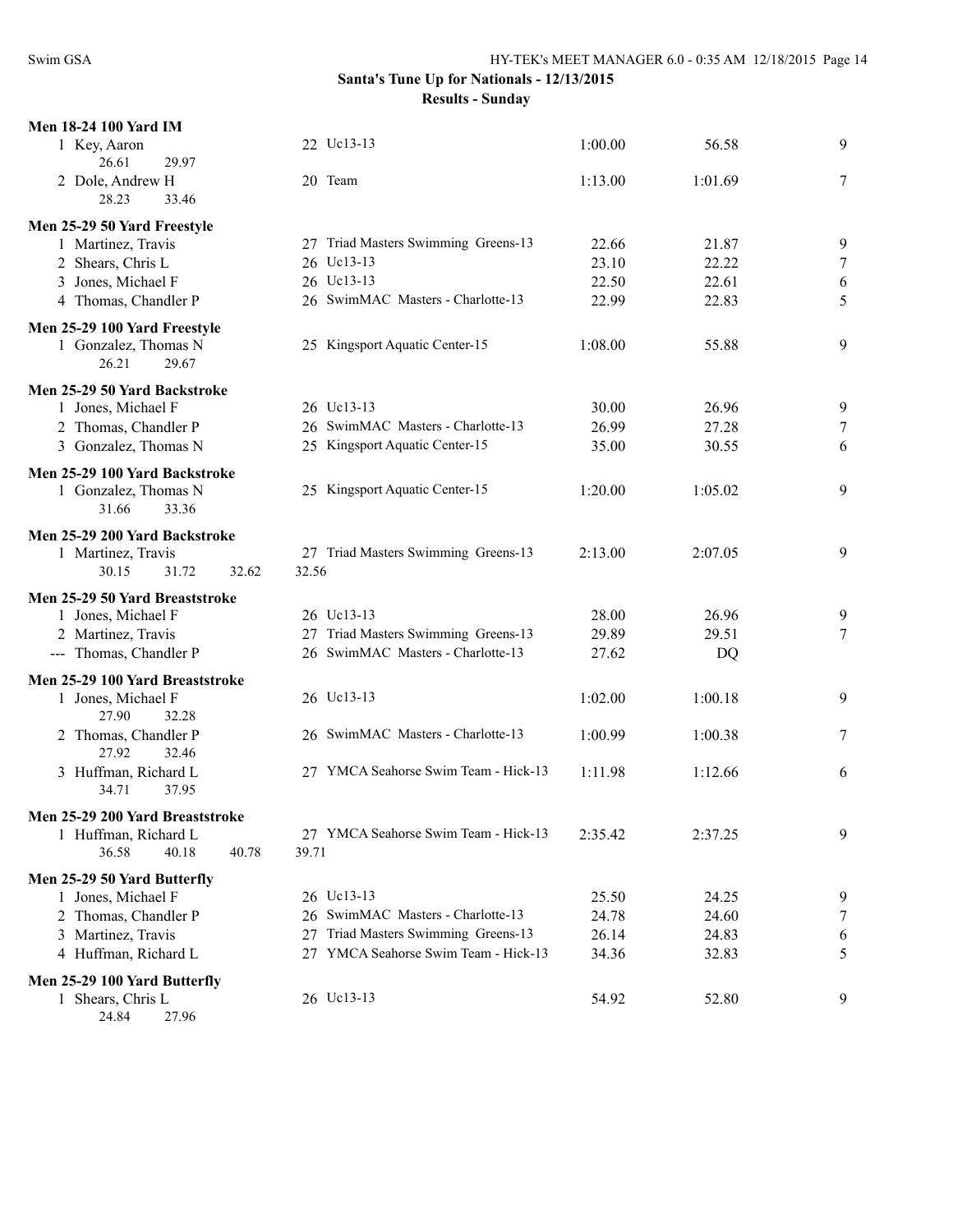| Men 25-29 200 Yard Butterfly                                           |                                                        |         |         |   |
|------------------------------------------------------------------------|--------------------------------------------------------|---------|---------|---|
| 1 Sauter, Trace U<br>28.28<br>33.33                                    | 26 SwimMAC Masters - Charlotte-13<br>33.35<br>35.26    | 2:09.36 | 2:10.22 | 9 |
| <b>Men 25-29 100 Yard IM</b>                                           |                                                        |         |         |   |
| 1 Jones, Michael F<br>26.40<br>29.01                                   | 26 Uc13-13                                             | 58.00   | 55.41   | 9 |
| 2 Sauter, Trace U<br>25.33<br>30.21                                    | 26 SwimMAC Masters - Charlotte-13                      | 55.55   | 55.54   | 7 |
| 3 Thomas, Chandler P<br>25.75<br>29.94                                 | 26 SwimMAC Masters - Charlotte-13                      | 56.33   | 55.69   | 6 |
| 4 Martinez, Travis<br>26.31<br>30.95                                   | 27 Triad Masters Swimming Greens-13                    | 58.00   | 57.26   | 5 |
| 5 Huffman, Richard L<br>34.56<br>36.82                                 | 27 YMCA Seahorse Swim Team - Hick-13                   | 1:08.63 | 1:11.38 | 4 |
| <b>Men 25-29 200 Yard IM</b>                                           |                                                        |         |         |   |
| 1 Huffman, Richard L<br>33.78<br>41.19                                 | 27 YMCA Seahorse Swim Team - Hick-13<br>39.99<br>34.56 | 2:25.25 | 2:29.52 | 9 |
| Men 30-34 50 Yard Backstroke<br>1 Goas, Griffith R                     | 30 Team                                                | 33.00   | 31.01   | 9 |
| Men 30-34 50 Yard Breaststroke<br>1 Goas, Griffith R                   | 30 Team                                                | 34.00   | 32.14   | 9 |
| Men 30-34 100 Yard Breaststroke                                        |                                                        |         |         |   |
| 1 Hollowell, Michael<br>32.29<br>36.43                                 | 33 Fort Bragg Masters-13                               | 1:15.45 | 1:08.72 | 9 |
| 2 Goas, Griffith R<br>36.65<br>33.75                                   | 30 Team                                                | 1:15.00 | 1:10.40 | 7 |
| Men 30-34 200 Yard Breaststroke                                        |                                                        |         |         |   |
| 1 Goas, Griffith R                                                     | 30 Team                                                | 2:40.00 | 2:31.55 | 9 |
| 34.46<br>38.74                                                         | 38.69<br>39.66                                         |         |         |   |
| Men 30-34 50 Yard Butterfly                                            |                                                        |         |         |   |
| 1 Hollowell, Michael                                                   | 33 Fort Bragg Masters-13                               | 27.00   | 25.69   | 9 |
| Men 30-34 100 Yard Butterfly<br>1 Hollowell, Michael<br>26.78<br>30.29 | 33 Fort Bragg Masters-13                               | 59.00   | 57.07   | 9 |
| Men 30-34 100 Yard IM<br>1 Goas, Griffith R<br>30.77<br>33.57          | 30 Team                                                | 1:10.00 | 1:04.34 | 9 |
| Men 30-34 400 Yard IM                                                  |                                                        |         |         |   |
| 1 Goas, Griffith R                                                     | 30 Team                                                | 5:05.00 | 5:05.84 | 9 |
| 30.86<br>35.52                                                         | 40.95<br>41.18<br>42.20<br>42.91<br>36.88              | 35.34   |         |   |
| Men 35-39 50 Yard Freestyle                                            |                                                        |         |         |   |
| 1 Upper, Ryan                                                          | 35 Uc13-13                                             | 23.00   | 23.18   | 9 |
| 2 Fernandez, Stephen H                                                 | 39 Palmetto Masters-55                                 | 24.66   | 24.31   | 7 |
| 3 Gerschutz, Andrew                                                    | 38 Duke Aquatics-13                                    | 25.85   | 25.88   | 6 |
| 4 Covington, Mark A                                                    | 38 YMCA Seahorse Swim Team - Hick-13                   | 28.00   | 26.34   | 5 |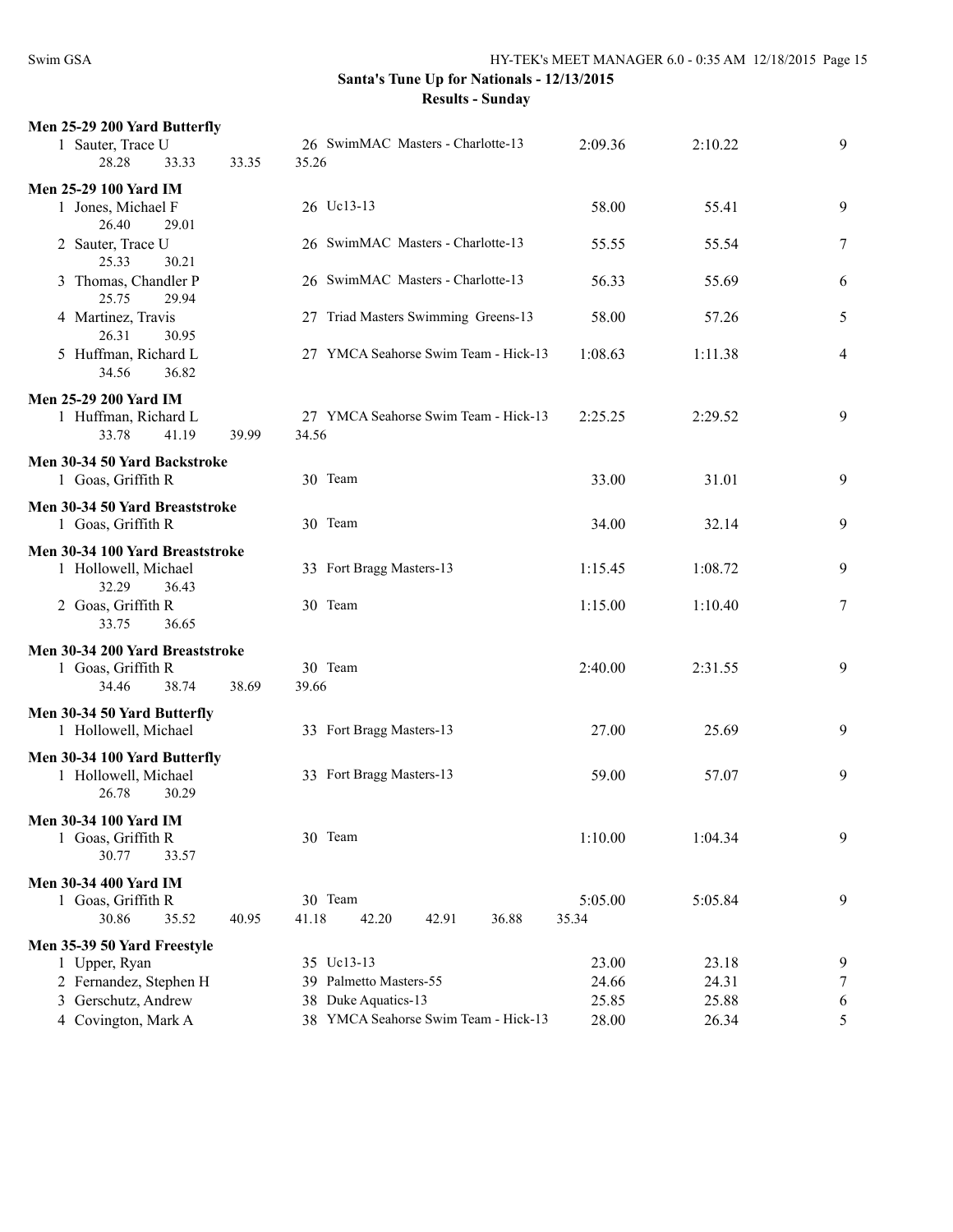| Men 35-39 100 Yard Freestyle             |                                                                              |                  |         |                |
|------------------------------------------|------------------------------------------------------------------------------|------------------|---------|----------------|
| 1 Upper, Ryan                            | 35 Uc13-13                                                                   | 52.00            | 51.48   | 9              |
| 26.65<br>24.83                           |                                                                              |                  |         |                |
| 2 Fernandez, Stephen H<br>25.62<br>27.56 | 39 Palmetto Masters-55                                                       | 54.78            | 53.18   | 7              |
| 3 Covington, Mark A                      | 38 YMCA Seahorse Swim Team - Hick-13                                         | 1:15.00          | 59.60   | 6              |
| 28.19<br>31.41                           |                                                                              |                  |         |                |
| Men 35-39 200 Yard Freestyle             |                                                                              |                  |         |                |
| 1 Fernandez, Stephen H                   | 39 Palmetto Masters-55                                                       | 2:01.90          | 1:58.39 | 9              |
| 30.20<br>27.92                           | 30.16<br>30.11                                                               |                  |         |                |
| Men 35-39 200 Yard Freestyle             |                                                                              |                  |         |                |
| 1 Nguyen, Sonny<br>29.99<br>33.37        | 36 Sailfish Aquatics Masters-13<br>35.74<br>36.12<br>50.84<br>48.88<br>49.13 | NT<br>51.28      | 2:15.22 |                |
|                                          |                                                                              |                  |         |                |
| Men 35-39 500 Yard Freestyle             | 36 Sailfish Aquatics Masters-13                                              |                  | 7:11.13 | 9              |
| 1 Nguyen, Sonny<br>29.99<br>33.37        | 50.84<br>48.88<br>35.74<br>36.12<br>49.13                                    | 6:59.99<br>51.28 |         |                |
| 49.51<br>46.27                           |                                                                              |                  |         |                |
| Men 35-39 50 Yard Backstroke             |                                                                              |                  |         |                |
| 1 Covington, Mark A                      | 38 YMCA Seahorse Swim Team - Hick-13                                         | 30.00            | 30.98   | 9              |
| 2 Gerschutz, Andrew                      | 38 Duke Aquatics-13                                                          | 30.82            | 31.00   | 7              |
| Men 35-39 200 Yard Backstroke            |                                                                              |                  |         |                |
| 1 Nguyen, Sonny                          | 36 Sailfish Aquatics Masters-13                                              | 2:59.99          | 2:52.08 | 9              |
| 40.55<br>43.06                           | 44.27<br>44.20                                                               |                  |         |                |
| Men 35-39 50 Yard Breaststroke           |                                                                              |                  |         |                |
| 1 Fernandez, Stephen H                   | 39 Palmetto Masters-55                                                       | 31.43            | 31.15   | 9              |
| Men 35-39 100 Yard Breaststroke          |                                                                              |                  |         |                |
| 1 Fernandez, Stephen H                   | 39 Palmetto Masters-55                                                       | 1:12.19          | 1:09.34 | 9              |
| 36.94<br>32.40                           |                                                                              |                  |         |                |
| Men 35-39 200 Yard Breaststroke          |                                                                              |                  |         |                |
| 1 Fernandez, Stephen H<br>34.57<br>39.67 | 39 Palmetto Masters-55<br>40.10<br>40.33                                     | 2:35.36          | 2:34.67 | 9              |
| 2 Nguyen, Sonny                          | 36 Sailfish Aquatics Masters-13                                              | 2:59.99          | 2:42.54 | $\overline{7}$ |
| 35.92<br>40.43                           | 42.75<br>43.44                                                               |                  |         |                |
| Men 35-39 50 Yard Butterfly              |                                                                              |                  |         |                |
| 1 Upper, Ryan                            | 35 Uc13-13                                                                   | 25.00            | 26.03   | 9              |
| 2 Field, David W                         | 36 North Carolina Masters Swimmin-13                                         | 26.69            | 26.32   | $\overline{7}$ |
| 3 Gerschutz, Andrew                      | 38 Duke Aquatics-13                                                          | 27.62            | 27.36   | 6              |
| 4 Covington, Mark A                      | 38 YMCA Seahorse Swim Team - Hick-13                                         | 35.00            | 30.34   | 5              |
| Men 35-39 100 Yard Butterfly             |                                                                              |                  |         |                |
| 1 Field, David W                         | 36 North Carolina Masters Swimmin-13                                         | 1:02.88          | 1:00.37 | 9              |
| 27.39<br>32.98                           |                                                                              |                  |         |                |
| Men 35-39 100 Yard Butterfly             |                                                                              |                  |         |                |
| 1 Nguyen, Sonny<br>34.06                 | 36 Sailfish Aquatics Masters-13<br>50.01<br>48.30<br>48.42<br>42.42          | NT               | 1:14.08 |                |
| 40.02                                    | 48.78                                                                        |                  |         |                |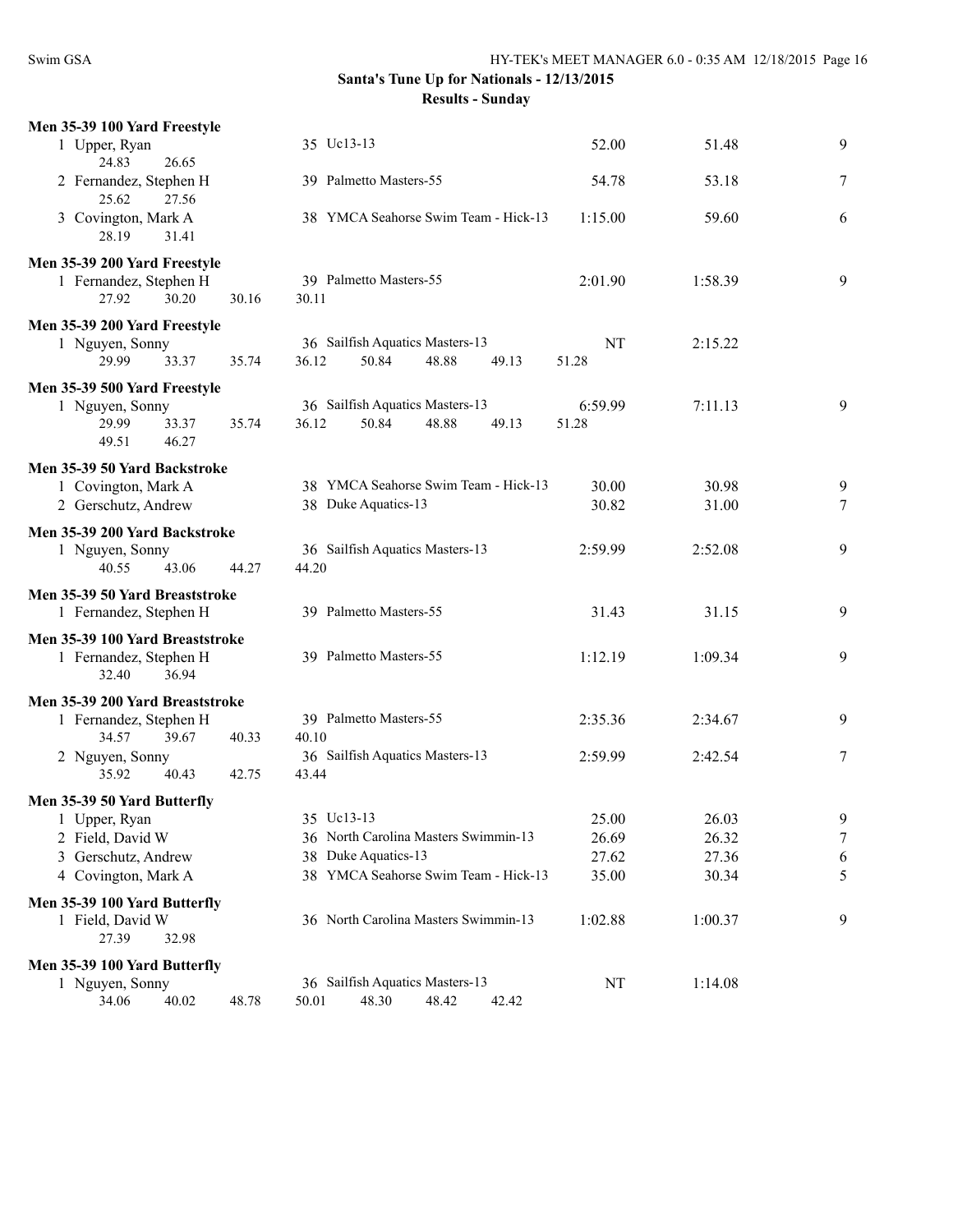| Men 35-39 200 Yard Butterfly                   |       |                                      |         |            |                          |
|------------------------------------------------|-------|--------------------------------------|---------|------------|--------------------------|
| 1 Nguyen, Sonny                                |       | 36 Sailfish Aquatics Masters-13      | 2:59.99 | 3:00.23    | 9                        |
| 37.06<br>45.09                                 | 48.99 | 49.09                                |         |            |                          |
| <b>Men 35-39 100 Yard IM</b>                   |       |                                      |         |            |                          |
| 1 Field, David W                               |       | 36 North Carolina Masters Swimmin-13 | 1:02.64 | 1:03.76    | 9                        |
| 29.98<br>33.78                                 |       |                                      |         |            |                          |
| 2 Nguyen, Sonny                                |       | 36 Sailfish Aquatics Masters-13      | 1:09.99 | 1:06.93    | 7                        |
| 31.62<br>35.31                                 |       |                                      |         |            |                          |
| 3 Covington, Mark A                            |       | 38 YMCA Seahorse Swim Team - Hick-13 | 1:20.00 | 1:11.07    | 6                        |
| 32.20<br>38.87                                 |       |                                      |         |            |                          |
| <b>Men 35-39 200 Yard IM</b>                   |       |                                      |         |            |                          |
| --- Field, David W                             |       | 36 North Carolina Masters Swimmin-13 | 2:30.00 | <b>DNF</b> |                          |
| Men 35-39 400 Yard IM                          |       |                                      |         |            |                          |
| 1 Nguyen, Sonny                                |       | 36 Sailfish Aquatics Masters-13      | 5:59.99 | 5:52.22    | 9                        |
| 34.06<br>40.02                                 | 48.78 | 50.01<br>48.30<br>48.42<br>42.42     | 40.21   |            |                          |
|                                                |       |                                      |         |            |                          |
| Men 40-44 50 Yard Freestyle<br>1 Fletcher, Van |       | 40 Raleigh Area Masters-13           | 21.93   | 22.44      | 9                        |
| 2 Black, Alex                                  |       | Team<br>41                           | 24.98   | 24.26      | 7                        |
| 3 Sadosky, Daniel M                            |       | Raleigh Area Masters-13<br>41        | 24.40   | 24.47      | 6                        |
| 4 Forsyth, Mark A                              |       | 44 North Carolina Aquatic Club Ma-13 | 25.90   | 25.47      | 5                        |
| 5 Catterson, William H                         |       | 43 Raleigh Area Masters-13           | 24.87   | 25.54      | $\overline{\mathcal{A}}$ |
| 6 Hawkins, Seth C                              |       | 44 YMCA Seahorse Swim Team - Hick-13 | 25.22   | 25.83      | $\mathfrak{Z}$           |
| 7 Hillman, Jason                               |       | 42 Charlotte SwimMasters-13          | 29.86   | 29.76      | $\overline{c}$           |
| 8 Bynon, Mark J                                |       | 44 YMCA Seahorse Swim Team - Hick-13 | 35.00   | 31.50      | 1                        |
| 9 Gomez, Edgardo                               |       | 43 Star                              | 40.99   | 35.81      |                          |
|                                                |       |                                      |         |            |                          |
| Men 40-44 100 Yard Freestyle                   |       | 40 Raleigh Area Masters-13           |         |            |                          |
| 1 Fletcher, Van<br>23.55<br>25.48              |       |                                      | 48.05   | 49.03      | 9                        |
| 2 Sadosky, Daniel M                            |       | 41 Raleigh Area Masters-13           | 53.50   | 54.19      | 7                        |
| 25.26<br>28.93                                 |       |                                      |         |            |                          |
| 3 Mitzak, John J                               |       | 42 Durham Area Masters Aquatics-13   | 54.52   | 54.81      | 6                        |
| 27.50<br>27.31                                 |       |                                      |         |            |                          |
| 4 Black, Alex                                  |       | 41 Team                              | 55.99   | 54.86      | 5                        |
| Catterson, William H<br>5                      |       | 43 Raleigh Area Masters-13           | 55.65   | 57.44      | 4                        |
| 27.72<br>29.72                                 |       |                                      |         |            |                          |
| 6 Hawkins, Seth C                              |       | 44 YMCA Seahorse Swim Team - Hick-13 | 59.00   | 59.08      | 3                        |
| 7 Bynon, Mark J                                |       | 44 YMCA Seahorse Swim Team - Hick-13 | 1:30.00 | 1:14.54    | $\overline{c}$           |
| 35.26<br>39.28                                 |       |                                      |         |            |                          |
| Men 40-44 200 Yard Freestyle                   |       |                                      |         |            |                          |
| 1 Forsyth, Mark A                              |       | 44 North Carolina Aquatic Club Ma-13 | 1:59.00 | 1:58.83    | 9                        |
| 27.96<br>30.39                                 | 30.90 | 29.58                                |         |            |                          |
| 2 Mitzak, John J                               |       | 42 Durham Area Masters Aquatics-13   | 1:57.02 | 2:04.68    | 7                        |
| 28.80<br>31.69                                 | 32.20 | 31.99                                |         |            |                          |
| 3 Sadosky, Daniel M                            |       | 41 Raleigh Area Masters-13           | 2:05.00 | 2:06.23    | 6                        |
| 28.96<br>32.64                                 | 32.49 | 32.14                                |         |            |                          |
| 4 Catterson, William H                         |       | 43 Raleigh Area Masters-13           | 2:02.50 | 2:07.72    | 5                        |
| 29.47<br>32.82                                 | 33.22 | 32.21                                |         |            |                          |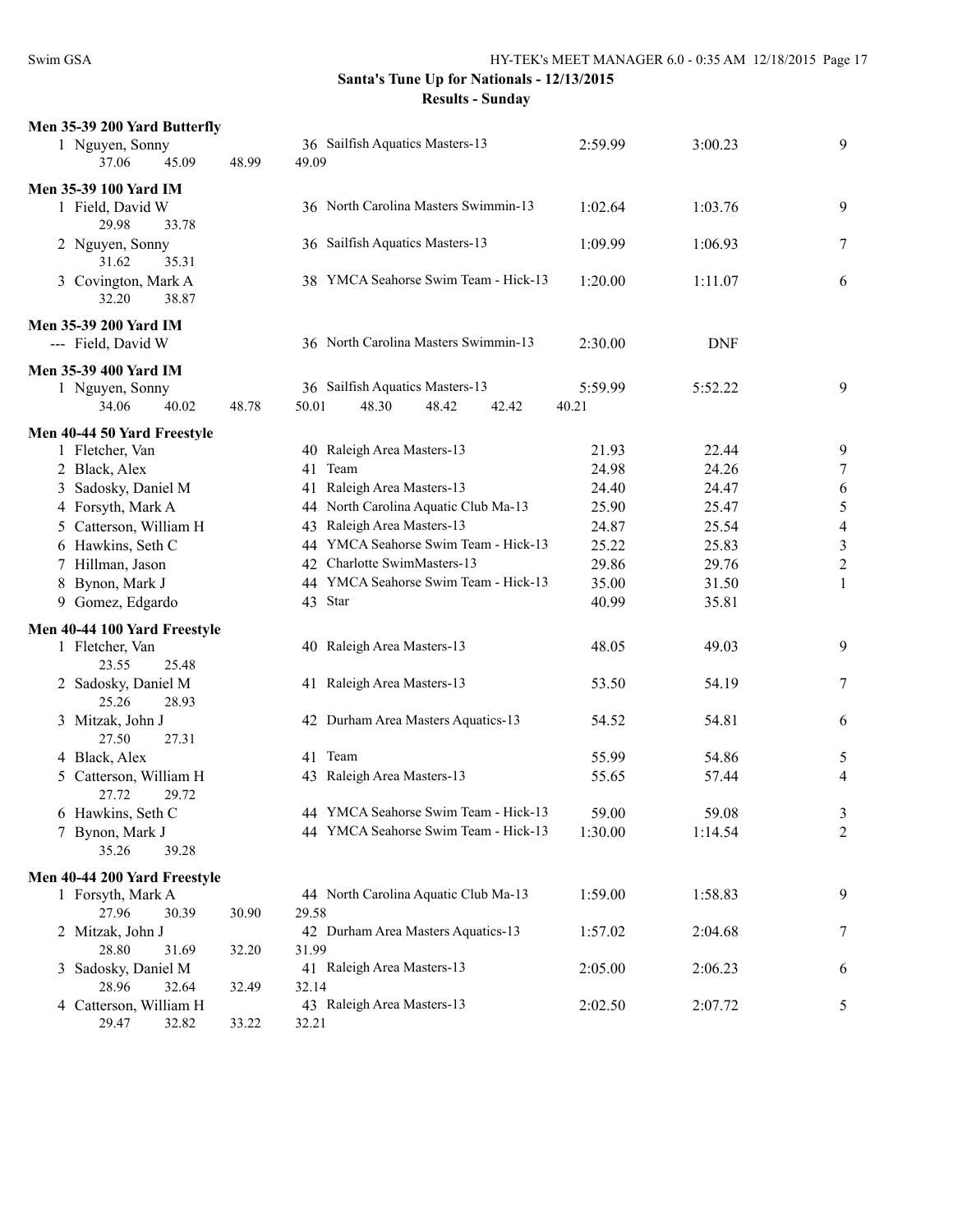| Men 40-44 500 Yard Freestyle    |                                      |         |         |   |
|---------------------------------|--------------------------------------|---------|---------|---|
| 1 Forsyth, Mark A               | 44 North Carolina Aquatic Club Ma-13 | 5:21.00 | 5:18.28 | 9 |
| 28.09<br>30.26<br>31.38         | 32.28<br>32.72<br>32.41<br>32.76     | 32.43   |         |   |
| 32.82<br>33.13                  |                                      |         |         |   |
| 2 Catterson, William H          | 43 Raleigh Area Masters-13           | 5:50.00 | 5:51.72 | 7 |
| 30.81<br>35.47<br>35.87         | 36.27<br>37.95<br>36.33<br>35.87     | 35.70   |         |   |
| 32.62<br>34.83                  |                                      |         |         |   |
|                                 |                                      |         |         |   |
| Men 40-44 50 Yard Backstroke    |                                      |         |         |   |
| 1 Mitzak, John J                | 42 Durham Area Masters Aquatics-13   | 27.63   | 28.07   | 9 |
| 2 Corcoran, R. Scott            | 44 Greensboro Swimming Associatio-13 | 31.00   | 31.08   | 7 |
| 3 Hawkins, Seth C               | 44 YMCA Seahorse Swim Team - Hick-13 | 32.00   | 32.48   | 6 |
| 4 Gomez, Edgardo                | 43 Star                              | 43.69   | 46.43   | 5 |
|                                 |                                      |         |         |   |
| Men 40-44 100 Yard Backstroke   |                                      |         |         |   |
| 1 Mitzak, John J                | 42 Durham Area Masters Aquatics-13   | 1:01.08 | 1:02.72 | 9 |
| 30.77<br>31.95                  |                                      |         |         |   |
| 2 Corcoran, R. Scott            | 44 Greensboro Swimming Associatio-13 | 1:06.00 | 1:08.96 | 7 |
| 33.65<br>35.31                  |                                      |         |         |   |
| Men 40-44 50 Yard Breaststroke  |                                      |         |         |   |
| 1 Black, Alex                   | 41 Team                              | 35.99   | 30.29   | 9 |
| 2 Corcoran, R. Scott            | 44 Greensboro Swimming Associatio-13 | 34.00   | 33.47   | 7 |
|                                 | 42 Charlotte SwimMasters-13          |         |         |   |
| 3 Hillman, Jason                |                                      | 39.50   | 35.05   | 6 |
| 4 Bynon, Mark J                 | 44 YMCA Seahorse Swim Team - Hick-13 | 50.00   | 40.20   | 5 |
| 5 Gomez, Edgardo                | 43 Star                              | 38.45   | 41.10   | 4 |
| Men 40-44 100 Yard Breaststroke |                                      |         |         |   |
| 1 Corcoran, R. Scott            | 44 Greensboro Swimming Associatio-13 | 1:16.00 | 1:13.39 | 9 |
| 34.48<br>38.91                  |                                      |         |         |   |
| 2 Black, Alex                   | 41 Team                              | 1:15.99 | 1:14.73 | 7 |
| 40.10<br>34.63                  |                                      |         |         |   |
|                                 |                                      |         |         |   |
| 3 Hillman, Jason                | 42 Charlotte SwimMasters-13          | 1:26.00 | 1:22.68 | 6 |
| 39.32<br>43.36                  |                                      |         |         |   |
| 4 Gomez, Edgardo                | 43 Star                              | 1:28.64 | 1:34.74 | 5 |
| 44.53<br>50.21                  |                                      |         |         |   |
| Men 40-44 200 Yard Breaststroke |                                      |         |         |   |
| 1 Black, Alex                   | 41 Team                              | 2:40.99 | 2:44.05 | 9 |
| 41.33<br>36.03<br>42.93         | 43.76                                |         |         |   |
|                                 |                                      |         |         |   |
| Men 40-44 50 Yard Butterfly     |                                      |         |         |   |
| 1 Fletcher, Van                 | 40 Raleigh Area Masters-13           | 24.36   | 24.74   | 9 |
| 2 Black, Alex                   | 41 Team                              | 31.99   | 25.91   | 7 |
| 3 Mitzak, John J                | 42 Durham Area Masters Aquatics-13   | 27.88   | 27.23   | 6 |
| 4 Catterson, William H          | 43 Raleigh Area Masters-13           | 26.50   | 27.55   | 5 |
| 5 Hawkins, Seth C               | 44 YMCA Seahorse Swim Team - Hick-13 | 32.00   | 28.80   | 4 |
| Men 40-44 100 Yard Butterfly    |                                      |         |         |   |
| 1 Mitzak, John J                | 42 Durham Area Masters Aquatics-13   | 1:00.02 | 1:03.05 | 9 |
|                                 |                                      |         |         |   |
| 30.15<br>32.90                  |                                      |         |         |   |
| <b>Men 40-44 100 Yard IM</b>    |                                      |         |         |   |
| 1 Sadosky, Daniel M             | 41 Raleigh Area Masters-13           | 1:03.50 | 1:03.57 | 9 |
| 29.64<br>33.93                  |                                      |         |         |   |
| 2 Forsyth, Mark A               | 44 North Carolina Aquatic Club Ma-13 | 1:06.50 | 1:03.74 | 7 |
| 30.07<br>33.67                  |                                      |         |         |   |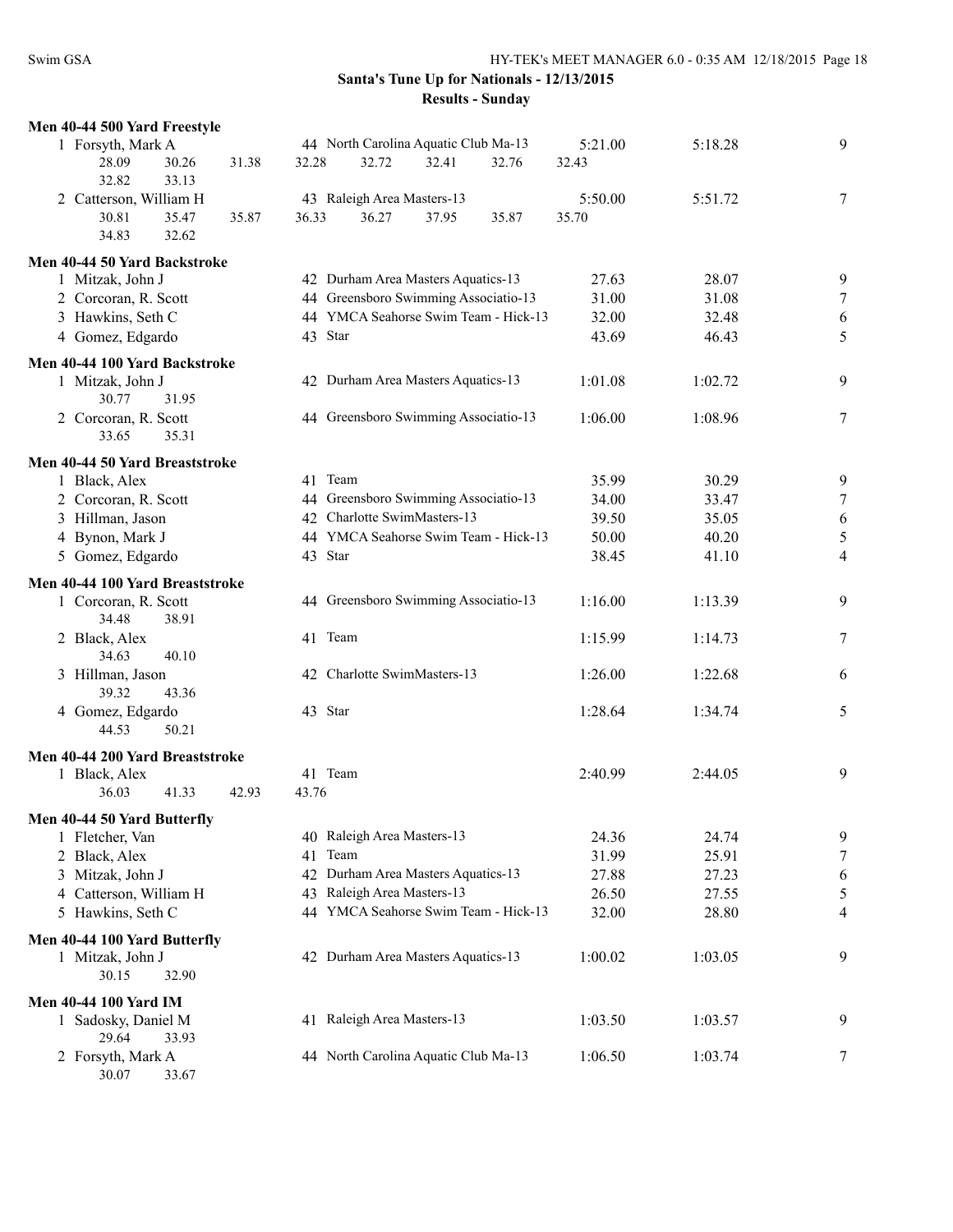| (Men 40-44 100 Yard IM)                  |       |                                               |         |         |                  |
|------------------------------------------|-------|-----------------------------------------------|---------|---------|------------------|
| 3 Corcoran, R. Scott<br>31.61<br>36.58   |       | 44 Greensboro Swimming Associatio-13          | 1:10.00 | 1:08.19 | 6                |
| 4 Hillman, Jason<br>38.12<br>38.89       |       | 42 Charlotte SwimMasters-13                   | 1:19.72 | 1:17.01 | 5                |
| 5 Gomez, Edgardo<br>48.64<br>51.31       |       | 43 Star                                       | 1:40.99 | 1:39.95 | 4                |
| <b>Men 40-44 200 Yard IM</b>             |       |                                               |         |         |                  |
| 1 Catterson, William H                   |       | 43 Raleigh Area Masters-13                    | 2:21.50 | 2:30.48 | 9                |
| 30.23<br>43.11                           | 43.56 | 33.58                                         |         |         |                  |
| Men 45-49 50 Yard Freestyle              |       |                                               |         |         |                  |
| 1 Torres, Todd                           |       | 47 Ecam                                       | 23.50   | 22.22   | 9                |
| 2 Schultz, Norman E                      |       | 49 SwimMAC Masters - Charlotte-13             | 24.71   | 23.89   | $\boldsymbol{7}$ |
| 3 Purves, Todd                           |       | 46 Uc13-13                                    | 27.29   | 25.72   | 6                |
| 4 Jaffe, Robert A                        |       | 45 North Carolina Masters Swimmin-13          | 25.97   | 25.77   | $\sqrt{5}$       |
| 5 Hagler, Monty                          |       | 49 Greensboro Swimming Associatio-13          | 26.00   | 25.87   | $\overline{4}$   |
| 6 Rubacky, Mark S                        |       | 46 Raleigh Area Masters-13                    | 29.29   | 27.20   | $\sqrt{3}$       |
| 7 Hutcheson, Burke C                     |       | 48 Nemspsem                                   | 28.70   | 27.32   | $\overline{c}$   |
| Gray, Richard L<br>8                     |       | 46 YMCA Of the Triangle Area-13               | 27.50   | 27.51   | $\mathbf{1}$     |
| 9 Gossert, Theodore I                    |       | 45 SwimMAC Masters - Charlotte-13             | 31.70   | 31.94   |                  |
| 10 Gentry, Cary                          |       | 46 Greensboro Swimming Associatio-13          | 34.00   | 32.63   |                  |
| Men 45-49 100 Yard Freestyle             |       |                                               |         |         |                  |
| 1 Schultz, Norman E<br>26.83<br>27.71    |       | 49 SwimMAC Masters - Charlotte-13             | 57.13   | 54.54   | 9                |
| 2 Jaffe, Robert A<br>28.02<br>29.87      |       | 45 North Carolina Masters Swimmin-13          | 57.47   | 57.89   | 7                |
| 3 Purves, Todd<br>27.49<br>30.50         |       | 46 Uc13-13                                    | 59.06   | 57.99   | 6                |
| 4 Rubacky, Mark S<br>28.07<br>30.18      |       | 46 Raleigh Area Masters-13                    | 58.32   | 58.25   | 5                |
| 5 Hagler, Monty<br>27.84<br>30.84        |       | 49 Greensboro Swimming Associatio-13          | 57.50   | 58.68   | 4                |
| 6 Gray, Richard L<br>28.91<br>30.99      |       | 46 YMCA Of the Triangle Area-13               | 59.23   | 59.90   | 3                |
| 7 Hutcheson, Burke C<br>29.60<br>31.69   |       | 48 Nemspsem                                   | 1:02.24 | 1:01.29 | 2                |
| 8 Parkerson, Charles M<br>30.13<br>35.62 |       | 45 North Mecklenburg Aquatics Mas-13          | 1:02.50 | 1:05.75 | 1                |
| 9 Gentry, Cary<br>38.59<br>34.06         |       | 46 Greensboro Swimming Associatio-13          | 1:15.00 | 1:12.65 |                  |
| 10 Gossert, Theodore I<br>33.91<br>39.11 |       | 45 SwimMAC Masters - Charlotte-13             | 1:20.00 | 1:13.02 |                  |
| Men 45-49 200 Yard Freestyle             |       |                                               |         |         |                  |
| 1 Andersen, Morten                       |       | 45 SwimMAC Masters - Charlotte-13             | 1:54.50 | 1:57.71 | 9                |
| 28.17<br>30.65                           | 29.51 | 29.38                                         |         |         |                  |
| 2 Rubacky, Mark S                        |       | 46 Raleigh Area Masters-13                    | 2:06.62 | 2:06.27 | 7                |
| 29.54<br>31.91                           | 32.50 | 32.32                                         |         |         |                  |
| 3 Gray, Richard L                        |       | 46 YMCA Of the Triangle Area-13               | 2:12.31 | 2:10.82 | 6                |
| 30.57<br>33.17                           | 34.11 | 32.97                                         |         |         |                  |
| 4 Brown, Stephen C<br>31.64<br>35.15     | 36.54 | 49 Mecklenburg Swim Association M-13<br>36.07 | 3:30.00 | 2:19.40 | 5                |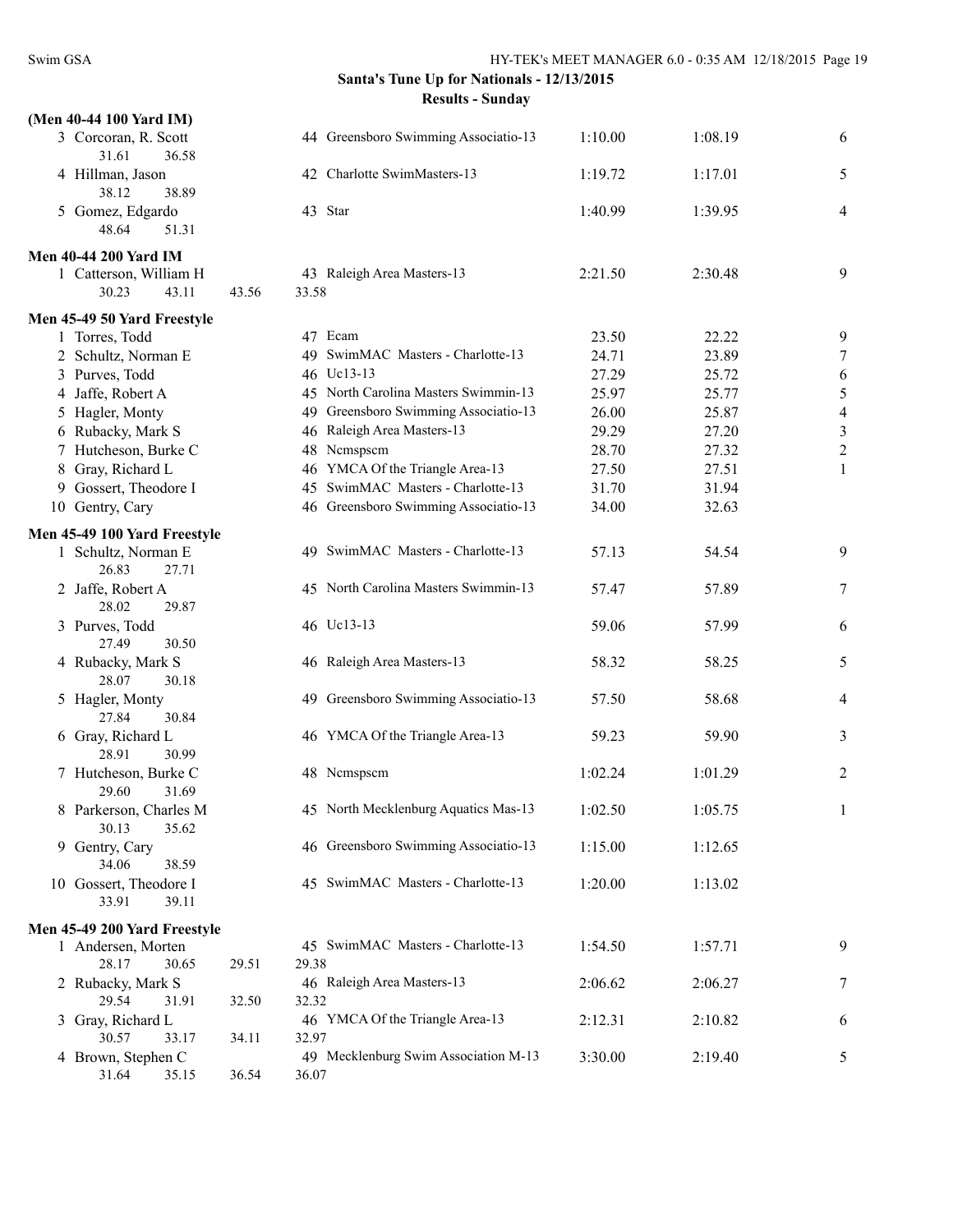|   | Men 45-49 500 Yard Freestyle    |                         |         |                            |                                      |       |         |         |                |
|---|---------------------------------|-------------------------|---------|----------------------------|--------------------------------------|-------|---------|---------|----------------|
|   | 1 Lee, Lawrence B               |                         |         |                            | 47 SwimMAC Masters - Charlotte-13    |       | 5:13.28 | 5:13.54 | 9              |
|   | 27.12<br>32.03                  | 30.36<br>31.53<br>31.53 | 32.27   | 32.27                      | 32.26                                | 32.14 | 32.03   |         |                |
|   | 2 Rubacky, Mark S               |                         |         | 46 Raleigh Area Masters-13 |                                      |       | 5:30.58 | 5:30.66 | 7              |
|   | 30.15<br>33.44                  | 31.91<br>33.00<br>32.84 | 33.36   | 33.79                      | 34.07                                | 34.10 | 34.00   |         |                |
|   | 3 Schultz, Norman E             |                         |         |                            | 49 SwimMAC Masters - Charlotte-13    |       | 5:52.79 | 5:43.34 | 6              |
|   | 33.01                           | 36.12<br>35.82          | 35.56   | 34.93                      | 34.41                                | 33.64 | 33.85   |         |                |
|   | 33.20                           | 32.80                   |         |                            |                                      |       |         |         |                |
|   | 4 Brown, Stephen C              |                         |         |                            | 49 Mecklenburg Swim Association M-13 |       | 7:00.00 | 6:17.21 | 5              |
|   | 33.42                           | 36.30<br>38.10          | 38.25   | 38.96                      | 39.30                                | 38.34 | 39.34   |         |                |
|   | 39.81                           | 35.39                   |         |                            |                                      |       |         |         |                |
|   | 5 Gentry, Cary                  |                         |         |                            | 46 Greensboro Swimming Associatio-13 |       | 7:25.00 | 7:18.04 | $\overline{4}$ |
|   | 37.70                           | 41.97<br>44.02          | 44.75   | 45.19                      | 44.98                                | 45.93 | 45.69   |         |                |
|   | 44.97                           | 42.84                   |         |                            |                                      |       |         |         |                |
|   | Men 45-49 50 Yard Backstroke    |                         |         |                            |                                      |       |         |         |                |
|   | 1 Hutcheson, Burke C            |                         |         | 48 Nemspsem                |                                      |       | 36.38   | 33.90   | 9              |
|   | Men 45-49 100 Yard Backstroke   |                         |         |                            |                                      |       |         |         |                |
|   | 1 Brown, Stephen C              |                         |         |                            | 49 Mecklenburg Swim Association M-13 |       | 1:40.00 | 1:15.36 | 9              |
|   | 36.79                           | 38.57                   |         |                            |                                      |       |         |         |                |
|   | 2 Parkerson, Charles M          |                         |         |                            | 45 North Mecklenburg Aquatics Mas-13 |       | 1:11.00 | 1:18.67 | 7              |
|   | 39.11                           | 39.56                   |         |                            |                                      |       |         |         |                |
|   | Men 45-49 200 Yard Backstroke   |                         |         |                            |                                      |       |         |         |                |
|   | 1 Lee, Lawrence B               |                         |         |                            | 47 SwimMAC Masters - Charlotte-13    |       | 2:03.55 | 2:10.54 | 9              |
|   | 30.80                           | 33.30<br>33.26          | 33.18   |                            |                                      |       |         |         |                |
|   | Men 45-49 50 Yard Breaststroke  |                         |         |                            |                                      |       |         |         |                |
|   | 1 Torres, Todd                  |                         | 47 Ecam |                            |                                      |       | 28.00   | 26.56   | 9              |
|   | 2 Hutcheson, Burke C            |                         |         | 48 Nemspsem                |                                      |       | 38.07   | 37.80   | 7              |
|   | 3 Gossert, Theodore I           |                         |         |                            | 45 SwimMAC Masters - Charlotte-13    |       | 39.54   | 38.57   | 6              |
|   | 4 Gray, Richard L               |                         |         |                            | 46 YMCA Of the Triangle Area-13      |       | 39.78   | 40.24   | 5              |
|   | Men 45-49 100 Yard Breaststroke |                         |         |                            |                                      |       |         |         |                |
|   | 1 Torres, Todd                  |                         | 47 Ecam |                            |                                      |       | 1:00.00 | 58.31   | 9              |
|   | 27.16                           | 31.15                   |         |                            |                                      |       |         |         |                |
|   | 2 Rubacky, Mark S               |                         |         | 46 Raleigh Area Masters-13 |                                      |       | 1:17.57 | 1:16.25 | 7              |
|   | 35.93                           | 40.32                   |         |                            | 49 SwimMAC Masters - Charlotte-13    |       |         |         |                |
|   | 3 Schultz, Norman E<br>37.53    | 41.55                   |         |                            |                                      |       | 1:18.33 | 1:19.08 | 6              |
|   | 4 Kern, Paul E                  |                         |         |                            | 47 Triad Masters Swimming Greens-13  |       | 1:22.00 | 1:23.82 | 5              |
|   | 39.77                           | 44.05                   |         |                            |                                      |       |         |         |                |
| 5 | Gossert, Theodore I             |                         |         |                            | 45 SwimMAC Masters - Charlotte-13    |       | 1:33.60 | 1:32.24 | 4              |
|   | 41.54                           | 50.70                   |         |                            |                                      |       |         |         |                |
|   | Men 45-49 200 Yard Breaststroke |                         |         |                            |                                      |       |         |         |                |
|   | 1 Torres, Todd                  |                         | 47 Ecam |                            |                                      |       | 2:30.00 | 2:25.47 | 9              |
|   | 33.50                           | 36.30<br>38.57          | 37.10   |                            |                                      |       |         |         |                |
|   | 2 Rubacky, Mark S               |                         |         | 46 Raleigh Area Masters-13 |                                      |       | 2:44.45 | 2:43.05 | 7              |
|   | 36.50                           | 40.97<br>42.83          | 42.75   |                            |                                      |       |         |         |                |
|   | Men 45-49 50 Yard Butterfly     |                         |         |                            |                                      |       |         |         |                |
|   | 1 Torres, Todd                  |                         | 47 Ecam |                            |                                      |       | 25.00   | 24.16   | 9              |
|   | 2 Schultz, Norman E             |                         |         |                            | 49 SwimMAC Masters - Charlotte-13    |       | 29.55   | 28.44   | 7              |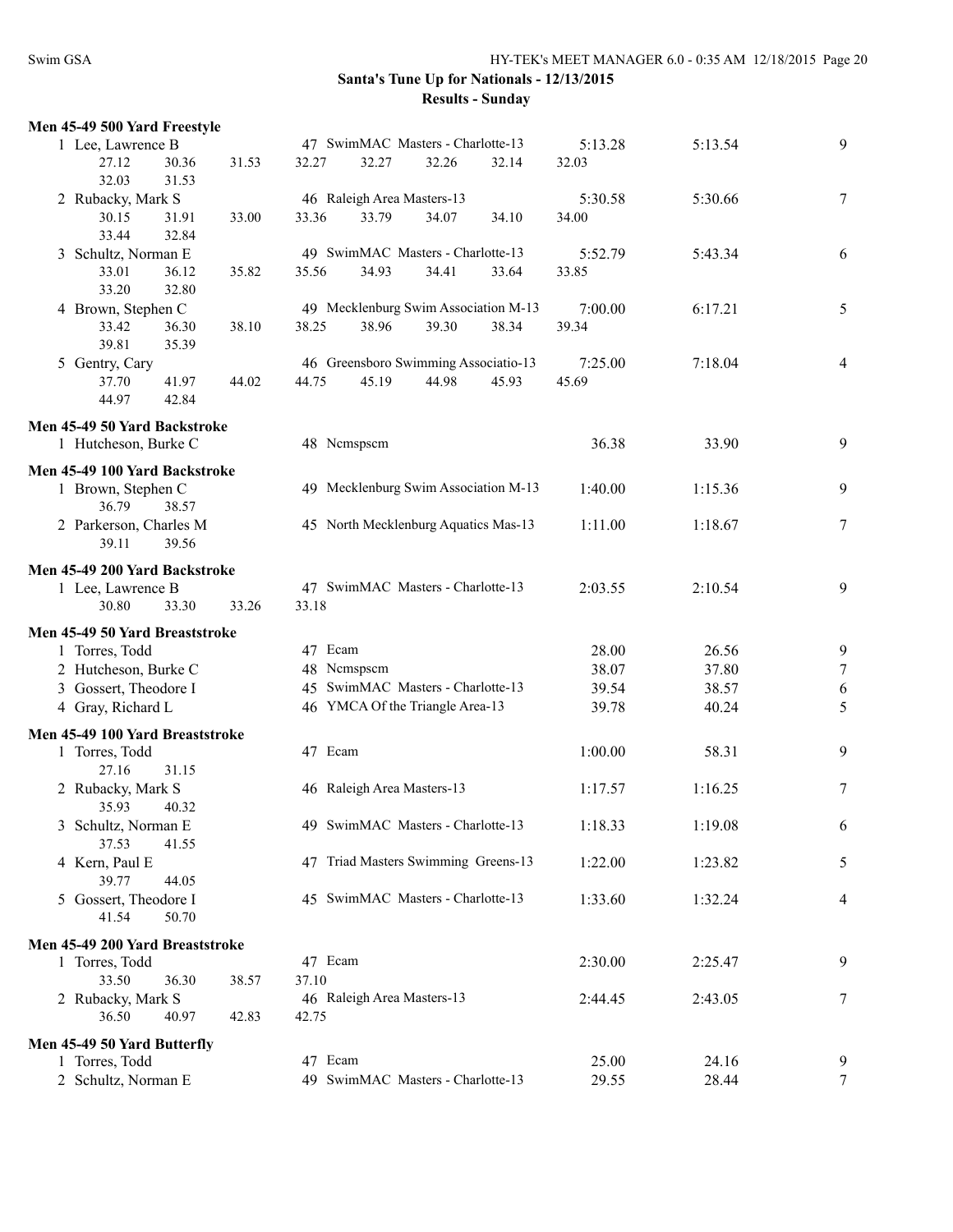| (Men 45-49 50 Yard Butterfly)          |       |                                            |         |         |                         |
|----------------------------------------|-------|--------------------------------------------|---------|---------|-------------------------|
| 3 Hagler, Monty                        |       | 49 Greensboro Swimming Associatio-13       | 28.50   | 28.51   | 6                       |
| 4 Purves, Todd                         |       | 46 Uc13-13                                 | 29.78   | 29.46   | 5                       |
| 5 Hutcheson, Burke C                   |       | 48 Nemspsem                                | 31.27   | 30.19   | 4                       |
| 6 Gray, Richard L                      |       | 46 YMCA Of the Triangle Area-13            | 29.94   | 30.35   | 3                       |
| Men 45-49 100 Yard Butterfly           |       |                                            |         |         |                         |
| 1 Andersen, Morten                     |       | 45 SwimMAC Masters - Charlotte-13          | 55.50   | 56.25   | 9                       |
| 26.45<br>29.80                         |       |                                            |         |         |                         |
| Men 45-49 200 Yard Butterfly           |       |                                            |         |         |                         |
| 1 Kern, Paul E                         |       | 47 Triad Masters Swimming Greens-13        | 3:05.00 | 3:10.11 | 9                       |
| 37.68<br>47.70                         | 52.89 | 51.84                                      |         |         |                         |
|                                        |       |                                            |         |         |                         |
| <b>Men 45-49 100 Yard IM</b>           |       | 47 Ecam                                    |         | 56.51   |                         |
| 1 Torres, Todd                         |       |                                            | 57.00   |         | 9                       |
| 26.23<br>30.28                         |       | 48 Nemspsem                                |         |         |                         |
| 2 Hutcheson, Burke C<br>33.42<br>39.60 |       |                                            | 1:13.53 | 1:13.02 | 7                       |
| 3 Brown, Stephen C                     |       | 49 Mecklenburg Swim Association M-13       | 1:30.00 | 1:14.78 | 6                       |
| 33.65<br>41.13                         |       |                                            |         |         |                         |
| 4 Gentry, Cary                         |       | 46 Greensboro Swimming Associatio-13       | 1:40.00 | 1:34.42 | 5                       |
| 45.43<br>48.99                         |       |                                            |         |         |                         |
|                                        |       |                                            |         |         |                         |
| <b>Men 45-49 200 Yard IM</b>           |       |                                            |         |         |                         |
| 1 Andersen, Morten                     |       | 45 SwimMAC Masters - Charlotte-13          | 2:06.90 | 2:06.31 | 9                       |
| 26.48<br>33.86                         | 36.45 | 29.52                                      |         |         |                         |
| 2 Lee, Lawrence B<br>26.71<br>33.31    | 41.07 | 47 SwimMAC Masters - Charlotte-13<br>33.93 | 2:03.55 | 2:15.02 | 7                       |
| 3 Schultz, Norman E                    |       | 49 SwimMAC Masters - Charlotte-13          | 2:29.09 | 2:22.18 | 6                       |
| 30.72<br>37.68                         | 41.97 | 31.81                                      |         |         |                         |
| 4 Brown, Stephen C                     |       | 49 Mecklenburg Swim Association M-13       | 3:40.00 | 2:42.65 | 5                       |
| 34.75<br>42.32                         | 49.13 | 36.45                                      |         |         |                         |
| 5 Parkerson, Charles M                 |       | 45 North Mecklenburg Aquatics Mas-13       | 2:40.00 | 2:50.13 | 4                       |
| 34.71<br>42.07                         | 50.90 | 42.45                                      |         |         |                         |
| 6 Kern, Paul E                         |       | 47 Triad Masters Swimming Greens-13        | 3:00.00 | 2:56.83 | 3                       |
| 37.55<br>46.41                         | 51.46 | 41.41                                      |         |         |                         |
| <b>Men 45-49 400 Yard IM</b>           |       |                                            |         |         |                         |
| 1 Andersen, Morten                     |       | 45 SwimMAC Masters - Charlotte-13          | 4:45.00 | 4:37.55 | 9                       |
| 28.46<br>32.54                         | 36.80 | 36.62<br>39.62<br>40.25<br>32.58           | 30.68   |         |                         |
| 2 Brown, Stephen C                     |       | 49 Mecklenburg Swim Association M-13       | 8:00.00 | 5:44.39 | 7                       |
| 36.57<br>43.53                         | 44.84 | 45.41<br>50.43<br>49.97<br>37.79           | 35.85   |         |                         |
| 3 Kern, Paul E                         |       | 47 Triad Masters Swimming Greens-13        | 6:00.00 | 6:02.03 | 6                       |
| 37.75<br>44.98                         | 46.92 | 1:21.86<br>46.01<br>51.69<br>52.82         |         |         |                         |
| Men 50-54 50 Yard Freestyle            |       |                                            |         |         |                         |
| 1 Stewart, Henry D                     |       | 52 Raleigh Area Masters-13                 | 23.22   | 23.51   | 9                       |
| *2 Moore, John                         |       | 53 Hawk Masters Uncw-13                    | 25.10   | 25.14   | 6.50                    |
| *2 Woody, Kevin                        |       | One Step Beyond Cary-13<br>51              | 24.80   | 25.14   | 6.50                    |
| Brekovsky, Tom<br>4                    |       | 53 Mecklenburg Swim Association M-13       | 25.20   | 25.34   | 5                       |
| Procton, Bruce<br>5                    |       | 54 E3aq                                    | 25.00   | 25.49   | 4                       |
| 6 Arnholt, Alan T                      |       | 52 North Carolina Masters Swimmin-13       | 26.20   | 25.74   | 3                       |
| Rogers, Todd R                         |       | Sailfish Aquatics Masters-13<br>53         | 28.00   | 28.29   | $\overline{\mathbf{c}}$ |
| Stahl, Jim S<br>8                      |       | Sailfish Aquatics Masters-13<br>51         | 30.94   | 29.99   | $\mathbf{1}$            |
| 9 Beliveau, Richard T                  |       | 53 Twin Rivers YMCA Masters New-13         | 35.00   | 33.74   |                         |
|                                        |       |                                            |         |         |                         |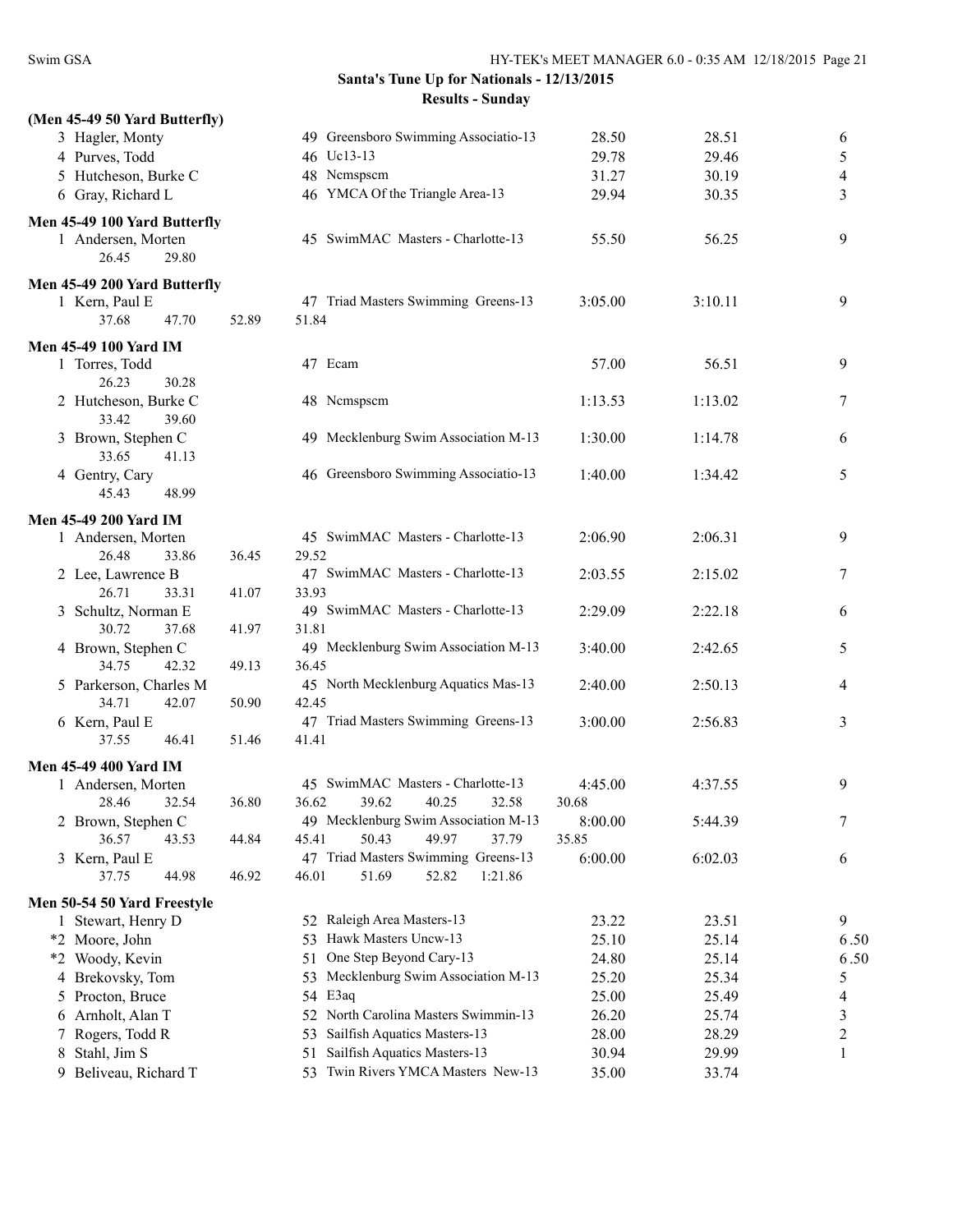| 54 Fort Bragg Masters-13             | 44.00                                                                                                                                                                                                                                                                                                                                                                                                                                                             | 39.17                                                                                                                                                                               |                                                                            |
|--------------------------------------|-------------------------------------------------------------------------------------------------------------------------------------------------------------------------------------------------------------------------------------------------------------------------------------------------------------------------------------------------------------------------------------------------------------------------------------------------------------------|-------------------------------------------------------------------------------------------------------------------------------------------------------------------------------------|----------------------------------------------------------------------------|
|                                      |                                                                                                                                                                                                                                                                                                                                                                                                                                                                   |                                                                                                                                                                                     |                                                                            |
| 52 Raleigh Area Masters-13           | 51.63                                                                                                                                                                                                                                                                                                                                                                                                                                                             | 51.68                                                                                                                                                                               | 9                                                                          |
| 51 One Step Beyond Cary-13           | 54.80                                                                                                                                                                                                                                                                                                                                                                                                                                                             | 56.64                                                                                                                                                                               | 7                                                                          |
| 54 E3aq                              | 57.00                                                                                                                                                                                                                                                                                                                                                                                                                                                             | 57.28                                                                                                                                                                               | 6                                                                          |
| 53 Hawk Masters Uncw-13              | 56.00                                                                                                                                                                                                                                                                                                                                                                                                                                                             | 57.40                                                                                                                                                                               | 5                                                                          |
| 52 Team                              | 59.00                                                                                                                                                                                                                                                                                                                                                                                                                                                             | 57.88                                                                                                                                                                               | 4                                                                          |
| 52 North Carolina Masters Swimmin-13 | 58.50                                                                                                                                                                                                                                                                                                                                                                                                                                                             | 57.94                                                                                                                                                                               | 3                                                                          |
| 54 Fort Bragg Masters-13             | 1:45.00                                                                                                                                                                                                                                                                                                                                                                                                                                                           | 1:27.97                                                                                                                                                                             | $\overline{c}$                                                             |
|                                      |                                                                                                                                                                                                                                                                                                                                                                                                                                                                   |                                                                                                                                                                                     |                                                                            |
| 53 Hawk Masters Uncw-13              | 2:10.00                                                                                                                                                                                                                                                                                                                                                                                                                                                           | 2:08.45                                                                                                                                                                             | 9                                                                          |
|                                      |                                                                                                                                                                                                                                                                                                                                                                                                                                                                   |                                                                                                                                                                                     |                                                                            |
|                                      |                                                                                                                                                                                                                                                                                                                                                                                                                                                                   |                                                                                                                                                                                     | 7                                                                          |
|                                      |                                                                                                                                                                                                                                                                                                                                                                                                                                                                   |                                                                                                                                                                                     | 6                                                                          |
|                                      |                                                                                                                                                                                                                                                                                                                                                                                                                                                                   |                                                                                                                                                                                     |                                                                            |
|                                      |                                                                                                                                                                                                                                                                                                                                                                                                                                                                   |                                                                                                                                                                                     | 5                                                                          |
|                                      |                                                                                                                                                                                                                                                                                                                                                                                                                                                                   |                                                                                                                                                                                     |                                                                            |
|                                      |                                                                                                                                                                                                                                                                                                                                                                                                                                                                   |                                                                                                                                                                                     | 4                                                                          |
| 33.15                                |                                                                                                                                                                                                                                                                                                                                                                                                                                                                   |                                                                                                                                                                                     |                                                                            |
| 53 Sailfish Aquatics Masters-13      | 2:40.00                                                                                                                                                                                                                                                                                                                                                                                                                                                           | 2:31.81                                                                                                                                                                             | 3                                                                          |
| 40.73                                |                                                                                                                                                                                                                                                                                                                                                                                                                                                                   |                                                                                                                                                                                     |                                                                            |
|                                      | 3:05.00                                                                                                                                                                                                                                                                                                                                                                                                                                                           | 2:41.08                                                                                                                                                                             | 2                                                                          |
| 40.89                                |                                                                                                                                                                                                                                                                                                                                                                                                                                                                   |                                                                                                                                                                                     |                                                                            |
|                                      | 4:30.00                                                                                                                                                                                                                                                                                                                                                                                                                                                           | 3:39.13                                                                                                                                                                             | 1                                                                          |
|                                      |                                                                                                                                                                                                                                                                                                                                                                                                                                                                   |                                                                                                                                                                                     |                                                                            |
|                                      |                                                                                                                                                                                                                                                                                                                                                                                                                                                                   |                                                                                                                                                                                     |                                                                            |
| 51 SwimMAC Masters - Charlotte-13    | 6:00.00                                                                                                                                                                                                                                                                                                                                                                                                                                                           | 5:46.13                                                                                                                                                                             | 9                                                                          |
| 35.34 35.09 34.68 34.64              | 35.52                                                                                                                                                                                                                                                                                                                                                                                                                                                             |                                                                                                                                                                                     |                                                                            |
|                                      |                                                                                                                                                                                                                                                                                                                                                                                                                                                                   |                                                                                                                                                                                     |                                                                            |
|                                      |                                                                                                                                                                                                                                                                                                                                                                                                                                                                   |                                                                                                                                                                                     | $\boldsymbol{7}$                                                           |
|                                      |                                                                                                                                                                                                                                                                                                                                                                                                                                                                   |                                                                                                                                                                                     |                                                                            |
|                                      |                                                                                                                                                                                                                                                                                                                                                                                                                                                                   |                                                                                                                                                                                     |                                                                            |
|                                      |                                                                                                                                                                                                                                                                                                                                                                                                                                                                   |                                                                                                                                                                                     | 6                                                                          |
|                                      |                                                                                                                                                                                                                                                                                                                                                                                                                                                                   |                                                                                                                                                                                     |                                                                            |
|                                      |                                                                                                                                                                                                                                                                                                                                                                                                                                                                   |                                                                                                                                                                                     | 5                                                                          |
|                                      |                                                                                                                                                                                                                                                                                                                                                                                                                                                                   |                                                                                                                                                                                     |                                                                            |
|                                      |                                                                                                                                                                                                                                                                                                                                                                                                                                                                   |                                                                                                                                                                                     |                                                                            |
| 51 SwimMAC Masters - Charlotte-13    | 30.91                                                                                                                                                                                                                                                                                                                                                                                                                                                             | 31.59                                                                                                                                                                               | 9                                                                          |
| One Step Beyond Cary-13<br>51        | 33.90                                                                                                                                                                                                                                                                                                                                                                                                                                                             | 33.92                                                                                                                                                                               | 7                                                                          |
|                                      | 32.86<br>33.69<br>54 E3aq<br>33.06<br>33.69<br>52 Team<br>33.63<br>34.66<br>51 One Step Beyond Cary-13<br>32.93<br>34.32<br>52 North Carolina Masters Swimmin-13<br>34.78<br>39.81<br>42.58<br>54 Fort Bragg Masters-13<br>1:01.04<br>1:00.11<br>34.60<br>51 One Step Beyond Cary-13<br>39.99<br>39.87<br>39.37<br>40.00<br>40.25<br>43.99<br>42.87<br>42.70<br>43.78<br>44.23<br>54 Fort Bragg Masters-13<br>1:09.03<br>1:04.22<br>1:01.07<br>1:07.53<br>1:04.55 | 2:08.00<br>2:10.00<br>2:05.90<br>2:12.00<br>53 Twin Rivers YMCA Masters New-13<br>7:05.90<br>39.78<br>53 Twin Rivers YMCA Masters New-13<br>7:50.00<br>43.95<br>10:30.00<br>1:02.49 | 2:11.46<br>2:11.51<br>2:12.73<br>2:16.83<br>6:28.75<br>7:07.72<br>10:09.25 |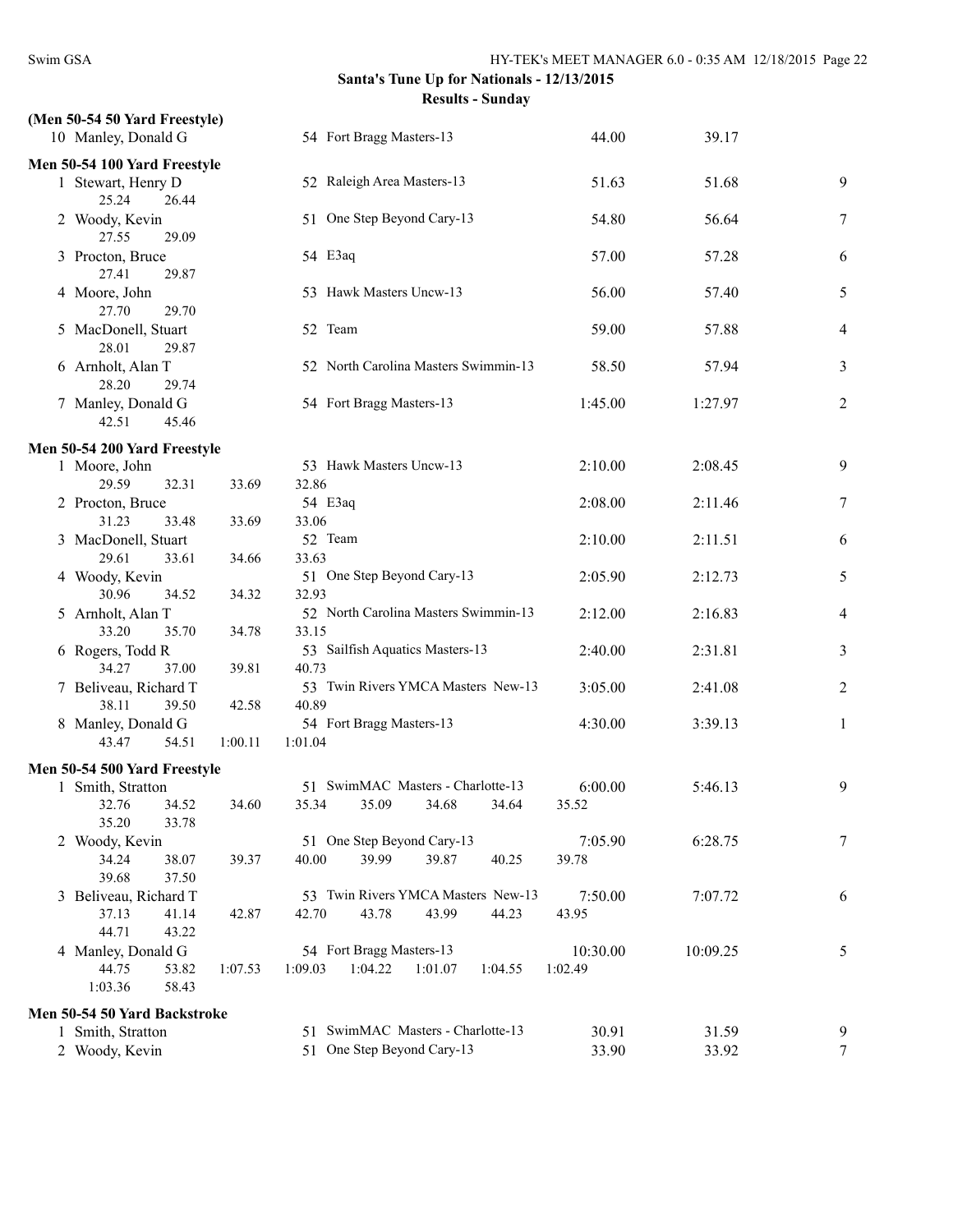| Men 50-54 100 Yard Backstroke        |       |                                      |                |                |                |
|--------------------------------------|-------|--------------------------------------|----------------|----------------|----------------|
| 1 Smith, Stratton                    |       | 51 SwimMAC Masters - Charlotte-13    | 1:03.61        | 1:05.65        | 9              |
| 33.85<br>31.80                       |       |                                      |                |                |                |
| Men 50-54 200 Yard Backstroke        |       |                                      |                |                |                |
| 1 Smith, Stratton                    |       | 51 SwimMAC Masters - Charlotte-13    | 2:19.10        | 2:23.59        | 9              |
| 34.60<br>36.29                       | 36.46 | 36.24                                |                |                |                |
| 2 Mangrum, John W                    |       | 52 Raleigh Area Masters-13           | 2:40.00        | 2:39.67        | 7              |
| 37.61<br>40.07                       | 41.80 | 40.19                                |                |                |                |
| Men 50-54 50 Yard Breaststroke       |       |                                      |                |                |                |
| 1 Amato, David J                     |       | 51 Team                              | 33.00          | 30.65          | 9              |
| 2 Braam, Timothy J                   |       | 53 YMCA Of the Triangle Area-13      | 37.39          | 37.25          | 7              |
| 3 Mangrum, John W                    |       | 52 Raleigh Area Masters-13           | 43.00          | 38.53          | 6              |
| 4 Stahl, Jim S                       |       | Sailfish Aquatics Masters-13<br>51   | 37.01          | 39.07          | 5              |
|                                      |       |                                      |                |                |                |
| Men 50-54 100 Yard Breaststroke      |       |                                      |                |                |                |
| 1 Amato, David J<br>31.26<br>35.53   |       | 51 Team                              | 1:10.00        | 1:06.79        | 9              |
| 2 Johnson, Tim                       |       | 50 Virginia Masters Swim Team-12     | 1:15.98        | 1:10.30        | 7              |
| 33.19<br>37.11                       |       |                                      |                |                |                |
| 3 Brekovsky, Tom                     |       | 53 Mecklenburg Swim Association M-13 | 1:13.25        | 1:12.41        | 6              |
| 34.25<br>38.16                       |       |                                      |                |                |                |
| 4 MacDonell, Stuart                  |       | 52 Team                              | 1:15.00        | 1:17.97        | 5              |
| 36.22<br>41.75                       |       |                                      |                |                |                |
| 5 Stahl, Jim S                       |       | 51 Sailfish Aquatics Masters-13      | 1:20.02        | 1:20.98        | 4              |
| 38.10<br>42.88                       |       |                                      |                |                |                |
| 6 Braam, Timothy J                   |       | 53 YMCA Of the Triangle Area-13      | 1:19.91        | 1:22.42        | 3              |
| 39.40<br>43.02                       |       |                                      |                |                |                |
| Men 50-54 200 Yard Breaststroke      |       |                                      |                |                |                |
| 1 Mangrum, John W                    |       | 52 Raleigh Area Masters-13           | 3:00.00        | 3:00.58        | 9              |
| 40.41<br>45.44                       | 47.81 | 46.92                                |                |                |                |
|                                      |       |                                      |                |                |                |
| Men 50-54 50 Yard Butterfly          |       | 52 Raleigh Area Masters-13           |                |                |                |
| 1 Stewart, Henry D<br>2 Johnson, Tim |       | 50 Virginia Masters Swim Team-12     | 25.20<br>29.89 | 25.15<br>28.14 | 9<br>7         |
| 3 Moore, John                        |       | 53 Hawk Masters Uncw-13              | 28.50          | 28.17          |                |
| 4 MacDonell, Stuart                  |       | 52 Team                              | 28.00          | 28.19          | 6<br>5         |
| 5 Brekovsky, Tom                     |       | 53 Mecklenburg Swim Association M-13 | 28.79          | 28.75          | $\overline{4}$ |
| 6 Rogers, Todd R                     |       | 53 Sailfish Aquatics Masters-13      | 30.00          | 30.65          | $\mathfrak{Z}$ |
| 7 Braam, Timothy J                   |       | 53 YMCA Of the Triangle Area-13      | 32.07          | 31.69          | $\overline{c}$ |
| 8 Beliveau, Richard T                |       | 53 Twin Rivers YMCA Masters New-13   | 55.00          | 40.66          | 1              |
|                                      |       |                                      |                |                |                |
| Men 50-54 100 Yard Butterfly         |       |                                      |                |                |                |
| 1 Putney, Donald C                   |       | 52 Triad Masters Swimming Greens-13  | 1:25.89        | 1:13.02        | 9              |
| 34.61<br>38.41                       |       |                                      |                |                |                |
| Men 50-54 200 Yard Butterfly         |       |                                      |                |                |                |
| 1 Putney, Donald C                   |       | 52 Triad Masters Swimming Greens-13  | 4:11.46        | 2:54.47        | 9              |
| 37.36<br>45.47                       | 47.30 | 44.34                                |                |                |                |
| <b>Men 50-54 100 Yard IM</b>         |       |                                      |                |                |                |
| 1 Johnson, Tim                       |       | 50 Virginia Masters Swim Team-12     | 1:20.78        | 1:04.50        | 9              |
| 29.43<br>35.07                       |       |                                      |                |                |                |
| 2 Amato, David J                     |       | 51 Team                              | 1:08.00        | 1:04.58        | 7              |
| 30.47<br>34.11                       |       |                                      |                |                |                |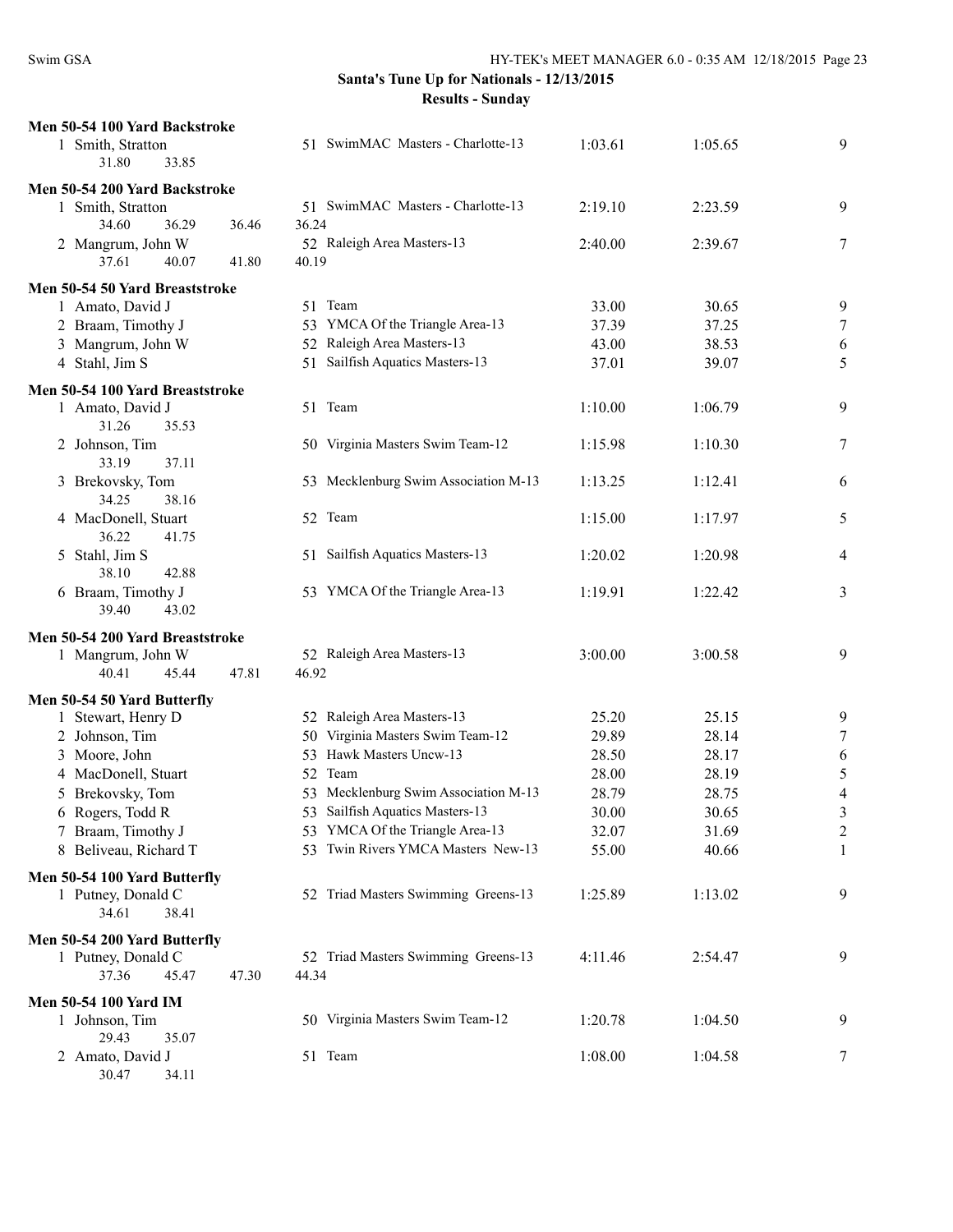| (Men 50-54 100 Yard IM)<br>3 Smith, Stratton |       | 51 SwimMAC Masters - Charlotte-13                                       | 1:03.90          | 1:05.61 | 6 |
|----------------------------------------------|-------|-------------------------------------------------------------------------|------------------|---------|---|
| 30.26<br>35.35                               |       |                                                                         |                  |         |   |
| 4 Moore, John<br>31.26<br>35.51              |       | 53 Hawk Masters Uncw-13                                                 | 1:07.00          | 1:06.77 | 5 |
| 5 Brekovsky, Tom<br>32.31<br>35.74           |       | 53 Mecklenburg Swim Association M-13                                    | 1:07.52          | 1:08.05 | 4 |
| 6 Arnholt, Alan T<br>33.30<br>34.77          |       | 52 North Carolina Masters Swimmin-13                                    | 1:15.00          | 1:08.07 | 3 |
| 7 Woody, Kevin<br>33.20<br>38.23             |       | 51 One Step Beyond Cary-13                                              | 1:17.50          | 1:11.43 | 2 |
| 8 Rogers, Todd R<br>34.67<br>41.25           |       | 53 Sailfish Aquatics Masters-13                                         | 1:15.00          | 1:15.92 | 1 |
| 9 Braam, Timothy J<br>36.00<br>40.21         |       | 53 YMCA Of the Triangle Area-13                                         | 1:14.62          | 1:16.21 |   |
| 10 Stahl, Jim S<br>40.44<br>41.59            |       | 51 Sailfish Aquatics Masters-13                                         | 1:22.02          | 1:22.03 |   |
| <b>Men 50-54 200 Yard IM</b>                 |       |                                                                         |                  |         |   |
| 1 Johnson, Tim<br>30.16<br>37.82             | 40.95 | 50 Virginia Masters Swim Team-12<br>33.98                               | 2:29.79          | 2:22.91 | 9 |
| 2 Moore, John<br>40.72<br>31.28              | 43.92 | 53 Hawk Masters Uncw-13<br>33.86                                        | 2:30.00          | 2:29.78 | 7 |
| Men 50-54 400 Yard IM                        |       |                                                                         |                  |         |   |
| 1 Smith, Stratton<br>34.12<br>37.75          | 39.35 | 51 SwimMAC Masters - Charlotte-13<br>39.87<br>45.54<br>45.85<br>34.39   | 5:04.02<br>33.40 | 5:10.27 | 9 |
| 2 Mangrum, John W<br>33.79<br>40.02          | 43.23 | 52 Raleigh Area Masters-13<br>43.64<br>50.59<br>49.89<br>39.84          | 6:15.00<br>37.46 | 5:38.46 | 7 |
| 3 Putney, Donald C<br>40.69<br>36.10         | 46.48 | 52 Triad Masters Swimming Greens-13<br>47.76<br>49.33<br>50.05<br>43.49 | 6:07.22<br>38.84 | 5:52.74 | 6 |
| Men 55-59 50 Yard Freestyle                  |       |                                                                         |                  |         |   |
| 1 Clark, Nelson                              |       | 55 Uc13-13                                                              | 23.60            | 24.22   | 9 |
| 2 Klein, Jonathan E                          |       | 58 Duke Aquatics-13                                                     | 24.02            | 24.50   | 7 |
| 3 Carlson, Eric A                            |       | 55 Greensboro Community YMCA Mast-13                                    | 30.00            | 27.93   | 6 |
| 4 Shearer, Peter P                           |       | 55 North Carolina Masters Swimmin-13                                    | 30.00            | 28.10   | 5 |
| Men 55-59 100 Yard Freestyle                 |       |                                                                         |                  |         |   |
| 1 Klein, Jonathan E<br>25.91<br>28.03        |       | 58 Duke Aquatics-13                                                     | 55.16            | 53.94   | 9 |
| 2 Clark, Nelson<br>25.70<br>29.70            |       | 55 Uc13-13                                                              | 54.20            | 55.40   | 7 |
| 3 Shearer, Peter P<br>30.23<br>32.24         |       | 55 North Carolina Masters Swimmin-13                                    | 1:05.00          | 1:02.47 | 6 |
| Men 55-59 200 Yard Freestyle                 |       |                                                                         |                  |         |   |
| 1 Washburn, Jonathan W                       |       | 58 Hawk Masters Uncw-13                                                 | 2:05.55          | 2:03.95 | 9 |
| 28.93<br>31.54                               | 31.87 | 31.61                                                                   |                  |         |   |
| 2 Shearer, Peter P<br>31.43<br>35.37         | 36.63 | 55 North Carolina Masters Swimmin-13<br>35.70                           | 2:20.00          | 2:19.13 | 7 |
|                                              |       |                                                                         |                  |         |   |
| Men 55-59 500 Yard Freestyle                 |       | 58 Hawk Masters Uncw-13                                                 |                  |         |   |
| 1 Washburn, Jonathan W<br>31.74              |       | 36.32<br>36.81                                                          | 5:55.55<br>36.31 | 5:57.57 | 9 |
| 35.61<br>36.21<br>35.04                      | 36.01 | 36.95<br>36.57                                                          |                  |         |   |
|                                              |       |                                                                         |                  |         |   |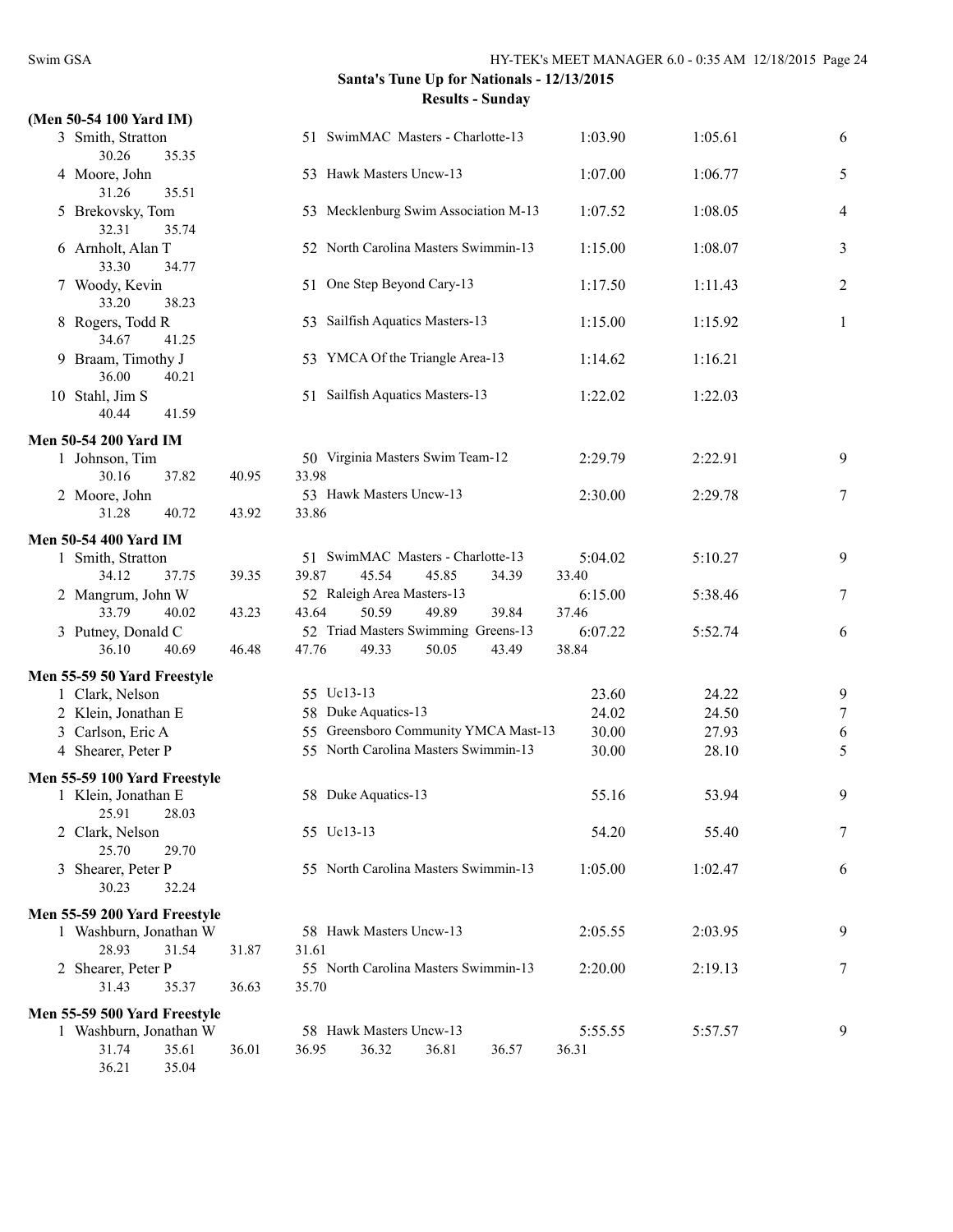| (Men 55-59 500 Yard Freestyle)                         |                                                                                   |                  |                |             |
|--------------------------------------------------------|-----------------------------------------------------------------------------------|------------------|----------------|-------------|
| 2 Shearer, Peter P<br>32.34<br>36.13<br>36.44<br>37.10 | 55 North Carolina Masters Swimmin-13<br>37.25<br>38.59<br>38.00<br>37.58<br>37.62 | 6:15.00<br>37.08 | 6:08.13        | 7           |
| Men 55-59 50 Yard Backstroke                           |                                                                                   |                  |                |             |
| 1 Klein, Jonathan E                                    | 58 Duke Aquatics-13                                                               | 28.38            | 28.72          | 9           |
| 2 Acheson, Scott A                                     | 57 James J Harris YMCA Masters -- 13                                              | 42.00            | 44.52          | 7           |
|                                                        |                                                                                   |                  |                |             |
| Men 55-59 50 Yard Breaststroke                         | 55 Uc13-13                                                                        | 40.00            | 32.85          |             |
| 1 Clark, Nelson<br>2 Acheson, Scott A                  | 57 James J Harris YMCA Masters --13                                               | 44.00            | 49.93          | 9<br>$\tau$ |
|                                                        |                                                                                   |                  |                |             |
| Men 55-59 50 Yard Butterfly                            |                                                                                   |                  |                |             |
| 1 Klein, Jonathan E                                    | 58 Duke Aquatics-13                                                               | 26.93            | 26.98          | 9           |
| 2 Clark, Nelson                                        | 55 Uc13-13                                                                        | 40.00            | 28.19          | $\tau$      |
| Men 55-59 100 Yard Butterfly                           |                                                                                   |                  |                |             |
| 1 Klein, Jonathan E                                    | 58 Duke Aquatics-13                                                               | 1:00.00          | 1:03.76        | 9           |
| 29.61<br>34.15                                         |                                                                                   |                  |                |             |
| Men 55-59 200 Yard Butterfly                           |                                                                                   |                  |                |             |
| 1 Washburn, Jonathan W                                 | 58 Hawk Masters Uncw-13                                                           | 2:55.55          | 2:48.37        | 9           |
| 37.65<br>42.96                                         | 43.77<br>43.99                                                                    |                  |                |             |
| 2 Acheson, Scott A                                     | 57 James J Harris YMCA Masters -- 13                                              | 3:40.00          | 4:16.31        | 7           |
| 52.67<br>1:06.47<br>1:10.55                            | 1:06.62                                                                           |                  |                |             |
| Men 55-59 100 Yard IM                                  |                                                                                   |                  |                |             |
| 1 Washburn, Jonathan W                                 | 58 Hawk Masters Uncw-13                                                           | 1:05.55          | 1:06.05        | 9           |
| 30.78<br>35.27                                         |                                                                                   |                  |                |             |
| 2 Acheson, Scott A                                     | 57 James J Harris YMCA Masters --13                                               | 1:40.00          | 1:37.18        | $\tau$      |
| 49.60<br>47.58                                         |                                                                                   |                  |                |             |
| <b>Men 55-59 200 Yard IM</b>                           |                                                                                   |                  |                |             |
| 1 Washburn, Jonathan W                                 | 58 Hawk Masters Uncw-13                                                           | 2:25.55          | 2:23.44        | 9           |
| 32.48<br>36.57                                         | 41.81<br>32.58                                                                    |                  |                |             |
| <b>Men 55-59 400 Yard IM</b>                           |                                                                                   |                  |                |             |
| 1 Washburn, Jonathan W                                 | 58 Hawk Masters Uncw-13                                                           | 5:55.55          | 5:20.04        | 9           |
| 36.72<br>41.91                                         | 41.78<br>40.55<br>44.41<br>44.44<br>35.59                                         | 34.64            |                |             |
| --- Acheson, Scott A<br>50.85<br>1:01.65               | 57 James J Harris YMCA Masters -- 13<br>1:06.63                                   | 8:00.00          | <b>DNF</b>     |             |
|                                                        |                                                                                   |                  |                |             |
| Men 60-64 50 Yard Freestyle                            |                                                                                   |                  |                |             |
| 1 Chapman, Gerry M                                     | 64 Greensboro Swimming Associatio-13                                              | 28.00            | 27.43          | 9           |
| 2 Schmitz, Bob L                                       | North Carolina Masters Swimmin-13<br>63<br>North Carolina Masters Swimmin-13      | 27.50            | 27.63          | 7           |
| 3 Miller, Richard N                                    | 61<br>Duke Aquatics-13                                                            | 29.00<br>28.00   | 27.74<br>28.22 | 6           |
| 4 van der Horst, Charles M<br>5 Lindholm, Larry        | 63<br>Triad Masters Swimming Greens-13<br>61                                      | 29.00            | 28.57          | 5<br>4      |
| 6 Henson, Steven L                                     | Team<br>61                                                                        | 29.00            | 30.28          | 3           |
| 7 White, Tim                                           | Charlotte SwimMasters-13<br>60                                                    | 28.41            | 30.30          | 2           |
|                                                        |                                                                                   |                  |                |             |
| Men 60-64 100 Yard Freestyle<br>1 Miller, Richard N    | 61 North Carolina Masters Swimmin-13                                              | 1:03.00          | 1:01.53        | 9           |
| 30.02<br>31.51                                         |                                                                                   |                  |                |             |
| 2 Chapman, Gerry M                                     | 64 Greensboro Swimming Associatio-13                                              | 1:02.00          | 1:01.68        | 7           |
| 29.31<br>32.37                                         |                                                                                   |                  |                |             |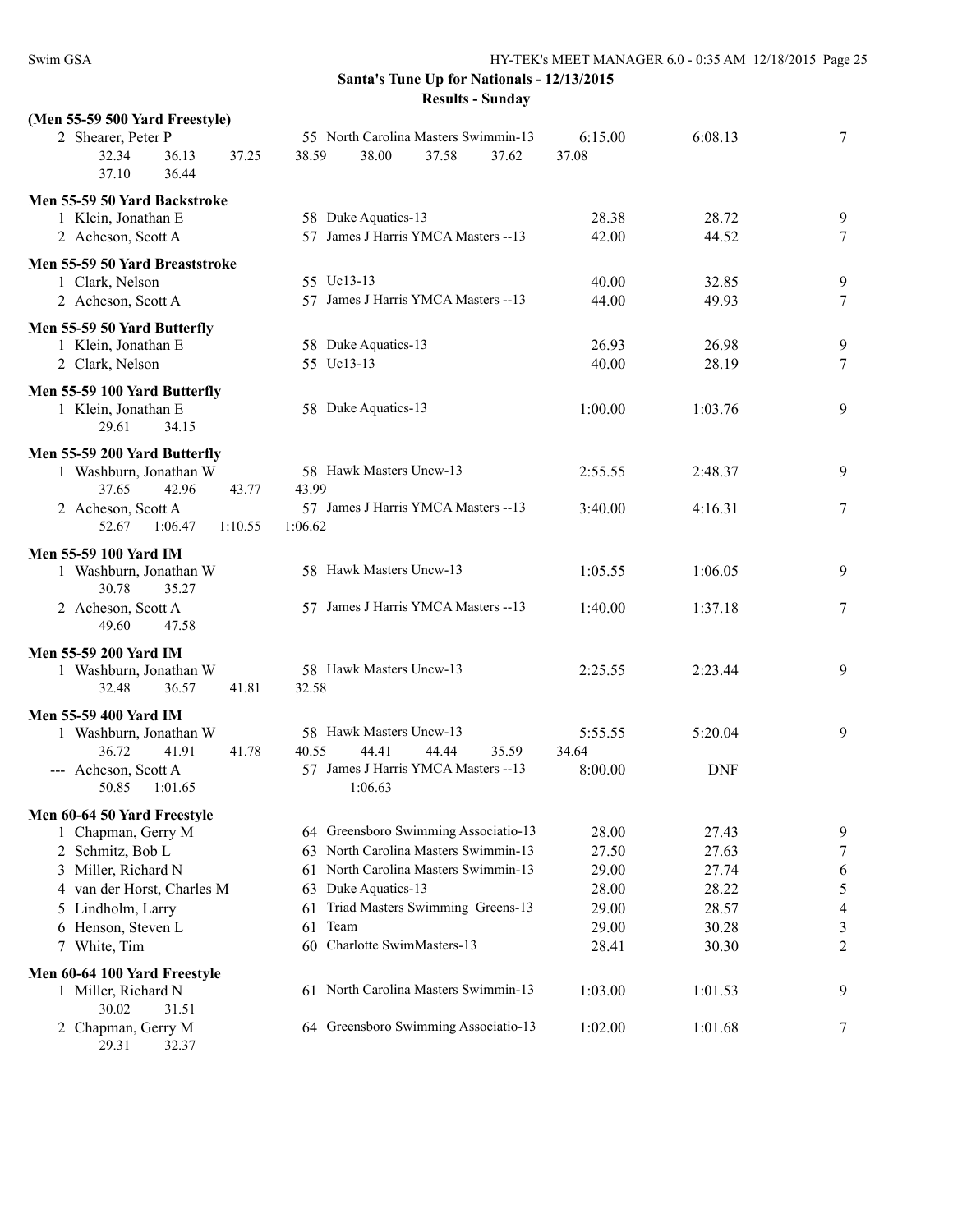| (Men 60-64 100 Yard Freestyle)        |                |         |                                      |       |         |         |   |
|---------------------------------------|----------------|---------|--------------------------------------|-------|---------|---------|---|
| 3 van der Horst, Charles M<br>29.76   | 32.27          |         | 63 Duke Aquatics-13                  |       | 1:00.00 | 1:02.03 | 6 |
| 4 White, Tim<br>31.63                 | 34.99          |         | 60 Charlotte SwimMasters-13          |       | 1:03.27 | 1:06.62 | 5 |
| 5 Henson, Steven L<br>32.70           | 34.09          | 61 Team |                                      |       | 1:06.00 | 1:06.79 | 4 |
| 6 Wofford, James L<br>35.06           | 37.50          | 61 Team |                                      |       | 1:15.00 | 1:12.56 | 3 |
| Men 60-64 200 Yard Freestyle          |                |         |                                      |       |         |         |   |
| 1 Gilchrist, Donald B                 |                |         | 61 Greensboro Swimming Associatio-13 |       | 2:05.00 | 2:06.05 | 9 |
| 29.20                                 | 32.00<br>32.34 | 32.51   |                                      |       |         |         |   |
| 2 van der Horst, Charles M            |                |         | 63 Duke Aquatics-13                  |       | 2:10.00 | 2:20.28 | 7 |
| 33.19                                 | 36.16<br>36.12 | 34.81   |                                      |       |         |         |   |
| 3 Miller, Richard N                   |                |         | 61 North Carolina Masters Swimmin-13 |       | 2:18.00 | 2:25.18 | 6 |
| 33.71                                 | 37.59<br>37.71 | 36.17   |                                      |       |         |         |   |
| 4 White, Tim                          |                |         | 60 Charlotte SwimMasters-13          |       | 2:18.69 | 2:28.86 | 5 |
| 33.66                                 | 38.15<br>39.13 | 37.92   |                                      |       |         |         |   |
| 5 Henson, Steven L                    |                | 61 Team |                                      |       | 2:30.00 | 2:33.20 | 4 |
| 35.83                                 | 38.65<br>40.42 | 38.30   |                                      |       |         |         |   |
| Men 60-64 500 Yard Freestyle          |                |         |                                      |       |         |         |   |
| 1 Chapman, Gerry M                    |                |         | 64 Greensboro Swimming Associatio-13 |       | 6:30.00 | 6:05.63 | 9 |
| 32.89                                 | 37.36<br>35.67 | 37.17   | 37.70<br>37.61                       | 37.44 | 37.51   |         |   |
| 36.76                                 | 35.52          |         |                                      |       |         |         |   |
| 2 White, Tim                          |                |         | 60 Charlotte SwimMasters-13          |       | 6:08.65 | 6:17.41 | 7 |
| 33.55                                 | 37.25<br>37.96 | 38.08   | 37.90<br>38.20                       | 38.35 | 38.90   |         |   |
| 38.85                                 | 38.37          |         |                                      |       |         |         |   |
| 3 van der Horst, Charles M            |                |         | 63 Duke Aquatics-13                  |       | 6:00.00 | 6:18.63 | 6 |
| 32.60                                 | 35.92<br>36.92 | 37.88   | 38.50<br>38.88                       | 38.94 | 39.99   |         |   |
| 40.40                                 | 38.60          |         |                                      |       |         |         |   |
| 4 Miller, Richard N                   |                |         | 61 North Carolina Masters Swimmin-13 |       | 6:40.00 | 6:29.41 | 5 |
| 34.29                                 | 39.15<br>38.53 | 40.58   | 40.40<br>40.11                       | 40.02 | 38.99   |         |   |
| 39.19                                 | 38.15          |         |                                      |       |         |         |   |
| 5 Henson, Steven L                    |                | 61 Team |                                      |       | 6:50.00 | 6:52.77 | 4 |
| 34.60<br>42.61                        | 40.07<br>41.66 | 41.88   | 42.72<br>42.86                       | 42.99 | 44.19   |         |   |
|                                       | 39.19          |         | 61 Triad Masters Swimming Greens-13  |       | 7:25.00 | 9:20.83 |   |
| 6 Miller, Jamie A<br>49.91<br>8:30.92 |                |         |                                      |       |         |         | 3 |
| --- Beachler, Michael P               |                |         | 64 Triad Masters Swimming Greens-13  |       | 7:27.00 | 5:15.93 |   |
| 37.23                                 | 43.60          |         | 46.50                                |       | 47.42   |         |   |
| 48.08                                 |                |         |                                      |       |         |         |   |
|                                       |                |         |                                      |       |         |         |   |
| Men 60-64 50 Yard Backstroke          |                |         |                                      |       |         |         |   |
| 1 White, Warren A                     |                |         | 61 Greenville Splash Masters-55      |       | 32.77   | 33.81   | 9 |
| Men 60-64 50 Yard Breaststroke        |                |         |                                      |       |         |         |   |
| 1 Schmitz, Bob L                      |                |         | 63 North Carolina Masters Swimmin-13 |       | 33.50   | 33.93   | 9 |
| Men 60-64 100 Yard Breaststroke       |                |         |                                      |       |         |         |   |
| 1 Schmitz, Bob L                      |                |         | 63 North Carolina Masters Swimmin-13 |       | 1:14.00 | 1:15.14 | 9 |
| 35.20                                 | 39.94          |         |                                      |       |         |         |   |
| 2 Miller, Jamie A                     |                |         | 61 Triad Masters Swimming Greens-13  |       | 1:45.00 | 1:45.37 | 7 |
| 50.06                                 | 55.31          |         |                                      |       |         |         |   |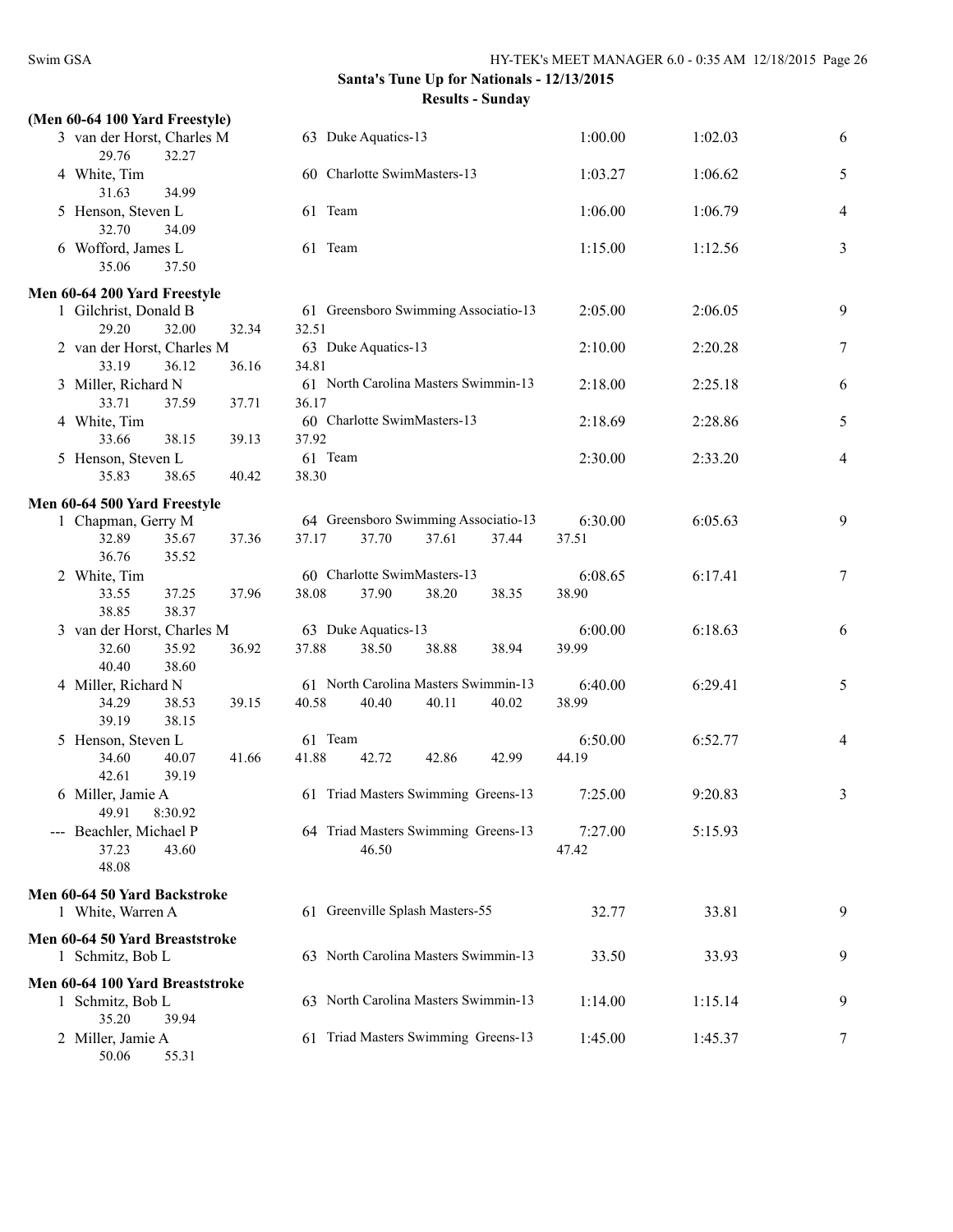| Men 60-64 200 Yard Breaststroke        |                                      |         |         |                |
|----------------------------------------|--------------------------------------|---------|---------|----------------|
| 1 Gilchrist, Donald B                  | 61 Greensboro Swimming Associatio-13 | 2:35.00 | 2:36.21 | 9              |
| 34.29<br>39.22<br>40.76                | 41.94                                |         |         |                |
| 2 Miller, Jamie A                      | 61 Triad Masters Swimming Greens-13  | 4:05.00 | 4:00.04 | 7              |
| 51.92<br>1:03.31<br>1:04.03            | 1:00.78                              |         |         |                |
| Men 60-64 50 Yard Butterfly            |                                      |         |         |                |
| 1 Chapman, Gerry M                     | 64 Greensboro Swimming Associatio-13 | 32.00   | 30.46   | 9              |
| 2 Schmitz, Bob L                       | 63 North Carolina Masters Swimmin-13 | 36.00   | 32.05   | 7              |
| 3 Lindholm, Larry                      | 61 Triad Masters Swimming Greens-13  | 32.90   | 32.47   | 6              |
| 4 White, Tim                           | 60 Charlotte SwimMasters-13          | 31.48   | 33.21   | 5              |
| 5 Henson, Steven L                     | 61 Team                              | 38.00   | 35.85   | $\overline{4}$ |
| 6 Wofford, James L                     | 61 Team                              | 40.00   | 38.30   | 3              |
| Men 60-64 200 Yard Butterfly           |                                      |         |         |                |
| 1 Miller, Jamie A                      | 61 Triad Masters Swimming Greens-13  | 4:30.00 | 4:29.25 | 9              |
| 59.54<br>1:11.57<br>1:14.61            | 1:03.53                              |         |         |                |
| <b>Men 60-64 100 Yard IM</b>           |                                      |         |         |                |
| 1 Schmitz, Bob L                       | 63 North Carolina Masters Swimmin-13 | 1:12.00 | 1:10.87 | 9              |
| 33.07<br>37.80                         |                                      |         |         |                |
| 2 Lindholm, Larry                      | 61 Triad Masters Swimming Greens-13  | 1:16.00 | 1:15.54 | 7              |
| 35.72<br>39.82                         |                                      |         |         |                |
| 3 Miller, Richard N                    | 61 North Carolina Masters Swimmin-13 | 1:15.00 | 1:15.84 | 6              |
| 35.80<br>40.04                         |                                      |         |         |                |
| 4 van der Horst, Charles M             | 63 Duke Aquatics-13                  | 1:10.00 | 1:15.86 | 5              |
| 35.00<br>40.86                         |                                      |         |         |                |
| 5 Miller, Jamie A                      | 61 Triad Masters Swimming Greens-13  | 1:35.00 | 1:44.33 | $\overline{4}$ |
| 50.02<br>54.31                         | 61 Team                              |         |         |                |
| --- Henson, Steven L<br>39.09<br>44.02 |                                      | 1:20.00 | DQ      |                |
|                                        |                                      |         |         |                |
| Men 65-69 50 Yard Freestyle            |                                      |         |         |                |
| 1 Shrout, William C                    | 69 Sports Center of Morehead Mast-13 | 33.00   | 30.38   | 9              |
| 2 Richelson, Andrew M                  | 68 Triad Masters Swimming Greens-13  | 32.50   | 31.28   | 7              |
| 3 Atkinson, Tom A                      | 66 Triad Masters Swimming Greens-13  | 40.00   | 38.18   | 6              |
| Men 65-69 100 Yard Freestyle           |                                      |         |         |                |
| 1 Shrout, William C                    | 69 Sports Center of Morehead Mast-13 | 1:08.00 | 1:07.84 | 9              |
| 33.58<br>34.26                         |                                      |         |         |                |
| 2 Richelson, Andrew M                  | 68 Triad Masters Swimming Greens-13  | 1:11.11 | 1:11.70 | 7              |
| Men 65-69 200 Yard Freestyle           |                                      |         |         |                |
| 1 Shrout, William C                    | 69 Sports Center of Morehead Mast-13 | 2:40.00 | 2:36.24 | 9              |
| 38.16<br>39.95<br>39.13                | 39.00                                |         |         |                |
| Men 65-69 500 Yard Freestyle           |                                      |         |         |                |
| 1 Shrout, William C                    | 69 Sports Center of Morehead Mast-13 | 7:40.00 | 6:57.19 | 9              |
| 39.34<br>41.55<br>40.53                | 41.00<br>41.15<br>42.52<br>41.98     | 42.87   |         |                |
| 43.58<br>42.67                         |                                      |         |         |                |
| Men 65-69 50 Yard Backstroke           |                                      |         |         |                |
| 1 Raab, Wayne                          | 69 Uc13-13                           | 41.93   | 42.17   | 9              |
| 2 Richelson, Andrew M                  | 68 Triad Masters Swimming Greens-13  | 46.50   | 45.31   | 7              |
|                                        |                                      |         |         |                |
| Men 65-69 100 Yard Backstroke          | 69 Uc13-13                           | 1:34.34 | 1:30.77 | 9              |
| 1 Raab, Wayne<br>44.12<br>46.65        |                                      |         |         |                |
|                                        |                                      |         |         |                |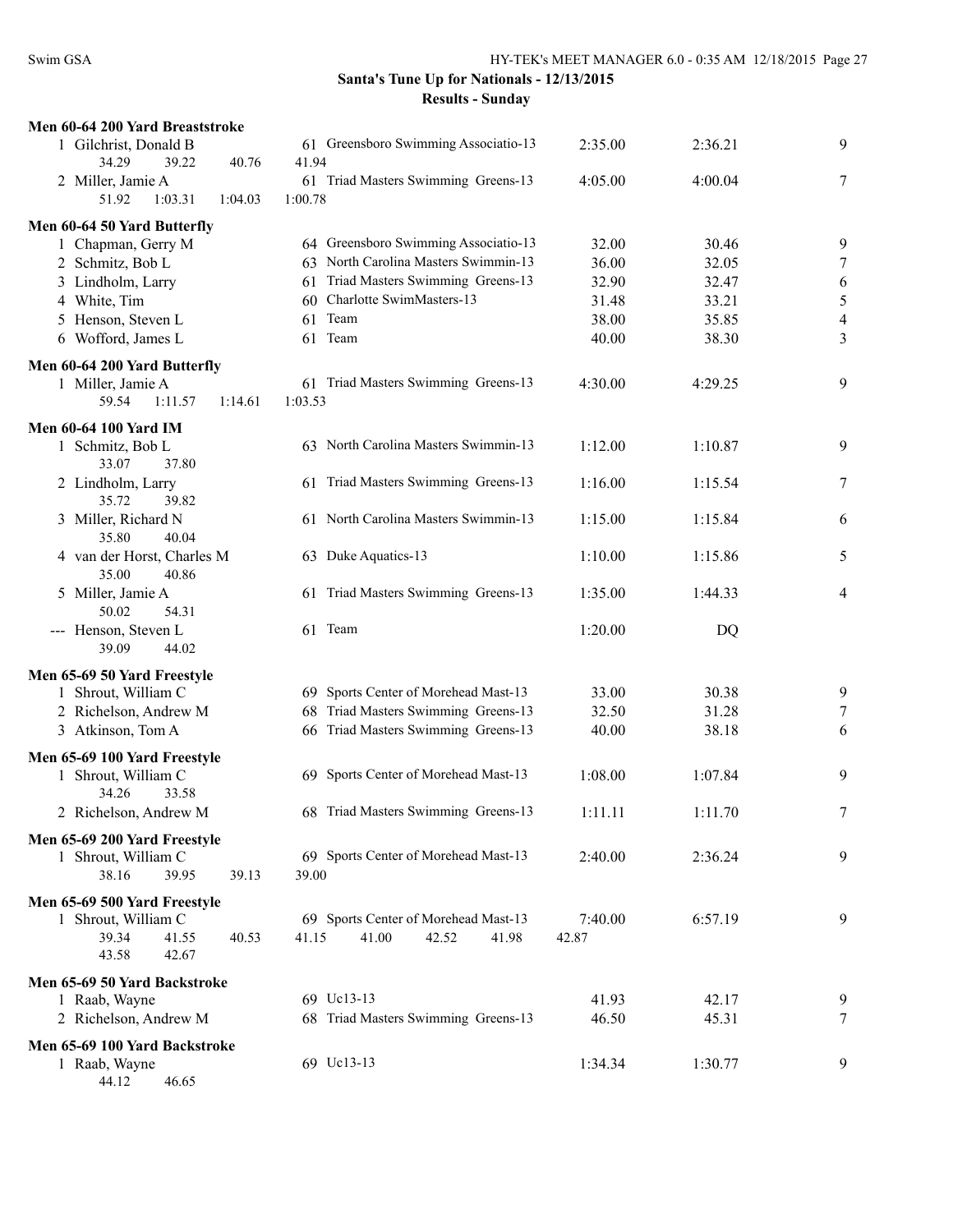| Men 65-69 50 Yard Breaststroke<br>1 Raab, Wayne                                               | 69 Uc13-13                                                               | 42.12            | 43.02   | 9              |
|-----------------------------------------------------------------------------------------------|--------------------------------------------------------------------------|------------------|---------|----------------|
| Men 65-69 100 Yard Breaststroke<br>1 Raab, Wayne                                              | 69 Uc13-13                                                               | 1:36.42          | 1:34.66 | 9              |
| 45.28<br>49.38<br>2 Atkinson, Tom A<br>48.89<br>54.81                                         | 66 Triad Masters Swimming Greens-13                                      | 1:47.00          | 1:43.70 | 7              |
| Men 65-69 50 Yard Butterfly<br>1 Atkinson, Tom A                                              | 66 Triad Masters Swimming Greens-13                                      | 49.00            | 50.33   | 9              |
| Men 65-69 100 Yard Butterfly<br>1 Atkinson, Tom A<br>50.67<br>59.87                           | 66 Triad Masters Swimming Greens-13                                      | 1:48.00          | 1:50.54 | 9              |
| Men 65-69 200 Yard Butterfly<br>1 Atkinson, Tom A<br>51.80<br>1:02.23<br>1:03.49              | 66 Triad Masters Swimming Greens-13<br>58.92                             | 3:59.00          | 3:56.44 | 9              |
| <b>Men 65-69 100 Yard IM</b><br>1 Raab, Wayne<br>45.21                                        | 69 Uc13-13                                                               | 1:30.56          | 1:33.74 | 9              |
| 48.53<br>2 Atkinson, Tom A<br>48.19<br>48.41                                                  | 66 Triad Masters Swimming Greens-13                                      | 1:39.00          | 1:36.60 | 7              |
| <b>Men 65-69 200 Yard IM</b><br>1 Shrout, William C<br>46.92<br>42.52<br>50.91                | 69 Sports Center of Morehead Mast-13<br>39.42                            | 3:00.00          | 2:59.77 | 9              |
| <b>Men 65-69 400 Yard IM</b><br>1 Shrout, William C<br>46.58<br>51.69<br>50.82                | 69 Sports Center of Morehead Mast-13<br>53.40<br>54.57<br>49.57<br>43.76 | 7:50.00<br>42.77 | 6:33.16 | 9              |
| Men 70-74 50 Yard Freestyle                                                                   |                                                                          |                  |         |                |
| 1 White, Bernard T                                                                            | 72 Charlotte SwimMasters-13                                              | 33.50            | 31.55   | 9              |
| 2 Gadol, Louis C                                                                              | 74 Duke Aquatics-13                                                      | 33.92            | 34.47   | 7              |
| Men 70-74 100 Yard Freestyle<br>1 Gadol, Louis C<br>38.24<br>46.48                            | 74 Duke Aquatics-13                                                      | 1:21.71          | 1:24.72 | 9              |
| 2 Fletcher, Doug<br>42.85<br>47.64                                                            | 73 Raleigh Area Masters-13                                               | 1:33.00          | 1:30.49 | 7              |
| Men 70-74 200 Yard Freestyle<br>1 Gadol, Louis C<br>40.69<br>49.82<br>53.85                   | 74 Duke Aquatics-13<br>50.53                                             | 2:40.00          | 3:14.89 | 9              |
| Men 70-74 500 Yard Freestyle<br>1 Fletcher, Doug<br>46.51<br>50.83<br>53.75<br>52.37<br>51.54 | 73 Raleigh Area Masters-13<br>53.24                                      | 8:45.00          | 8:45.94 | 9              |
| Men 70-74 50 Yard Backstroke<br>1 Gadol, Louis C                                              | 74 Duke Aquatics-13                                                      | 44.16            | 43.41   | 9              |
| Men 70-74 50 Yard Breaststroke                                                                |                                                                          |                  |         |                |
| 1 Gadol, Louis C                                                                              | 74 Duke Aquatics-13                                                      | 41.32            | 43.03   | 9              |
| 2 Fletcher, Doug                                                                              | 73 Raleigh Area Masters-13                                               | 48.00            | 43.93   | $\overline{7}$ |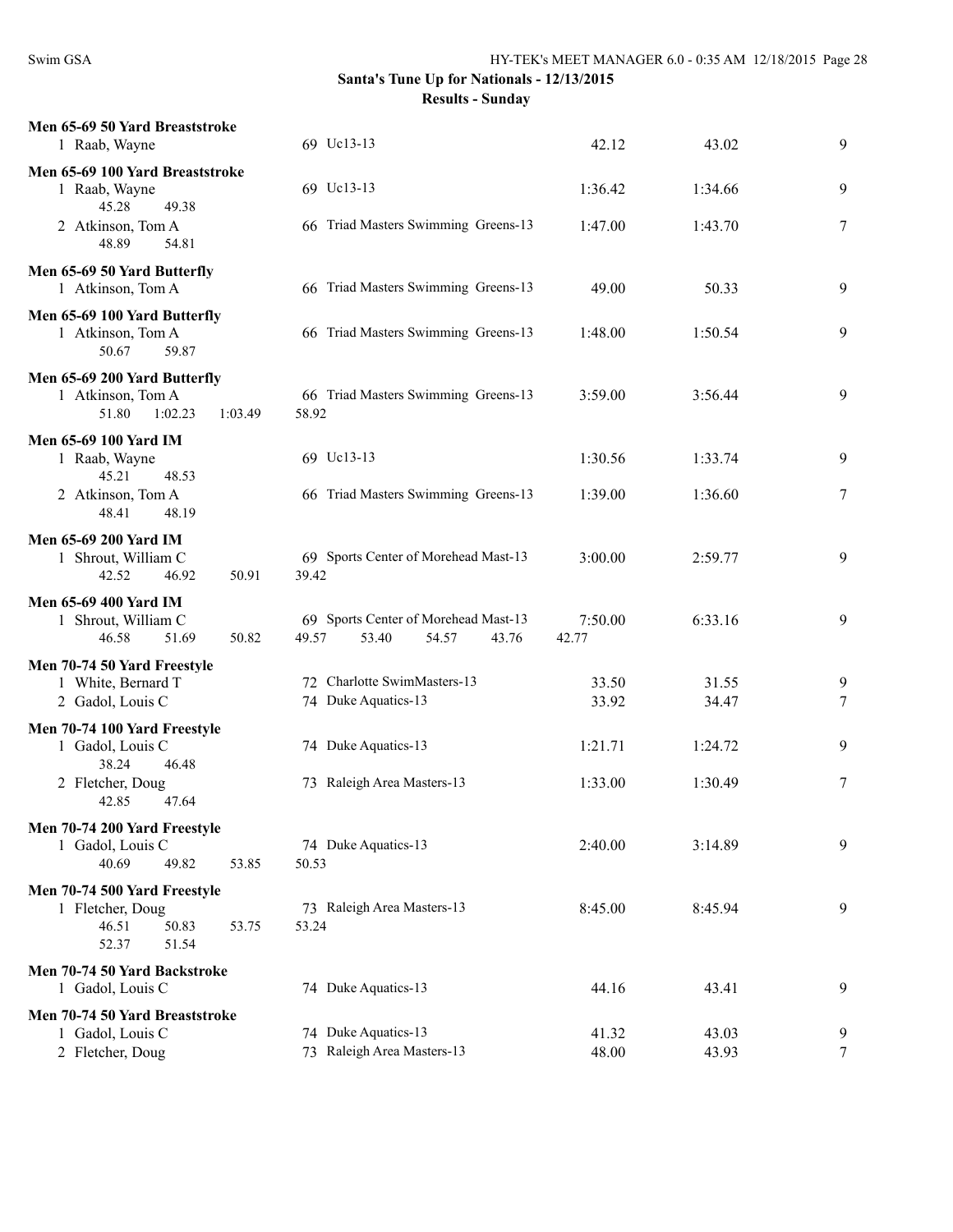| (Men 70-74 50 Yard Breaststroke)<br>3 Van Meeteren, Hans P                                  | 71 Twin Rivers YMCA Masters New-13                  | 52.00               | 48.55    | 6 |
|---------------------------------------------------------------------------------------------|-----------------------------------------------------|---------------------|----------|---|
| Men 70-74 100 Yard Breaststroke<br>1 Fletcher, Doug<br>47.24<br>51.73                       | 73 Raleigh Area Masters-13                          | 1:39.00             | 1:38.97  | 9 |
| 2 Van Meeteren, Hans P<br>50.85<br>53.66                                                    | 71 Twin Rivers YMCA Masters New-13                  | 1:50.00             | 1:44.51  | 7 |
| Men 70-74 200 Yard Breaststroke<br>1 Fletcher, Doug<br>47.94<br>53.07<br>56.81              | 73 Raleigh Area Masters-13<br>55.09                 | 3:45.00             | 3:32.91  | 9 |
| Men 70-74 50 Yard Butterfly                                                                 |                                                     |                     |          |   |
| 1 White, Bernard T                                                                          | 72 Charlotte SwimMasters-13                         | 35.50               | 33.58    | 9 |
| 2 Van Meeteren, Hans P                                                                      | 71 Twin Rivers YMCA Masters New-13                  | 50.00               | 48.47    | 7 |
| <b>Men 70-74 100 Yard IM</b><br>1 White, Bernard T<br>42.80<br>48.05                        | 72 Charlotte SwimMasters-13                         | 1:35.50             | 1:30.85  | 9 |
| 2 Van Meeteren, Hans P<br>50.52<br>52.53                                                    | 71 Twin Rivers YMCA Masters New-13                  | 1:48.00             | 1:43.05  | 7 |
| Men 75-79 50 Yard Freestyle<br>1 Clark, Jerry                                               | 78 Charlotte SwimMasters-13                         | 39.00               | 34.02    | 9 |
| Men 75-79 100 Yard Freestyle<br>1 Clark, Jerry<br>36.25<br>39.72                            | 78 Charlotte SwimMasters-13                         | 1:30.00             | 1:15.97  | 9 |
| Men 75-79 500 Yard Freestyle<br>1 Barnes, Mikal L<br>1:02.27<br>1:05.19<br>1:06.42<br>59.56 | 76 Team<br>2:11.74<br>1:07.47<br>1:10.85<br>1:12.55 | 11:00.00<br>1:01.48 | 10:57.29 | 9 |
| Men 75-79 50 Yard Backstroke                                                                |                                                     |                     |          |   |
| 1 Barnes, Mikal L                                                                           | 76 Team                                             | 54.00               | 50.41    | 9 |
| Men 75-79 100 Yard Backstroke                                                               |                                                     |                     |          |   |
| 1 Pinkerton, Rolffs S<br>44.38<br>47.01                                                     | 76 North Carolina Aquatic Club Ma-13                | 1:30.00             | 1:31.39  | 9 |
| 2 Barnes, Mikal L<br>56.24<br>55.18                                                         | 76 Team                                             | 2:00.00             | 1:51.42  | 7 |
| Men 75-79 200 Yard Backstroke                                                               |                                                     |                     |          |   |
| 1 Pinkerton, Rolffs S<br>45.35<br>51.71<br>52.70                                            | 76 North Carolina Aquatic Club Ma-13<br>51.09       | 3:25.00             | 3:20.85  | 9 |
| 2 Barnes, Mikal L<br>29.72<br>1:00.41<br>1:06.47                                            | 76 Team<br>1:35.53                                  | 4:30.00             | 4:12.13  | 7 |
| Men 75-79 50 Yard Breaststroke<br>1 Clark, Jerry                                            | 78 Charlotte SwimMasters-13                         | 48.00               | 47.57    | 9 |
| Men 75-79 200 Yard Breaststroke                                                             |                                                     |                     |          |   |
| --- Barnes, Mikal L<br>56.24<br>1:08.71<br>1:12.36                                          | 76 Team<br>1:07.82                                  | 4:40.00             | DQ       |   |